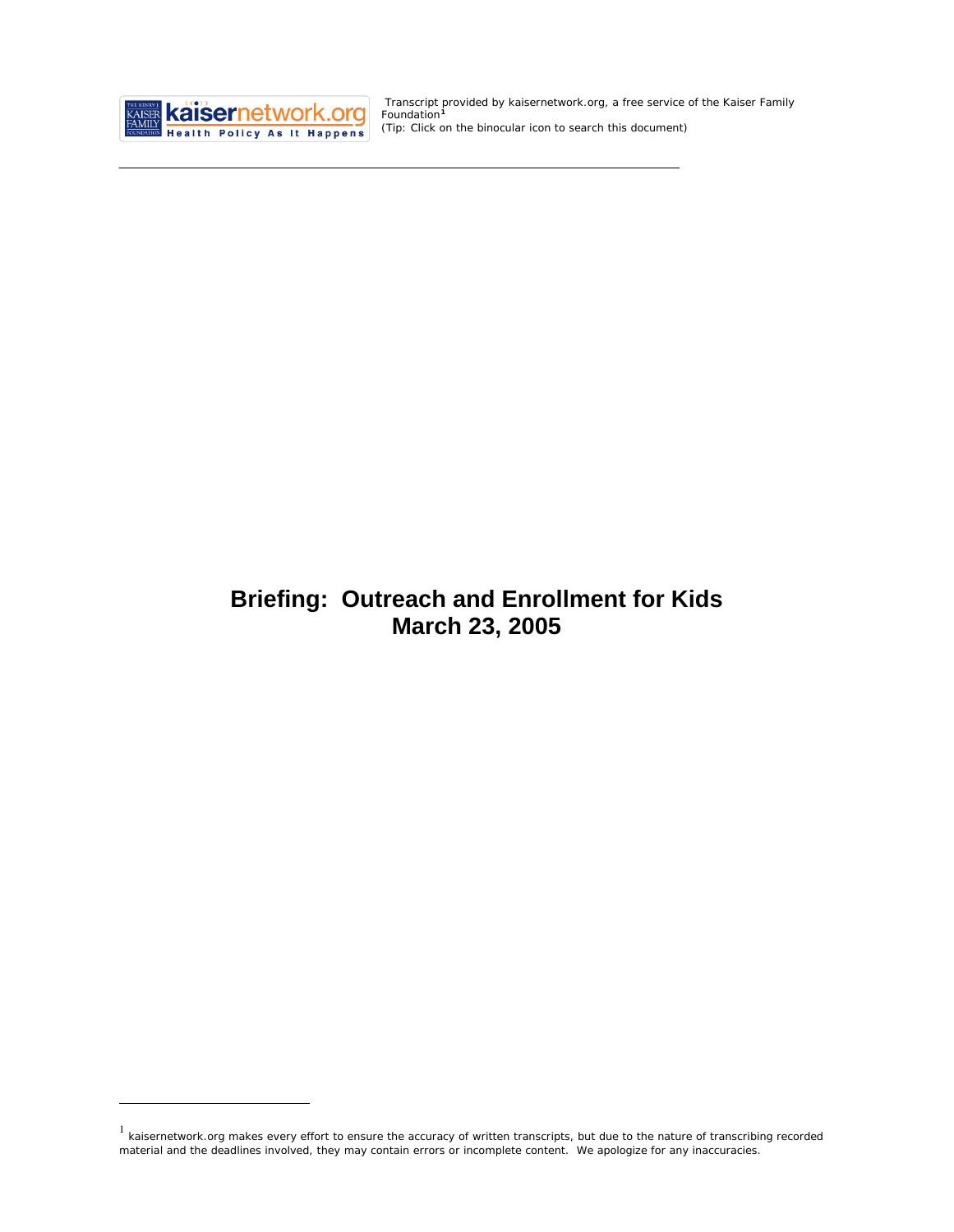[START RECORDING]

**ED HOWARD:** If we could get started, I think we're at about the hour. I want to thank you for braving the elements, the suddenly reinvigorated nasty elements for getting to this briefing, and I want to welcome you on behalf of Senator Rockefeller and Senator Frist and the rest of the leadership of the Alliance for Health Reform to this briefing that's aimed at trying to call some attention to the fact that millions of American kids are eligible for low-cost, free health insurance, but remain uninsured. And then, to look at some of the plans that are around to do something about that fact. Our partner in today's program is the Robert Wood Johnson Foundation, the largest philanthropy in the country dedicated to improving health and healthcare in America. It's also, by the way, a funder of substantial outreach efforts in every state on kids' coverage over the last few years. We're grateful for their support and their participation.

We're sorry that we don't have with us Stuart Schear, the Senior Communications Officer, who is involved in Covering Kids and Covering Kids and Families and the work of the Alliance. He's also involved in something called "Cover the Uninsured" Week, which is fast approaching, and he asked if he could get an excuse so that he could deal with the frenzied activities leading up to that set of events, which I believe is the first week of May.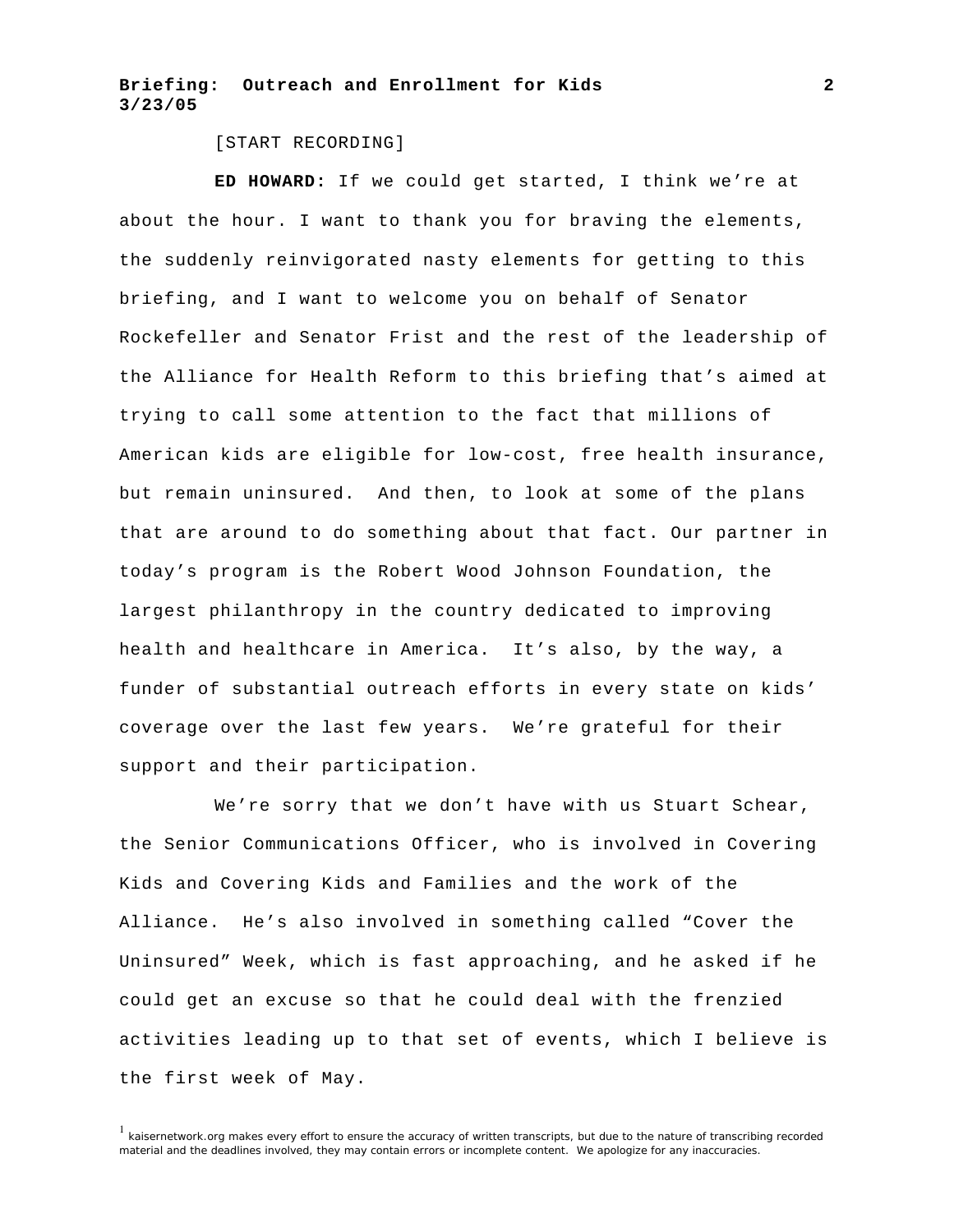Today's briefing examines an area of health policy that's usually marked by an unusual degree of bipartisan agreement, that of getting low and moderate-income children who are eligible for either Medicaid or the State Children's Health Insurance Program, the S-CHIP, actually enrolled. That's something certainly that Senators Frist and Rockefeller agree wholeheartedly on, and there are millions of kids in that category. One of the most important tools in working to enroll all those eligible kids is outreach. The Administration announced last fall, most of you know, and included in its fiscal 2006 Budget Request a major outreach initiative they call Covering the Kids. Stuart Schear wanted me to assure the Administration that they are not going to sue for copyright infringement, but Secretary Tommy Thompson, at the time, said that the goal of the initiative was, in his words, "to increase enrollment by providing families with more personal assistance and encouragement." The way he said that was going to happen was by enlisting "community groups, faith-based organizations, states and schools" to enroll these eligible kids. The President has asked for, I think it's a billion dollars or so for two years for that outreach component. This afternoon we get a chance to hear from the highest ranking official in charge of Medicaid and S-CHIP, Dennis Smith, to explain the Administration's thinking as this initiative gets debated. We

<sup>&</sup>lt;sup>1</sup> kaisernetwork.org makes every effort to ensure the accuracy of written transcripts, but due to the nature of transcribing recorded material and the deadlines involved, they may contain errors or incomplete content. We apologize for any inaccuracies.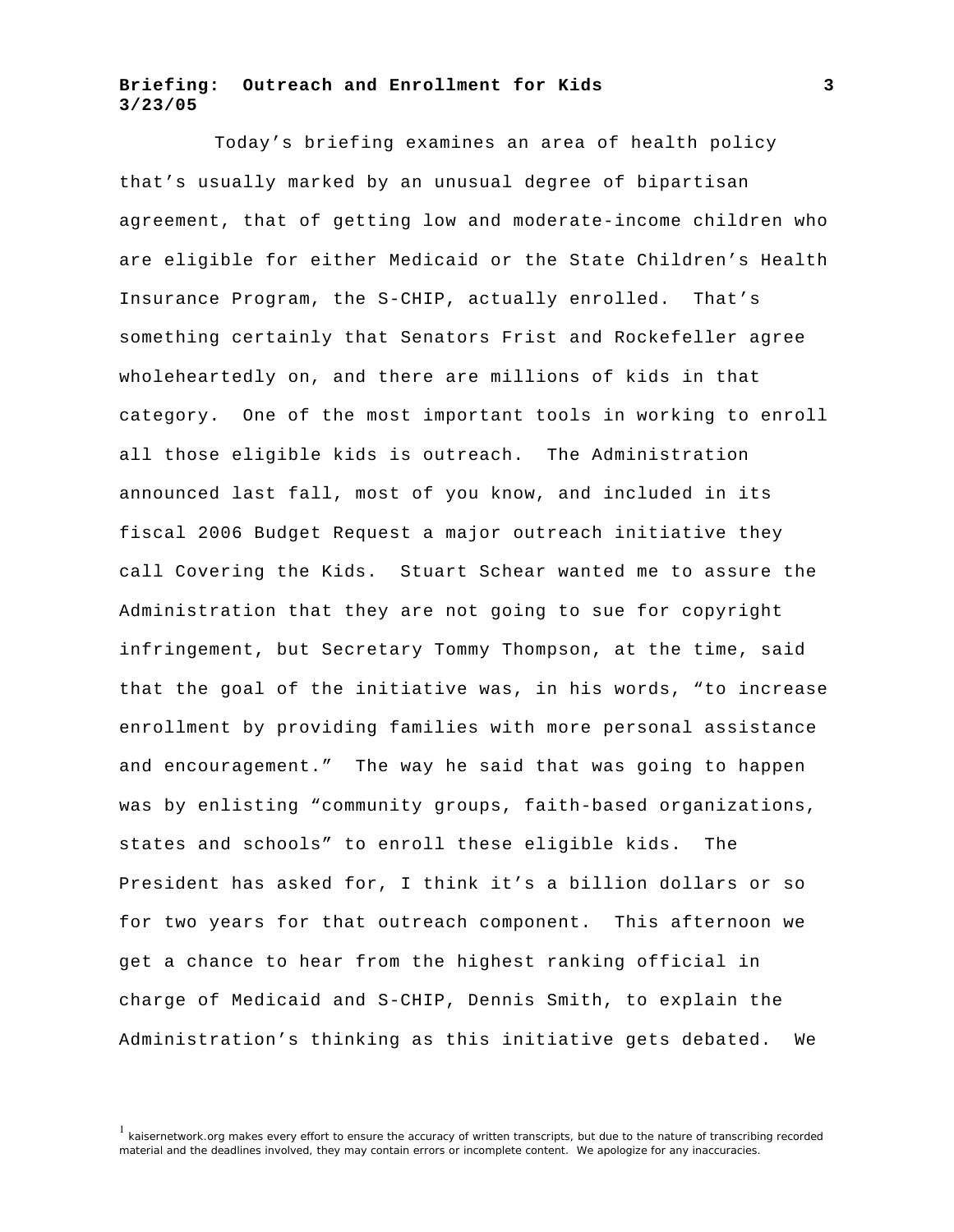have commentary from others deeply involved in trying to get eligible kids covered as well.

Let me just handle a couple of logistics. Those of you who are veterans of Alliance briefings have heard this before, but consider me a flight attendant who has to make these announcements no matter what. In your packets you find a lot of good background information, including speaker bios for everyone except Dr. Nichols, who was a late entry. Those bio sketches are more extensive than the introductions I'm going to be able to give those folks, so take a look at them. There are hard copies of slides the speakers who have slides are going to be using as well, so make use of them. By the end of the day, you'll be able to view a webcast of this briefing on kaisernetworks.org. You'll find most of the materials in the kit and a few days from now a transcript on that website as well, and everything but the webcast on the Alliance website, which is allhealth.org. I just want to call your attention to the blue and the green. The blue evaluation forms that are in your kits, and the green question cards, which you can use to write a question on once we get to that part of the program, in addition to which, there are microphones in the front and the back, where you can ask your question directly.

Now, we have an excellent lineup of speakers with us today to help us examine this, what I consider to be a deceptively complicated question that seems simple on the

 $<sup>1</sup>$  kaisernetwork.org makes every effort to ensure the accuracy of written transcripts, but due to the nature of transcribing recorded</sup> material and the deadlines involved, they may contain errors or incomplete content. We apologize for any inaccuracies.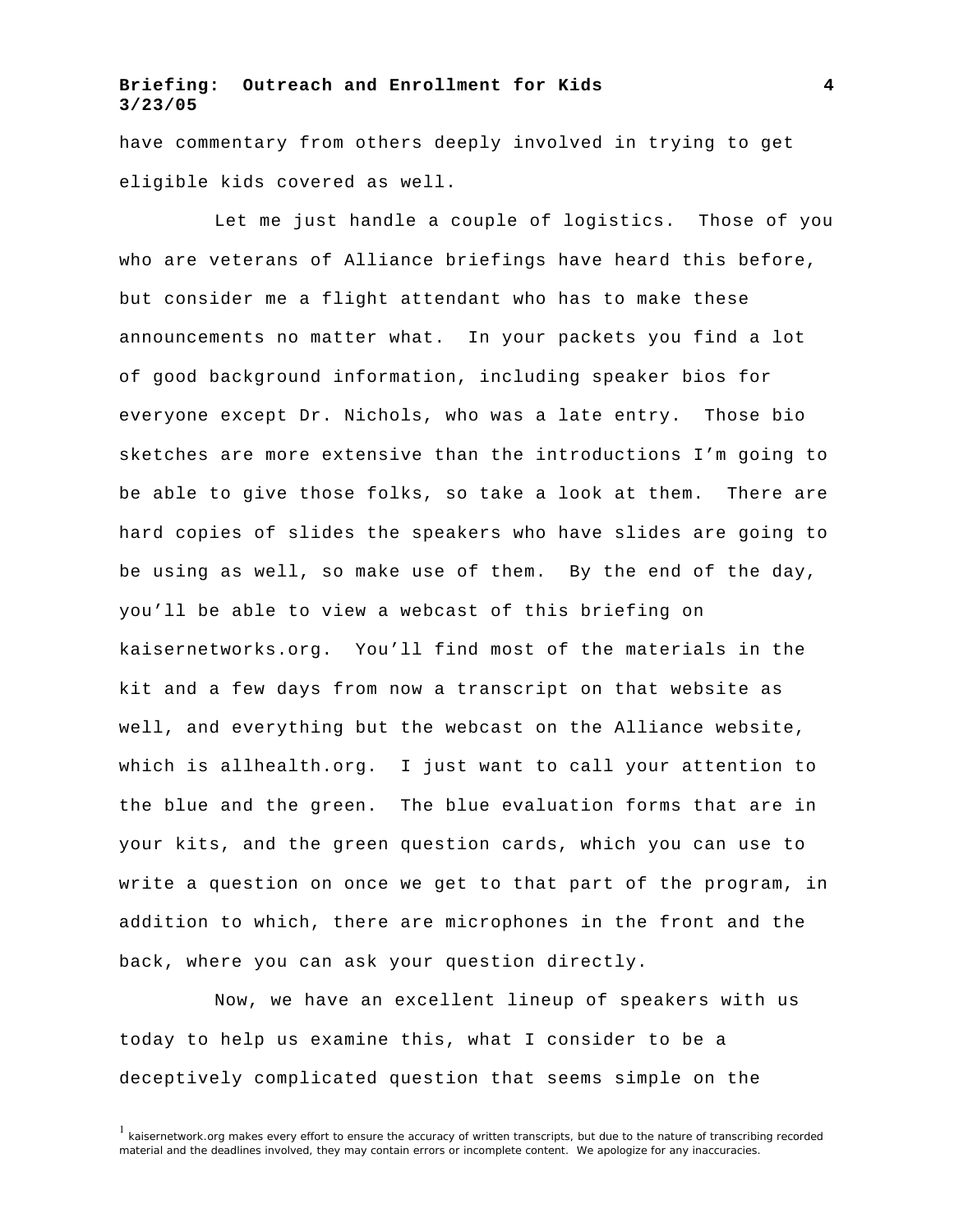surface. I do commend to you the biographical information in the kits, but let me do a brief introduction.

Leading off is Dennis Smith, as I said, who's the Director of the Center for Medicaid and State Operations in the Centers for Medicare and Medicaid Services at HHS, so it's CMSO within CMS, within HHS. There's a quiz on this later. Dennis had headed CMSO for almost four years. This center has responsibility for not only Medicaid and S-CHIP, but also for all of CMS's relations with state and local governments and tribal organizations, among other things. Dennis served as the Bush-Cheney Transition Team's chief liaison to HHS. Before that he was Director of the Department of Medical Assistance in the Commonwealth of Virginia. I know some of you know him from that capacity. And of course, that department had authority over Medicaid and S-CHIP, among other programs, so, we're very pleased that Dennis has made time in his schedule to be on this program. It's the first time we've managed to get you down here, and we really appreciate you being here. Dennis?

**DENNIS SMITH:** Thank you very much, and it's a great pleasure to be with you this afternoon. I think that perhaps this panel might have the most in common in terms of, I think you'll hear the same message from all of us. I don't know if you try to go for controversy, but if you have, I think you've probably disappointed you today, because I think this is something we all probably pretty well passionately agree with

 $1$  kaisernetwork.org makes every effort to ensure the accuracy of written transcripts, but due to the nature of transcribing recorded material and the deadlines involved, they may contain errors or incomplete content. We apologize for any inaccuracies.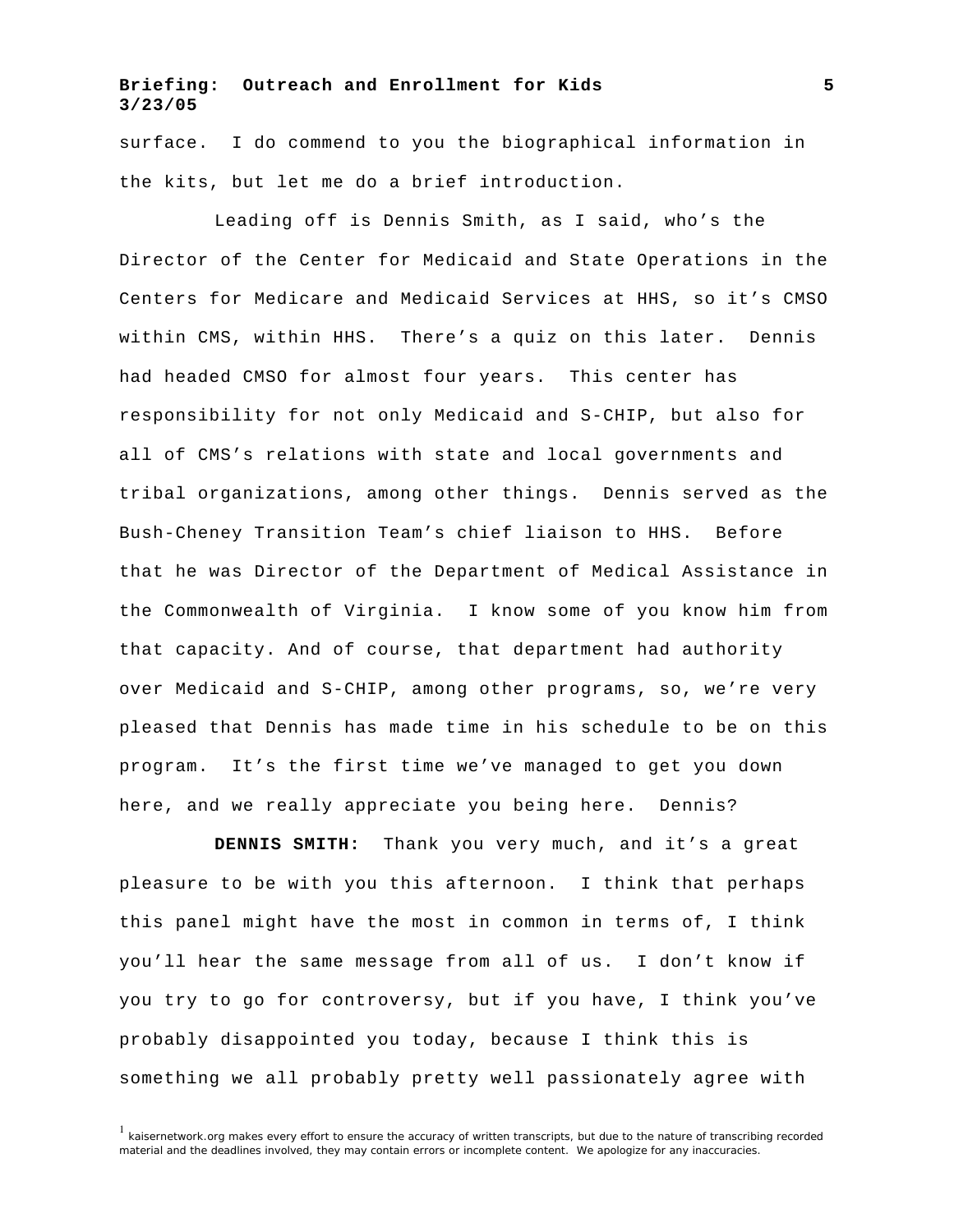each other on, which is we know that there are still millions of children out there who are eligible for Medicaid and S-CHIP, and we need to go out and find them. That really is the long and the short of it in terms of the President's initiatives to put \$1 billion, make that available for the communities, to schools, Native American organizations, faith-based organizations, the states, et cetera, to go out and find the kids who are eligible but not yet enrolled into Medicaid and S-CHIP.

I do want to step back a little bit. Sometimes in the success of programs like S-CHIP, and I think there again, there would probably be unanimous agreement that S-CHIP has been one of the most successful programs in recent memory, wildly successful for what it has done to enroll children, both into the new program—The Congress very deliberately and consciously created an option for the states to choose to set up new programs to expand Medicaid, or to do a combination of each, and I think to a large extent that flexibility is in many respects reason for the great success in the programs. As states really look to new ways of doing things, sometimes we forget how wildly successful that has been, because we haven't gone back sort of in the past to contrast the way enrollment was handled in the past. I had the honor of serving in Virginia as we were bringing up a new S-CHIP program, and at that point in time for a child to be enrolled in Medicaid, we

 $<sup>1</sup>$  kaisernetwork.org makes every effort to ensure the accuracy of written transcripts, but due to the nature of transcribing recorded</sup> material and the deadlines involved, they may contain errors or incomplete content. We apologize for any inaccuracies.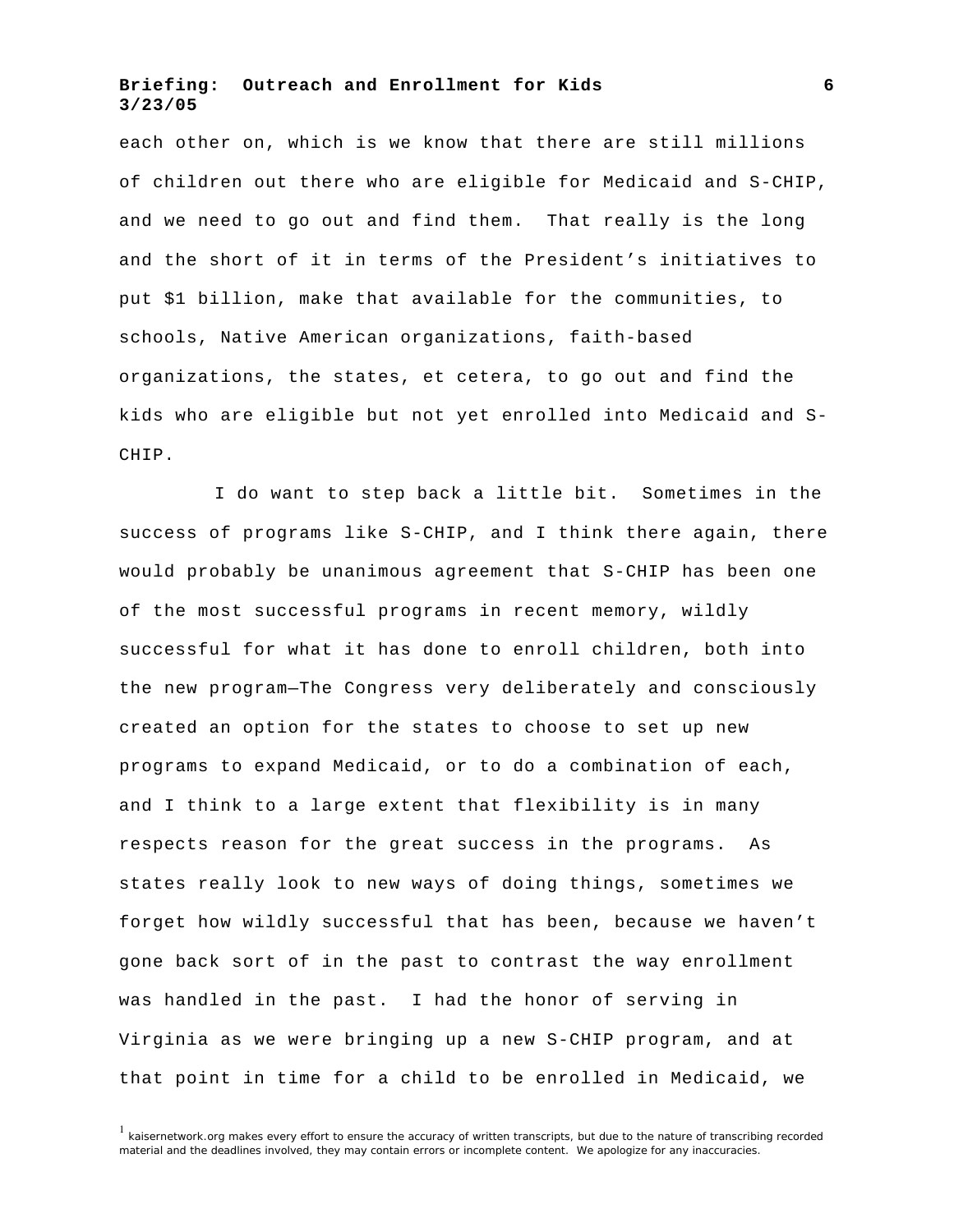required a face-to-face interview at the local Department of Social Services and parents were faced with a 16-page application form. We have come a long ways. Again, I think that sometimes we forget the success of the program as being based on simplifying rules, simplifying the procedures from where states were locked into for decades, and taking the new approach is in large part responsible for the success of S-CHIP. Many states no longer have asset tests for children applying. In many states, you can get applications on the Web, you can do applications over the phone, all of these things that would not have been possible even ten years ago in the Medicaid program. So, I do every now and then like to remind us of the success that we have faced as we look forward to doing even more.

I think the President's budget issues in some respects a fresh opportunity to rejuvenate our efforts in outreach. Outreach is vitally important. First you have to make people aware of the existence of a new program such as this, and that was a challenge at the very beginning, to make certain that families understood that the families could in fact be working and the child still eligible for health insurance program. There was a long educational process at the outset.

In Virginia, we set up a broad coalition of many different interested parties from health insurance providers, employers, business groups, expanded beyond the traditional

 $1$  kaisernetwork.org makes every effort to ensure the accuracy of written transcripts, but due to the nature of transcribing recorded material and the deadlines involved, they may contain errors or incomplete content. We apologize for any inaccuracies.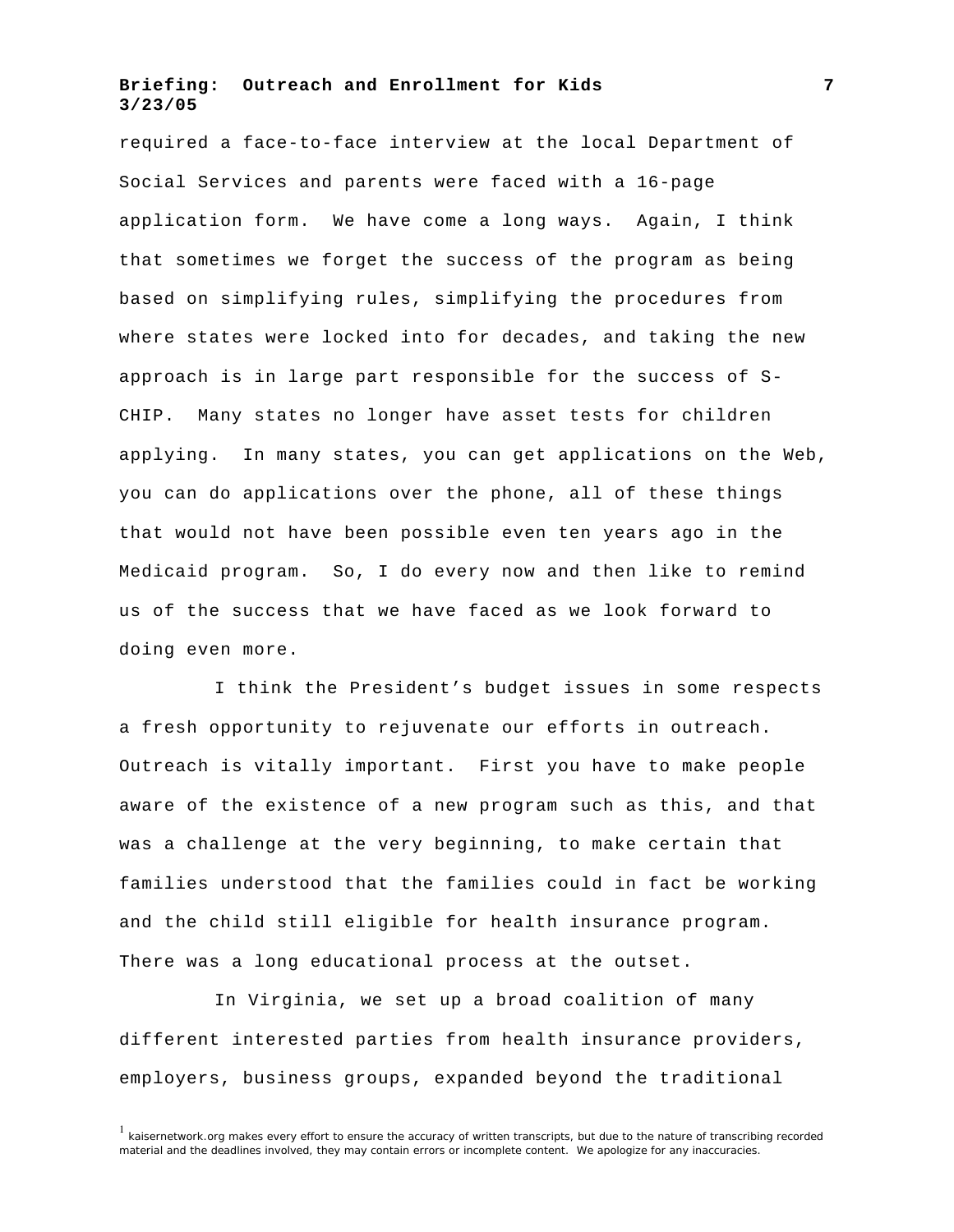outreach type of programs. We learned a great deal during that point in time. We learned what was successful in one part of the state differed from another. We were always interested in doing our county-by-county comparisons. Early on in the program, why were the rural counties sort of leading the pack? We were interested in finding out what that was all about, which again, wasn't perhaps the first assumption that you would make. The rural counties seemed to sort of jump out in front, and we went down and asked. In fact, local social services basically said, "Look, we had had the applications of families who had applied for Medicaid and they were turned down because their income exceeded the Medicaid limit, so we simply turned right around and contacted those families and asked them to apply again." In other parts of the state we couldn't figure out—we thought we had quite a challenge in the Tidewater area, which in the income standards, looked like we should have been enrolling more kids. Then we sort of probed behind the numbers and again find out, well, there are a lot of military families, so yes, they would be qualifying at the income level, but they're already insured. We went and made a special effort with the healthcare providers. It's always been of great interest to me as to why workers in the healthcare field itself we have a lot of workers who are not insured, which seems to be a bit ironic. So we started partnering with some of our nursing home and home health agencies to do special outreach to

 $1$  kaisernetwork.org makes every effort to ensure the accuracy of written transcripts, but due to the nature of transcribing recorded material and the deadlines involved, they may contain errors or incomplete content. We apologize for any inaccuracies.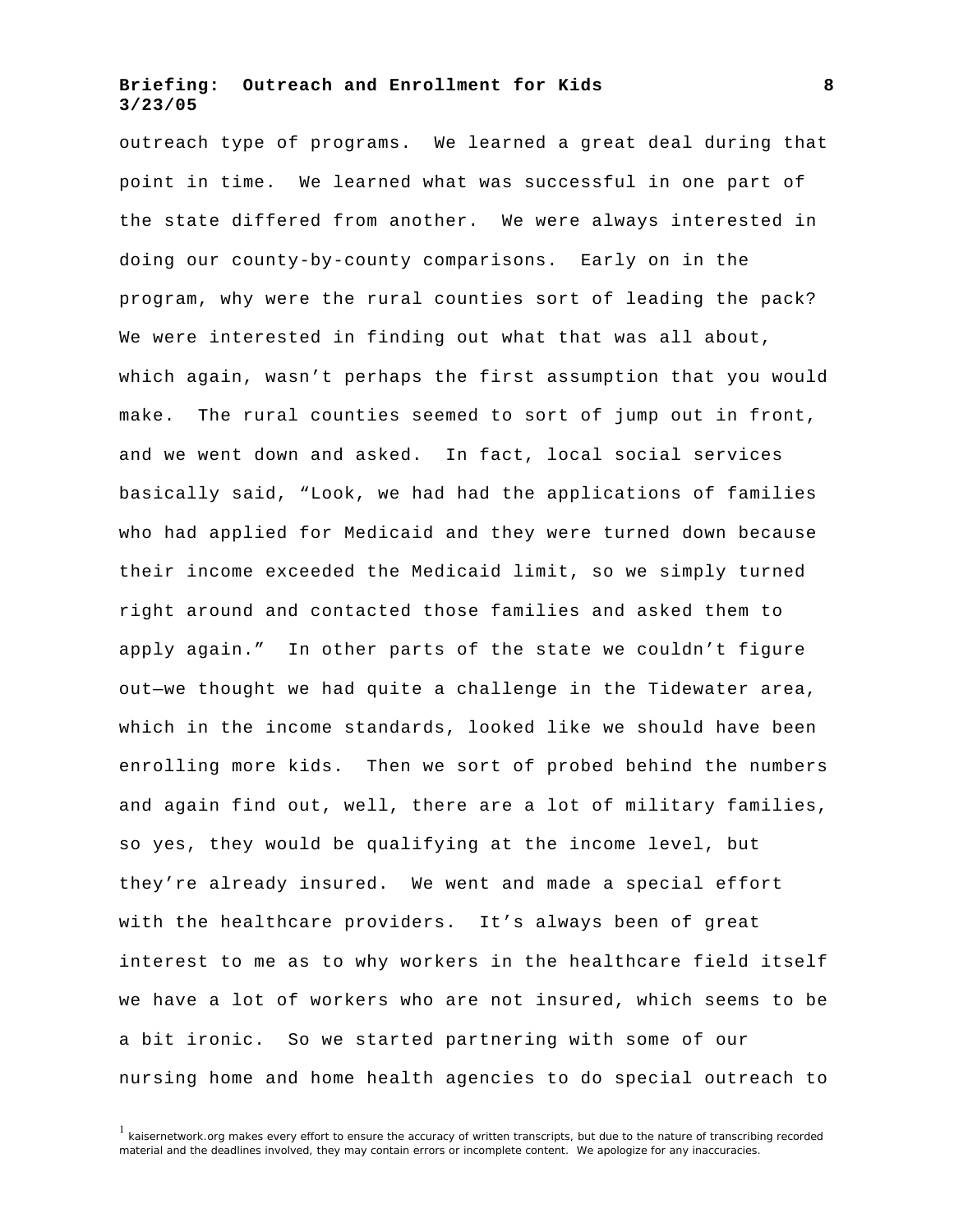their workers who were making, ten, twelve dollars an hour, and their kids could have been eligible for the program. What we learned from them as well was to say, "Well, what we're interested in, we want to have the same health insurance package as the nurses and the administrator, et cetera." So we've learned a great deal over the years. We learned some schools being very successful, and other schools, not quite as much success, but you always find, kind of the common element of that drive at the local level to make that personal contact, to make the personal touch. In northern Virginia, to where we have families speaking many different languages, our friends in Ron Carly, putting a special team together and doing outreach with the different ethnic groups, and again, knowing that it was going to take several contacts to actually get that family to fill out the application. One of our most successful outreach efforts on the local level was at the local church, to where, again, they were hearing from the pulpit about how important it was to get their children in health insurance, et cetera.

Again, today, we build on that success, build on that knowledge. I want to take it to the next level, and as I said to sort of refresh and rejuvenate our efforts to do outreach again. The President, in making it clear in his budget of really laying out a new challenge to say we want to do more. The issue of the uninsured in this country will take a variety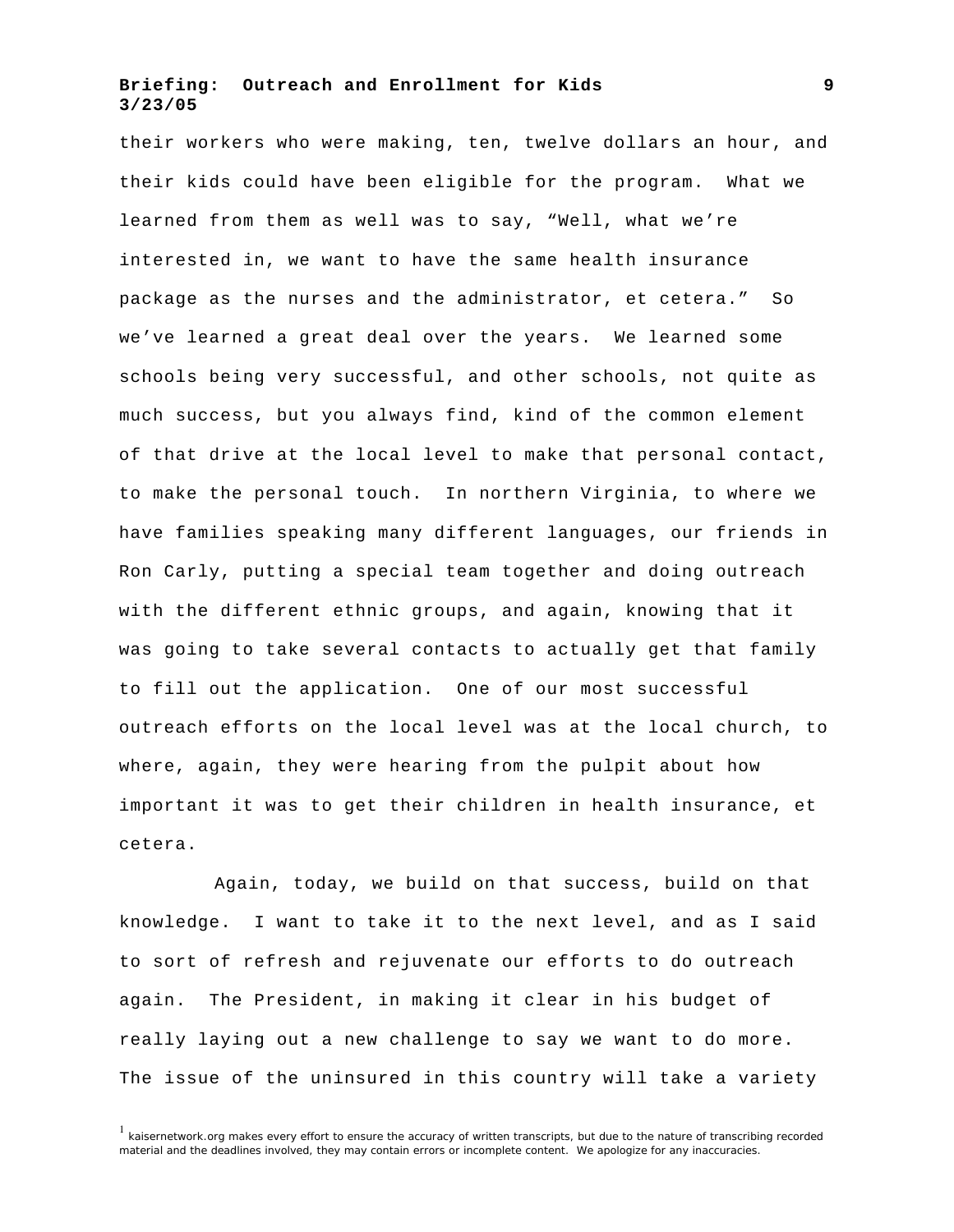of different approaches. The President has put \$125 billion in spending on the table to address the issue of the uninsured. It's gonna take several different approaches. It's gonna take several different ways to do it. As we found out in Virginia, in a single state, there was no simple one way to do it that worked everywhere. What worked in those local rural counties, versus what worked in northern Virginia were different approaches, and we understand that and recognize that. That's again why we want to take a variety of approaches with the outreach fund itself, making a variety of different groups eligible for that funding, to let them take their own models into the communities and successfully find the children who are eligible for S-CHIP or Medicaid and to get them enrolled in the program. We have had some discussions last year with Congressional Staff on what it might look like. We know Senator Frist and Senator Bingaman have been also working on a proposal that would achieve many of the same goals about outreach, so again, I think it's a great situation in which many people have different ideas, are willing to bring them to the tables and get together to work to accomplish the goal that we all share. As I said, creating S-CHIP, I think was greatly successful. It has achieved much of what we set out to do. There's more to be done, and we look forward to working with everyone in a way that, again, turns success into a greater success yet.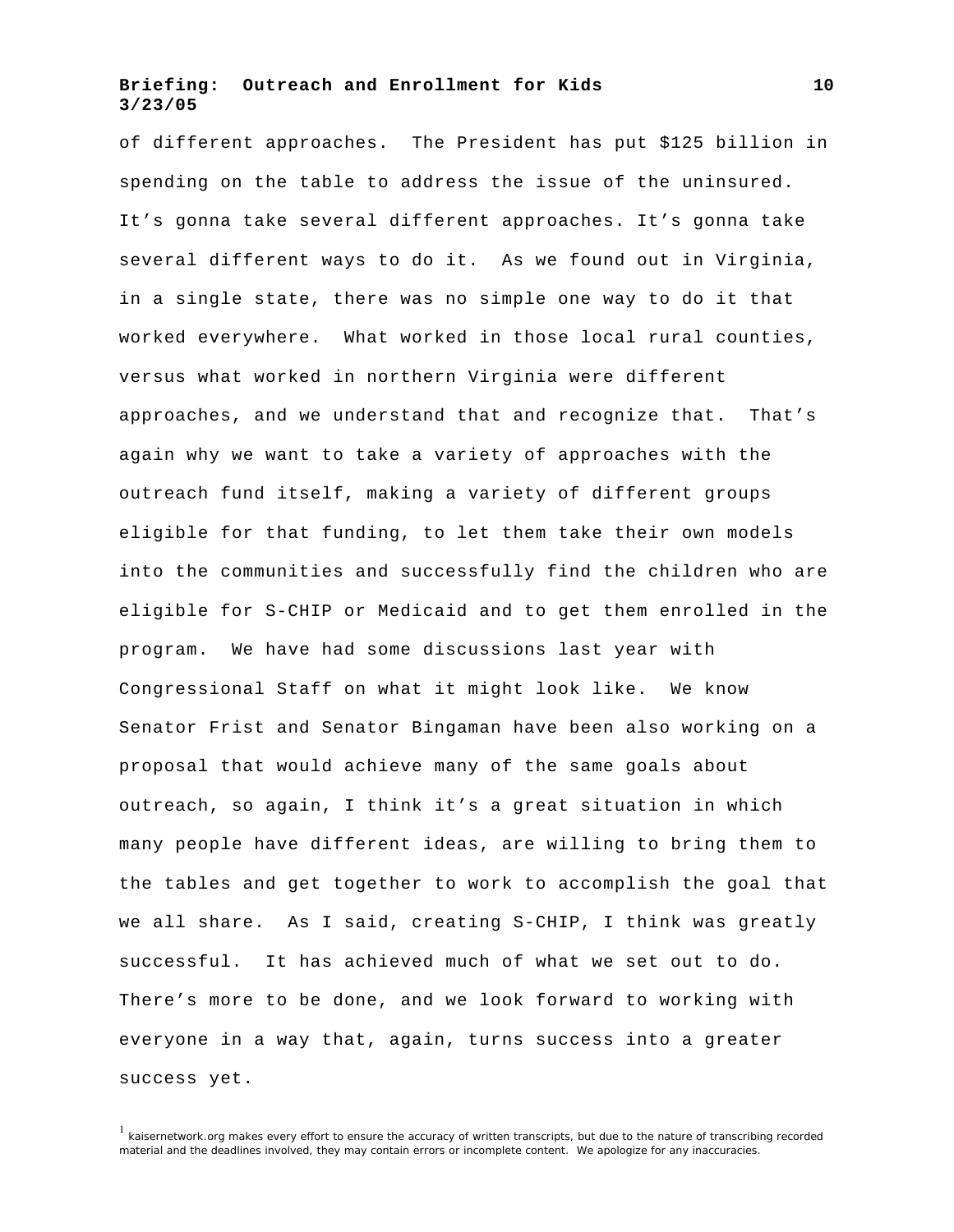**ED HOWARD:** Thank you very much, Dennis. Next we're going to hear from Greg Martin, who is a Policy Associate with the Forum on State Health Policy Leadership at the National Conference of State Legislatures. [Clears throat] excuse me. Those of you who read and learn, as I do, from State Health Notes, have benefited from Greg's analytical writing and his design skill, I'm pleased to say. For the past five years he's been deeply involved in issues such as S-CHIP and substance abuse and health information technology at NCSL. State legislators around the country depend on the kind of information that's developed and laid out in such a clear and usable form by Greg and his colleagues on issues like outreach to the unenrolled eligible kids. We're very pleased to have you with us today.

**GREG MARTIN:** I'm really happy to be here.

[Inaudible]. From the state perspective, there are a few key points to really consider. First off, is there going to be enough to go around? And as we start to ask this question, there are a few subpoints that we're going to need to consider that I'm going to try and go over here today.

First off, we need to look at what recent history has been for the state legislatures. We also need to look at what is the current state of S-CHIP, what lies ahead for S-CHIP, and my final point that I would like to look at is called, "Keeping Promises."

 $1$  kaisernetwork.org makes every effort to ensure the accuracy of written transcripts, but due to the nature of transcribing recorded material and the deadlines involved, they may contain errors or incomplete content. We apologize for any inaccuracies.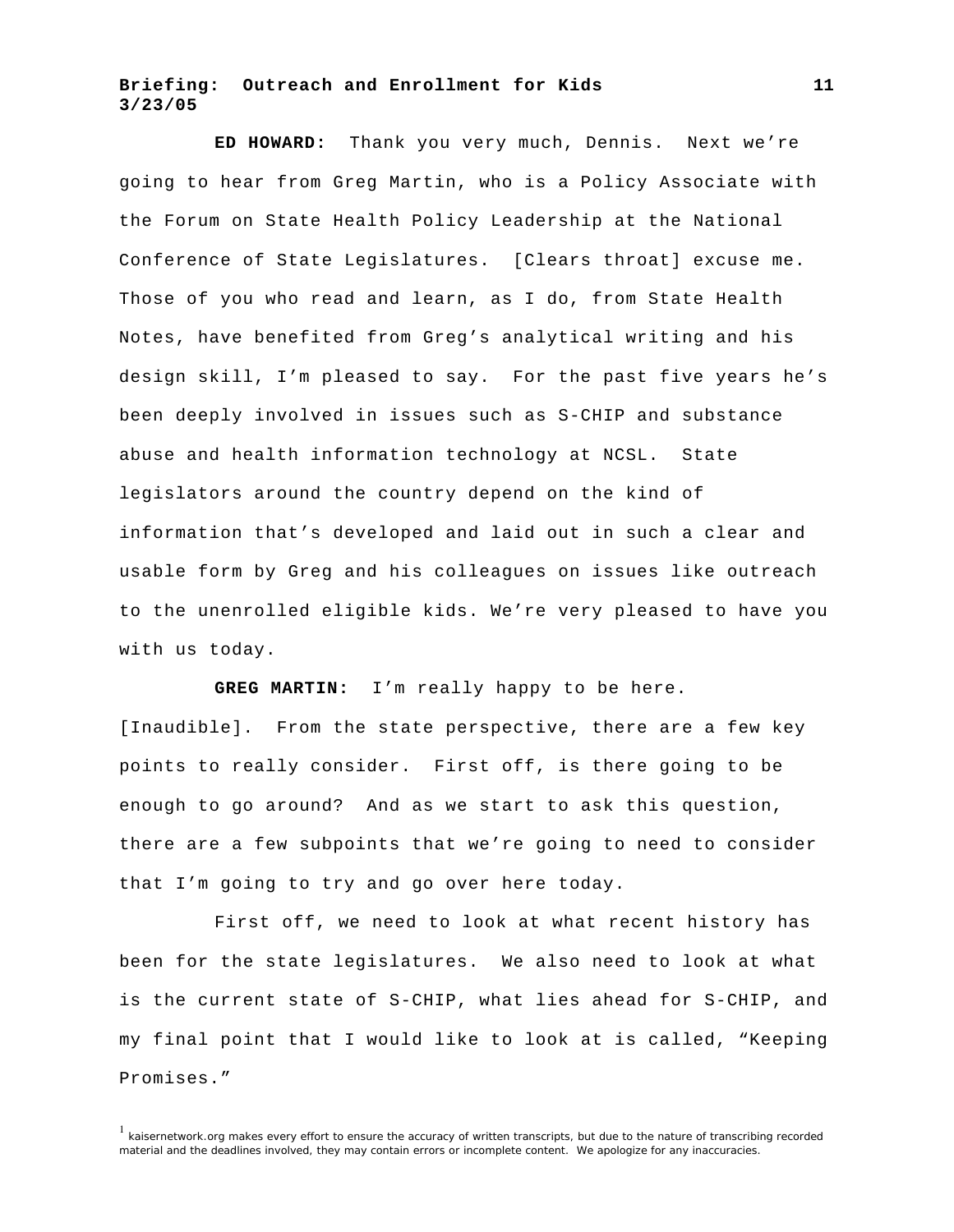Now, recent history for the state legislatures, as I'm sure most of you have heard, has been a little tough in terms of budgets. It's been budget crisis after budget crisis for the past few years. Since fiscal year 2002, the states have closed a cumulative budget gap of \$235 billion, with a "B". That's getting awful close to a quarter-trillion with a "T". So that's a lot of money that we closed out. There was nearly 80 billion of that that was closed in FY 2004, nearly 36 billion closed in FY '05. And of these worries, healthcare is always a major one. Up to 30 states have considered healthcare and Medicaid to be a top issue, because Medicaid keeps growing, and growing and growing. Now, over the last five years, through all these budget problems, they're made some cuts, they've made some trims, and everything has taken hits. All sorts of priorities, from transportation, to corrections, to policing to healthcare, everything has taken hits. But now the fiscal crisis is starting to level off a bit. Revenue streams are picking up a bit, and now the states get to brace for federal cutbacks. Even S-CHIP has taken hits through this period. S-CHIP in 13 states experienced enrollment declines or freezes or both. In two-thirds of the states, S-CHIP expenditures are now expected to exceed allotments in FY 2005. That's this year. Forty-one states will need redistributed federal funds by FY 2007, and only 135 million is going to be available in that pool to redistribute in that year.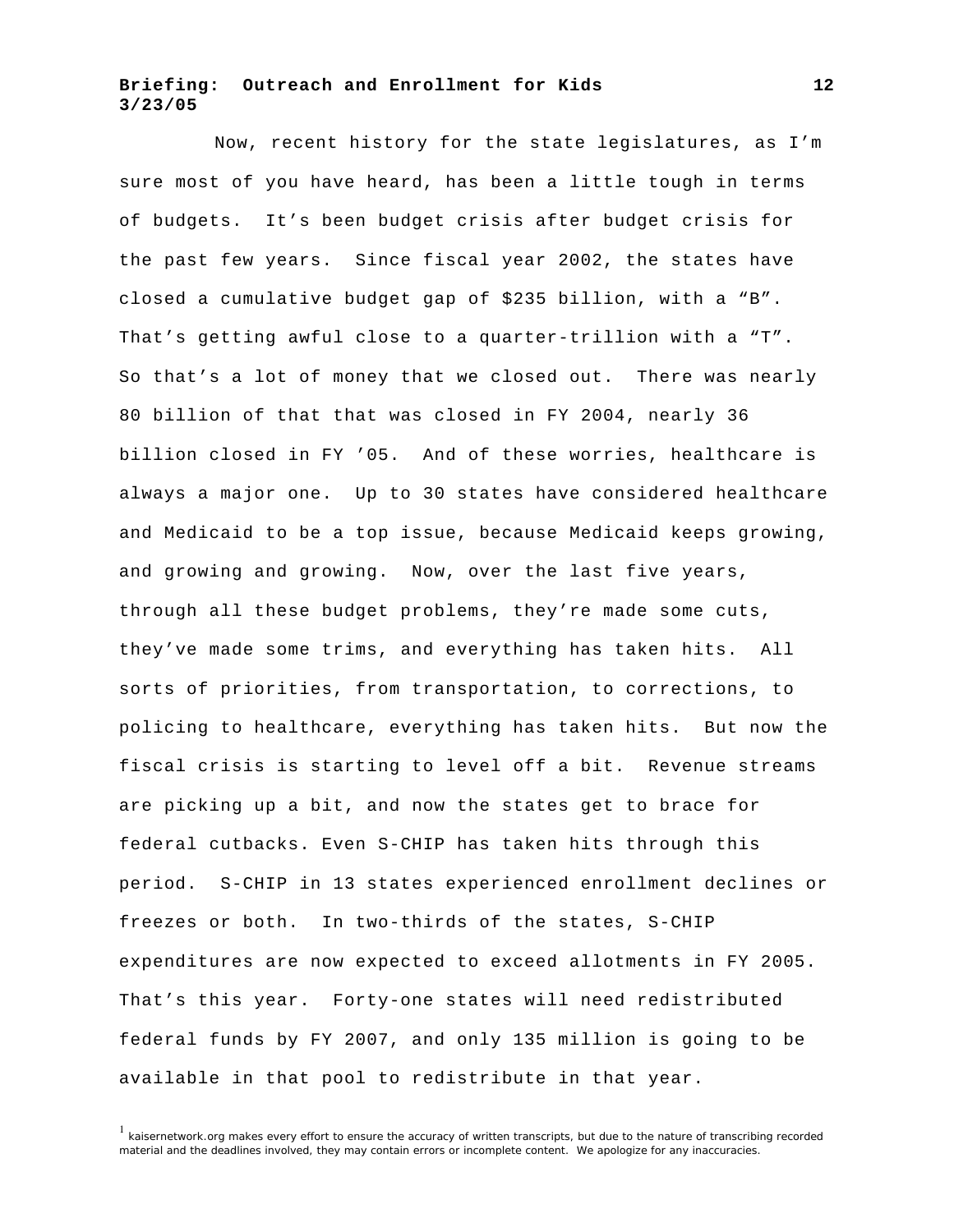In spite of these little factors, S-CHIP still remains a pretty hot and pretty popular program. It's popular with the public, with legislators, and with the people that are enrolled in the program. It's proven a very responsive and responsible program for states. It's flexible and it allows state to change it and tweak it as they need to as the times have changed. So through the budget crises, they've been able to tweak it as they need to. Most cuts have been easily reversible. We're looking at things like asset tests, income verification and trims to optional benefits and certain services. I think there are few programs out there that can make the same claim that they can change with the times so nimbly and easily.

So now, let's kind of start to look at where we're going. First off, the current formula for funding S-CHIP is broken. It was front-loaded in the early years to give a lot of startup money and states were just unable to spend that money. Then they were given a short time period to spend back allotments, and so, a lot of that money was originally scheduled to revert to the Treasury, but things like the BIVBA [misspelled?] and S-CHIP fix were able to keep those funds available for the states. But, now we're also looking at early reauthorization rumors, which could throw the whole thing into a new little problem, because rumors are making it hard for the states to plan for the future. Will the program be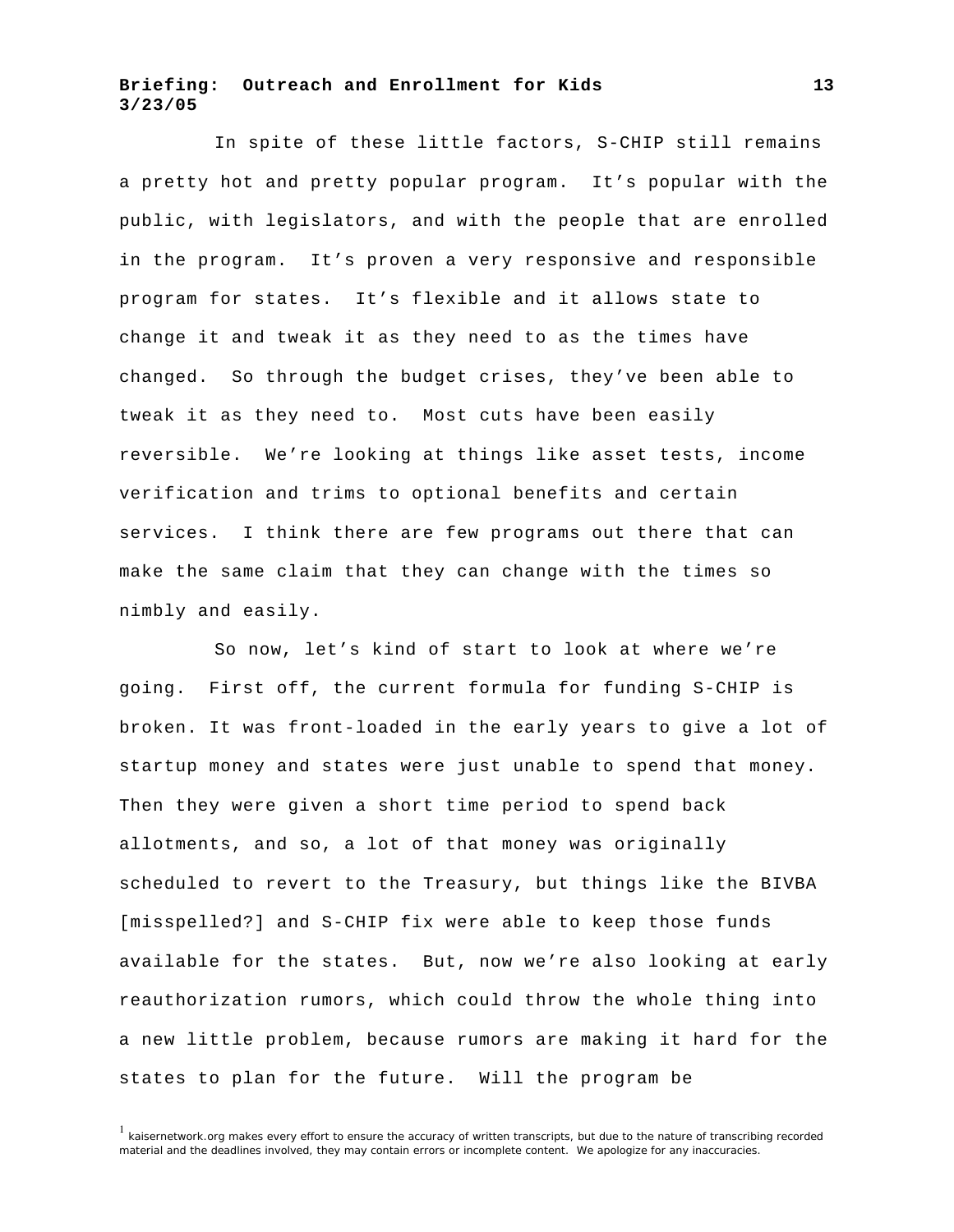restructured? Will it be restructured significantly? And if so, how? What will the program look like? And what effect is this going to have on the states' long-term goals for Covering Kids? And a lot of this is worrying states, because states that set and met bold enrollment and coverage goals are now getting worried because, are they going to be able to continue these goals? For example, Virginia is one of those states, I believe, that set bold enrollment goals and has met them, and now they're looking at possible cuts. States that had to cut their programs because of budget crises, now they're going to start getting worried about whether or not they're going to be able to retrench and rebuild. States that are coming out of the hole want to give coverage back to the kids, but they want to make sure there's enough funds available to do it. They don't want to revisit any of these fiscal crises.

And just when the state legislators thought it was safe to write their budgets, we start getting federal funding questions. If we can go back in time just a little just recently, we go back to September 2004 when \$1.1 billion that were originally allotted to the S-CHIP program reverted to the federal treasury. Now, these were funds that were originally placed into the original S-CHIP authorization. They were there for the states to use, and if recent, even though it's a small program with a short history, but the tradition has been through BIVBA and the S-CHIP fix to keep those funds available

 $1$  kaisernetwork.org makes every effort to ensure the accuracy of written transcripts, but due to the nature of transcribing recorded material and the deadlines involved, they may contain errors or incomplete content. We apologize for any inaccuracies.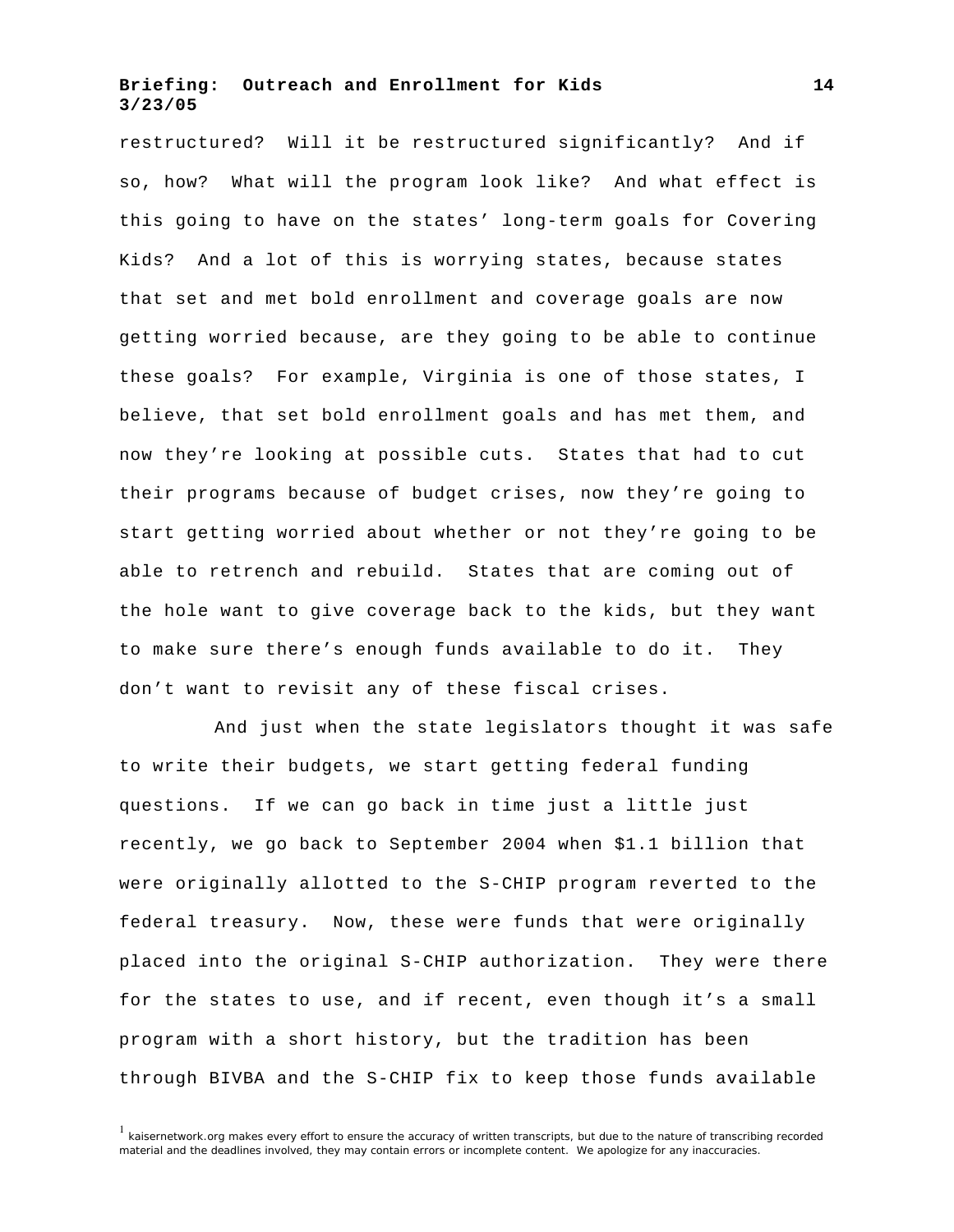to the states to help over-spending states cover their kids. But they went back to the Treasury.

We're at a point now where more federal funds are being spent than allotted. States are starting to spend up more than their federal match, and federal funding is only going to be increasingly inadequate for an increasing number of states as we move towards the end of this initial authorization. What was the first federal funding answer to all this? Well, late last year, there was the Children's Health Protection and Improvement Act. What this act sought to do was prevent 1.1 billion that I just mentioned from reverting to the federal treasury. It was going to reallocate those saved funds among the 28 states that were projected to have inadequate federal funding. It was going to redistribute them to the states that needed them, and it was also going to adjust the federal funding formula slightly so that way, fewer and fewer states would need additional redistribution by the end of the program's initial authorization. However, the act did not pass, so those \$1.1 billion went back to the federal treasury. So how much is left for us to look at now? Well, the reductions in the proposed FY 2006 budgets—that's the President's, the House and the Senate—they're shifting costs to the states across the board, from education to transportation, community policing, healthcare, across the board shifting costs. And this is leaving and restricting the states to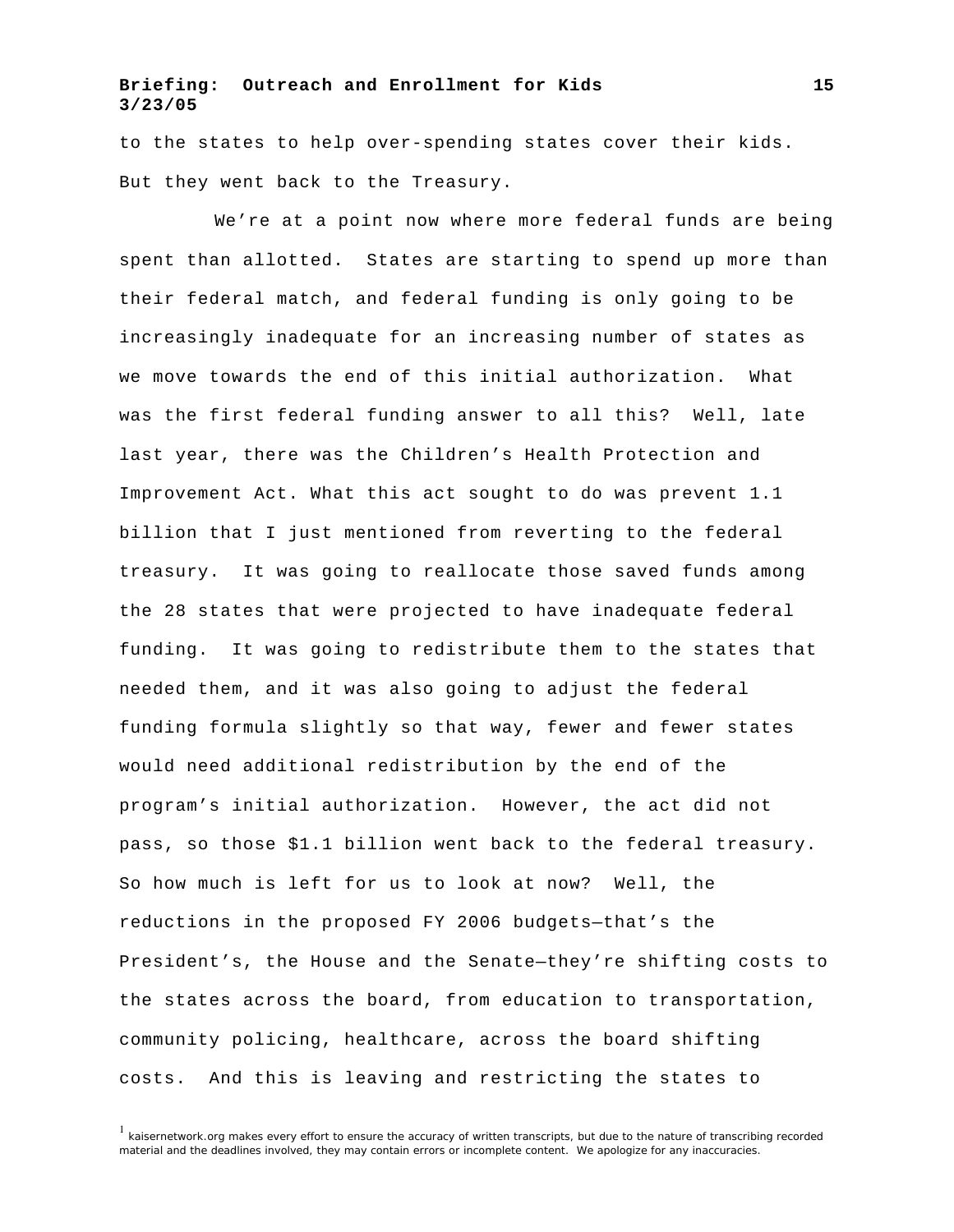little flexibility for their budgets. If they want to maintain these programs, where's the money going to come from? And now the Administration is starting to offer plans to modernize Medicaid and S-CHIP, and it's worth noting that this will come at no extra cost to the federal government. So who's the cost going to come to? That's the question. Here's another answer, though. The President's FY 2006 has Medicaid and S-CHIP modernization. It's promising state flexibility in coverage and benefit structuring, but so far, it's raising for the states a few more questions than it's providing answers. For example, the notion of modeling Medicaid on S-CHIP. Is it S-CHIP's flexibility that's attractive, or the cap on funding? Or is it both? Are there other questions that are out there? And then we also get the Cover the Kids Initiative, and this is another federal funding answer.

So let's start looking at Cover the Kids now. What are the details? Well, that kind of depends on who you ask, because we haven't seen a firm plan in front of us quite yet. So far, what we kind of know about this nebulous plan is that it will provide approximately \$1 billion for efforts to enroll and cover eligible children in S-CHIP, and \$129 million of that, as I understand, come from the aforementioned \$1.1 billion that reverted to the Treasury. This is going to be administered through performance grants, and will be available for two years to states, schools, community organizations and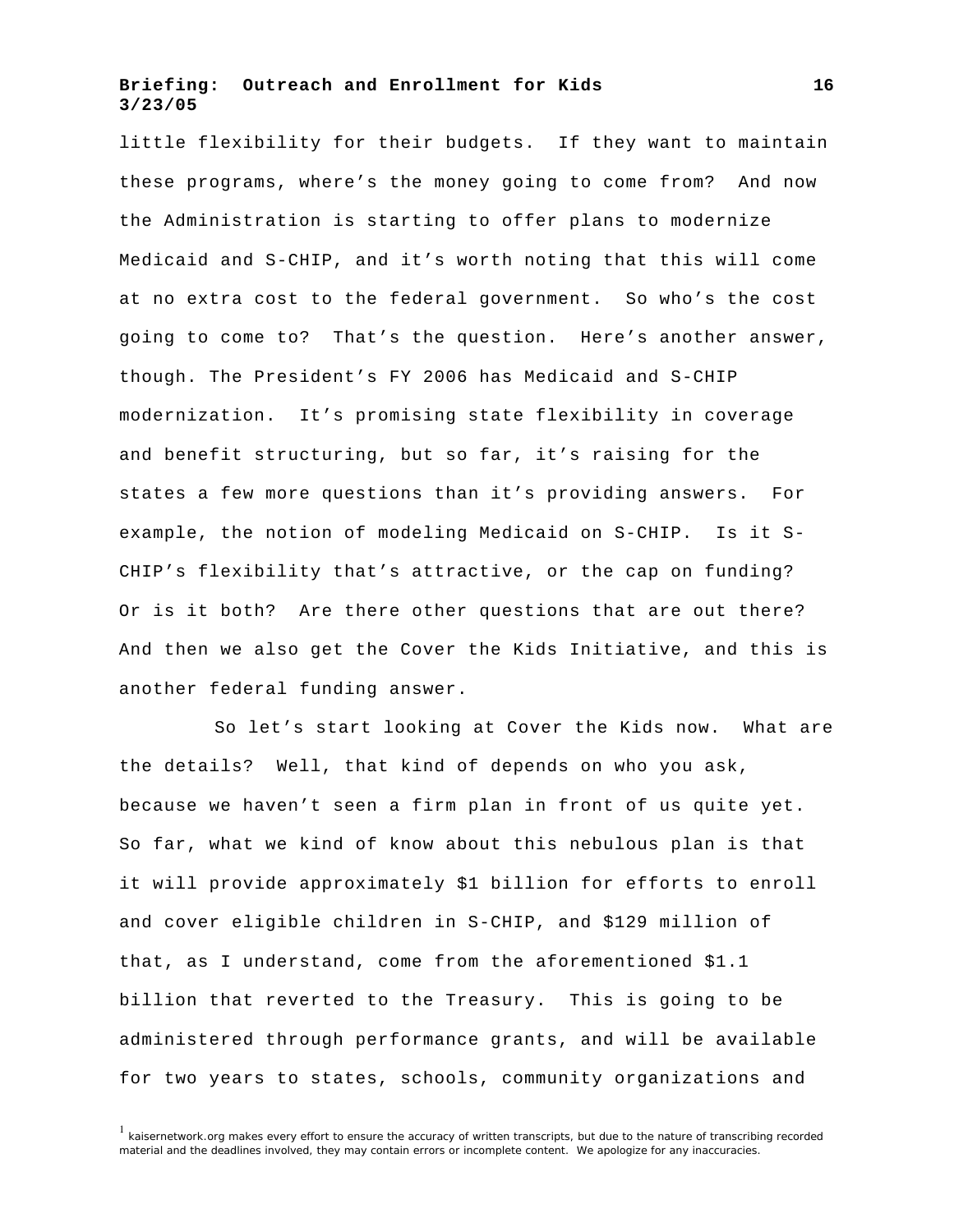faith-based groups, folks who the states are looking to as partners for efforts. Will this provide coverage for all comers? States, as I mentioned, are fresh out of fiscal crises, and they're going to be wary of expanding enrollment. Again, there's a little flexibility left in their budgets. It's worth noting that increased S-CHIP outreach is always going to yield the state more Medicaid enrollees, and while children are fairly cheap and easy to cover, Medicaid budgets, again, have been growing, and growing, and growing. So if we look at this plan for Cover the Kids, it raises the question, how much is for outreach and enrollment, and how much is for coverage? And if we don't have funds readily available for coverage, what are states' options going to be? We don't like waiting lists; we tried that. Are we going to cut benefits? Are we going to reduce eligibility? These are the options that are going to start popping up if there aren't enough funds for coverage. So what can you reasonably expect to hear from states? The states, I think, are going to say they have been covering the kids, to the best of their ability. States have proven effective at outreach and enrollment. However, they need to know that federal funds are secure and it's all about keeping promises to kids. The availability of funds for coverage is going to be a problem if we start increasing outreach and enrollment. State legislators, as appropriators, are going to be watching these developments closely, because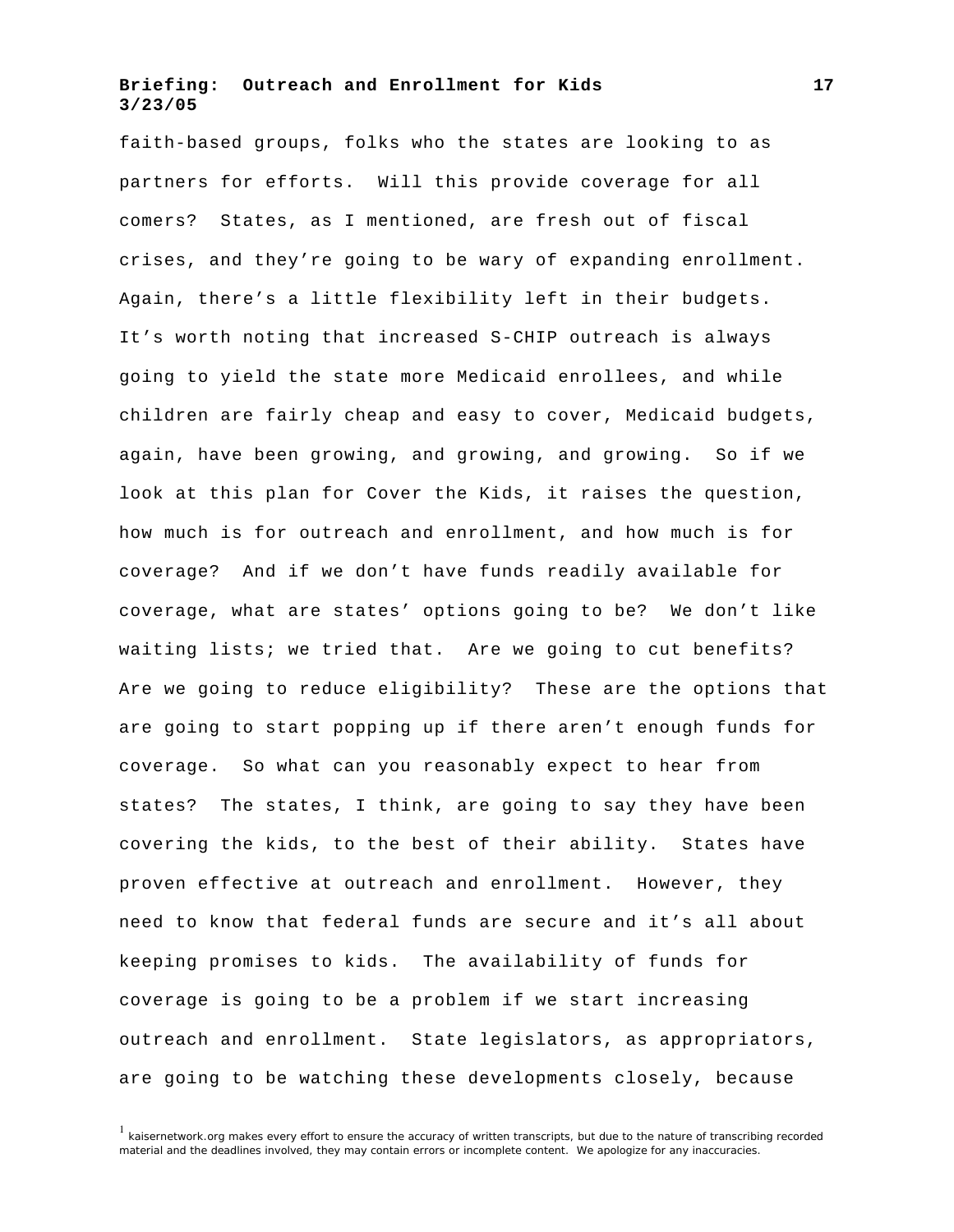state legislators feel that at enrollment, they're making a promise to the kids of their state that they're going to cover them, and state legislators are serious about this promise, and they do intend to keep it. And in the long run, it's springtime now. It's kind of like saying, "You're all invited to a cookout. We're going to have a big barbecue. Everybody's going to come over. We're all going to have burgers." I don't know about y'all, but whenever I do a cookout, I like to make sure that I have enough burgers on the grill to go around. I'm not going to invite folks along if I don't have something to feed them. And I like to make sure I have a little extra there in case somebody's extra hungry and needs a bit more. It's all a question of, will there be enough to go around? And what are we going to get if there's not? I don't think state legislators are really going to be happy with the picture. So with that, I thank you for your time and your attention. If you'd like some more information, please visit our website. NCSL has a bunch of great resources on S-CHIP, and I turn it back over to Ed.

**ED HOWARD:** Thanks, Greg [applause]. It's not fair; he had cartoons. Just a point of clarification for those who don't follow S-CHIP as closely as the people in this panel: the reason the program can continue to function while the states are spending more than their allotment is that they have this overhang of money from previous years when they weren't

 $1$  kaisernetwork.org makes every effort to ensure the accuracy of written transcripts, but due to the nature of transcribing recorded material and the deadlines involved, they may contain errors or incomplete content. We apologize for any inaccuracies.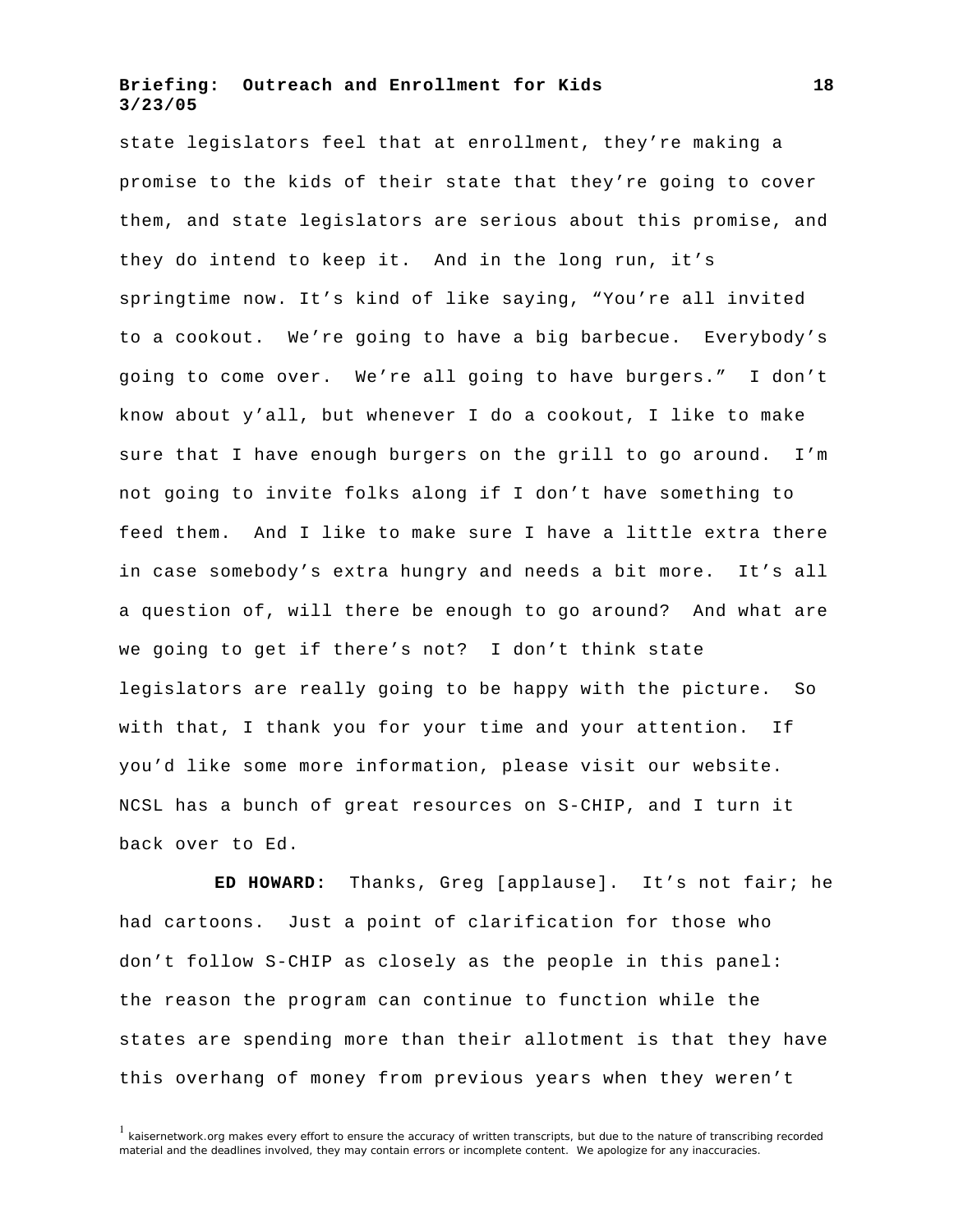able to spend their full allotments. I just wanted to make sure we were on the same page here. Okay.

As I said, we have good biographical information on our speakers except for our next one. We recruited Sandra Nichols just in the nick of time, and so we're very pleased to have her with us, but she is a mystery to you, but not to us. She's the Chief Operating Officer and the Medical Director for Amerigroup, District of Columbia. Now, Amerigroup is what's called a Medicaid managed care organization. It covers over a million lives in seven states, including Maryland and DC. The company has what you might call an enlightened self-interest in making sure that kids and adults that are eligible for coverage actually get it. They've been active in trying to educate people about those opportunities. Now, Dr. Nichols has also been the Regional Medical Director for United Healthcare. She served under two different governors as Director of the Arkansas Department of Health in her earlier life. As I said, she has answered the call on extremely short notice, and we're deeply grateful for her coming to tell us a little about what health plans actually are doing and how they value outreach. Dr. Nichols?

**DR. SANDRA NICHOLS:** Thank you very much, Ed. I was wondering about that earlier life. I thought it was still in one life. It is an honor to share with this distinguished group a few comments on the role of health plans play in

 $1$  kaisernetwork.org makes every effort to ensure the accuracy of written transcripts, but due to the nature of transcribing recorded material and the deadlines involved, they may contain errors or incomplete content. We apologize for any inaccuracies.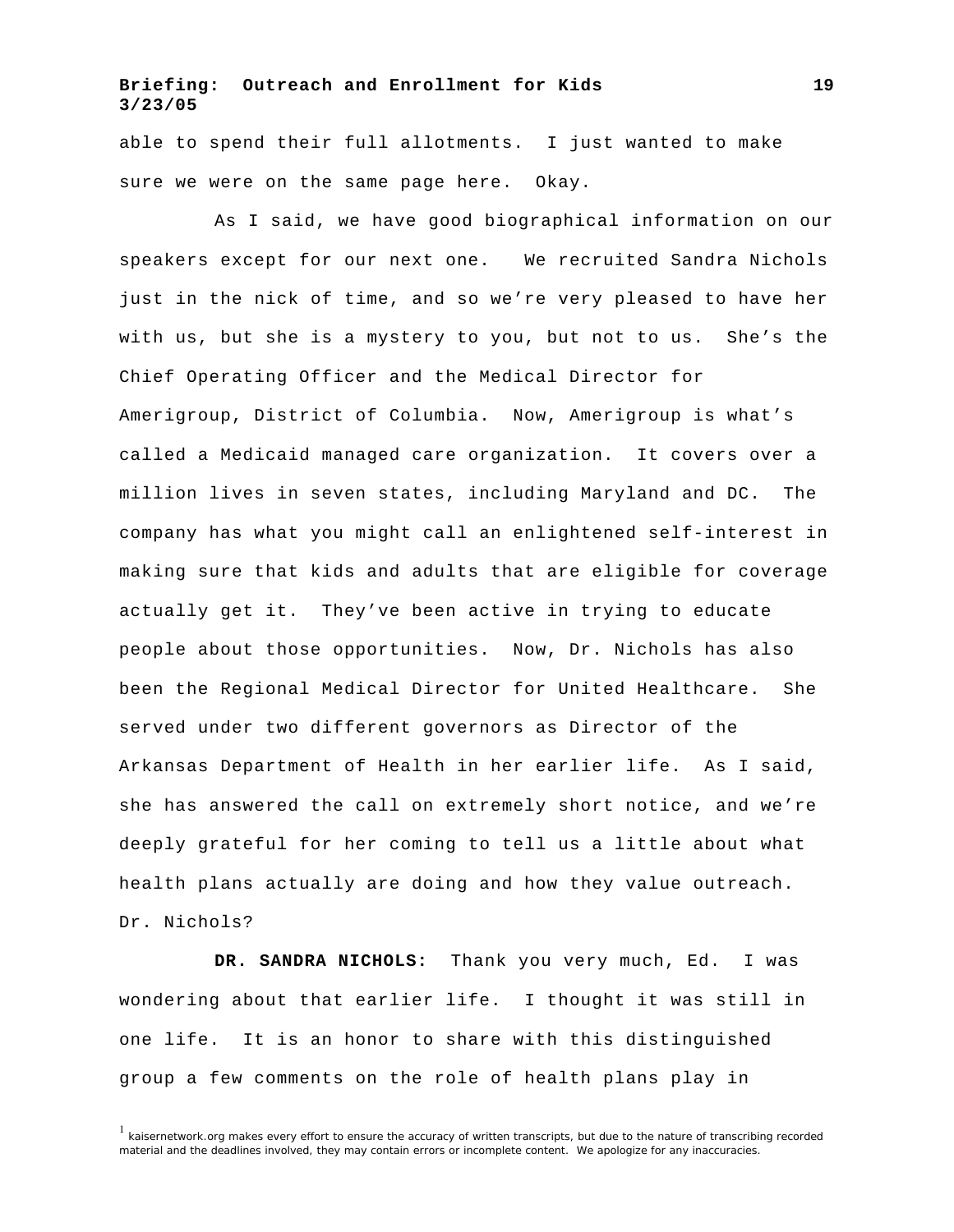reaching out to the S-CHIP population. I was honored, just as Dennis had mentioned, to be a part of the first rollout of S-CHIP when I served as State Health Officer in the State of Arkansas back in the 1990s.

Amerigroup is a multistate managed care company who's been in business for about ten years, and we only serve Medicaid population. I mentioned we have over ten years' experience in serving this population and that we coordinated healthcare services for this country and our most fundable citizens. Amerigroup is the country's first and largest company that focused solely in bringing healthcare to Americans enrolled in Medicaid and S-CHIP and other public health programs. We have found by putting in place, and not just Amerigroup, but other Medicaid companies, a preventive medicine and care management program, we can bring structure and consistency to a healthcare system that traditionally has disconnected parts and often failed at low-income citizens. We target and we help pregnant moms, we help children, and we particularly focus on disease management around this population, hence, one of the major reasons why Medicaid managed care works so well for this population. In addition to that, Amerigroup does some things around case management. We have an early case finding program. We have a state-of-the-art telecommunications program, and we do a lot of in person follow up with individuals around case managers. So again, that's

 $<sup>1</sup>$  kaisernetwork.org makes every effort to ensure the accuracy of written transcripts, but due to the nature of transcribing recorded</sup> material and the deadlines involved, they may contain errors or incomplete content. We apologize for any inaccuracies.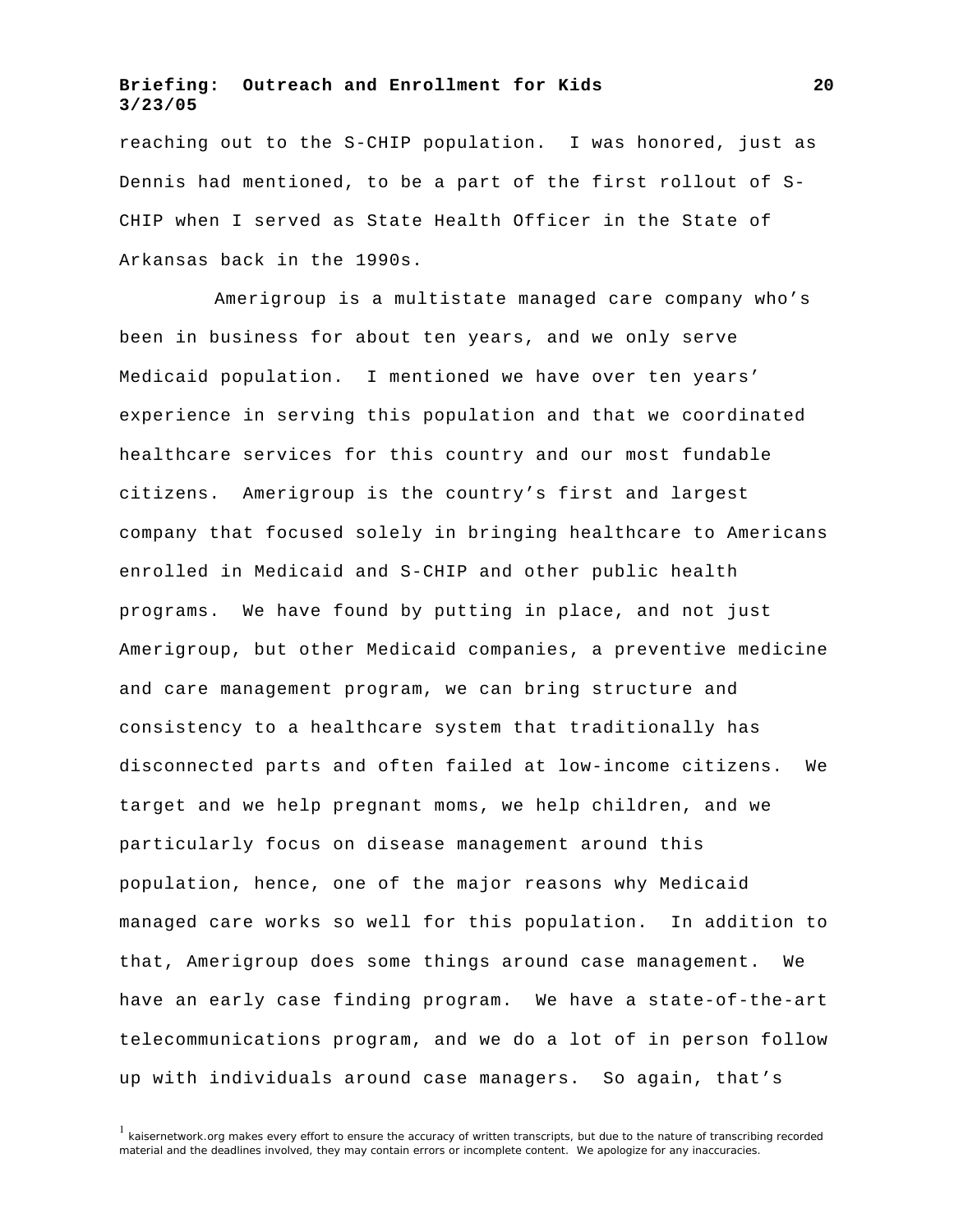kind of the lay of the land around why managed care brings a uniqueness to this population and why the health plan has worked.

As a physician and as a former State Health Officer, it is my opinion that prior to managed care, there were a number of programs—in particular, the Medicaid program was an extremely inefficient program, and that was due to such things as, there were very few providers who wanted to participate in Medicaid. There was poor access to care. If you did not have a provider in your community who wanted to participate, then certainly that mom with that child who needed preventive services didn't have a place to go. There was lack of coordination of care. We offer what's called wrap-around services, just simple transportation. You'd be surprised at the number of moms who have five or six kids who cannot facilitate getting on a bus, and in a DC, of course, a train. And I'm from Arkansas, so there was no such thing as a train. Trying to get on the bus with six children was very difficult, so just coordinating that care by getting a van or something to pick this mom up with all of her children and get them to a hospital. We also saw higher ER utilization on the Medicaid program because again, we had a governmental entity who was just basically looking at a program and not coordinating care, and there was lack of quality indicators.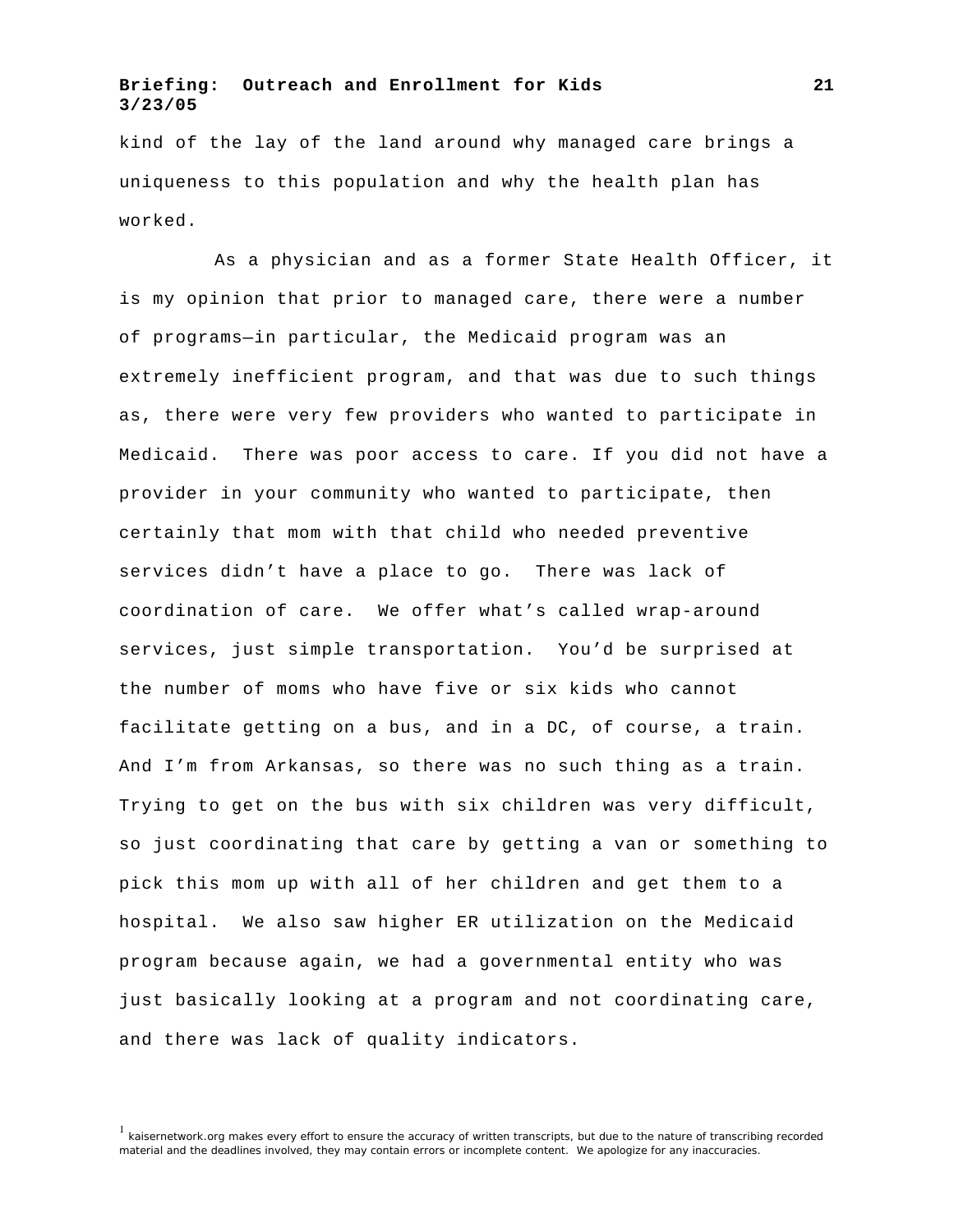Since managed care companies have become involved, we have witnessed availability of care in the communities, so we have providers who never before wanted to take care of these children very anxious to be a part of the program. We have noted and are very excited about decreasing Emergency Room utilization. We see an increase in preventive care. If you don't get that child in for an immunization, guess what happens? As a physician, I've seen a number of kids with preventable diseases secondary to not getting immunization. Now that we have the program in place, those kids are getting in; they're getting their shots. A decrease in costs in the over all Medicaid program, and we've also seen expansion of eligibility to services up to 350 percent of the federal poverty level. As I mentioned, there are some other services that each of the managed care companies offer.

So now that you know a little bit about managed care and some things that we bring to the table, let me share with you the partnership we with managed care have in the states to increase enrollment in the S-CHIP program. From a marketing and outreach perspective, first of all, there are guidelines that are put in place from CMS, and there are also guidelines that are also in place from each individual state, so based upon some of those states, we have to look at the guidelines as to how we're going to interact with the members from an outreach perspective. For example, in the State of New York,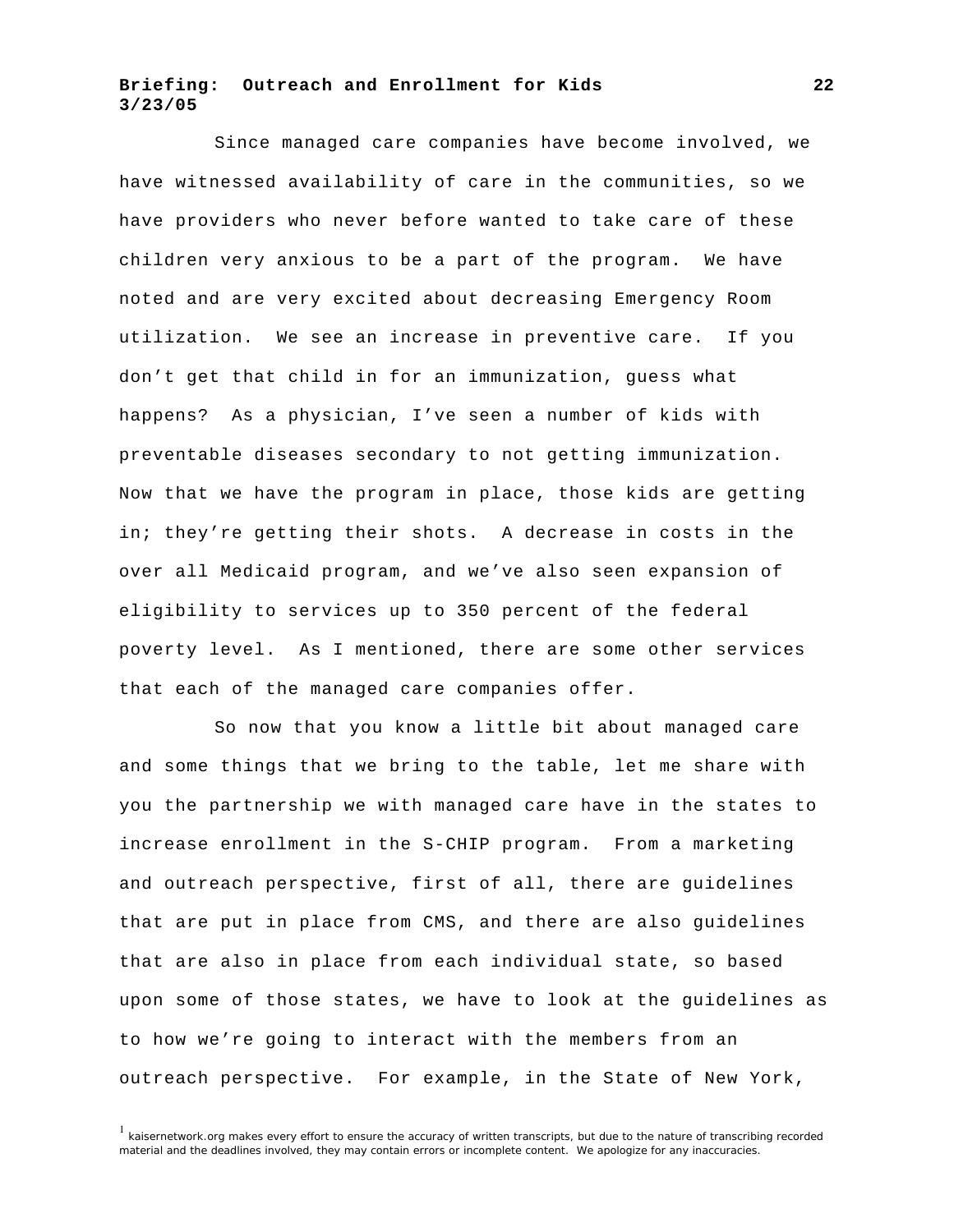members can enroll on the spot, and the health plan can do the predetermination, which is very helpful to getting that child enrolled into the program almost immediately. In New Jersey, the health plan may assist in the enrolling process, but cannot enroll that child. In the State of Florida, the health plan may share information to educate a family, but you have to wait 24 hours, which is called a "cooling off period" before you can go back and work with that mom around enrolling her child or children into the program. If you look at Houston, the health plan can educate about the program, however, it cannot assist with the application. So I can walk up and tell you, "There's a program out there," but you can't do anything to help that mom get her children enrolled. And in the District of Columbia, which is where I work, we cannot approach a potential applicant, so I can be in a community—and we do a lot of community-based organization things—but I can't approach you. So I do unique things like having a bunny who sits beside me or that draws kids over. If you come and ask me why I'm sitting there, then I can tell you about the S-CHIP program. Isn't that amazing? And I can tell you how to enroll, but I can't tell you to enroll in Amerigroup. I can only tell you to enroll in the DC Healthy Family program. We see this being a very important role for us who are in part of this role in the healthcare industry and in the health plan industry. We not only have bunnies out there who are in outfits trying to get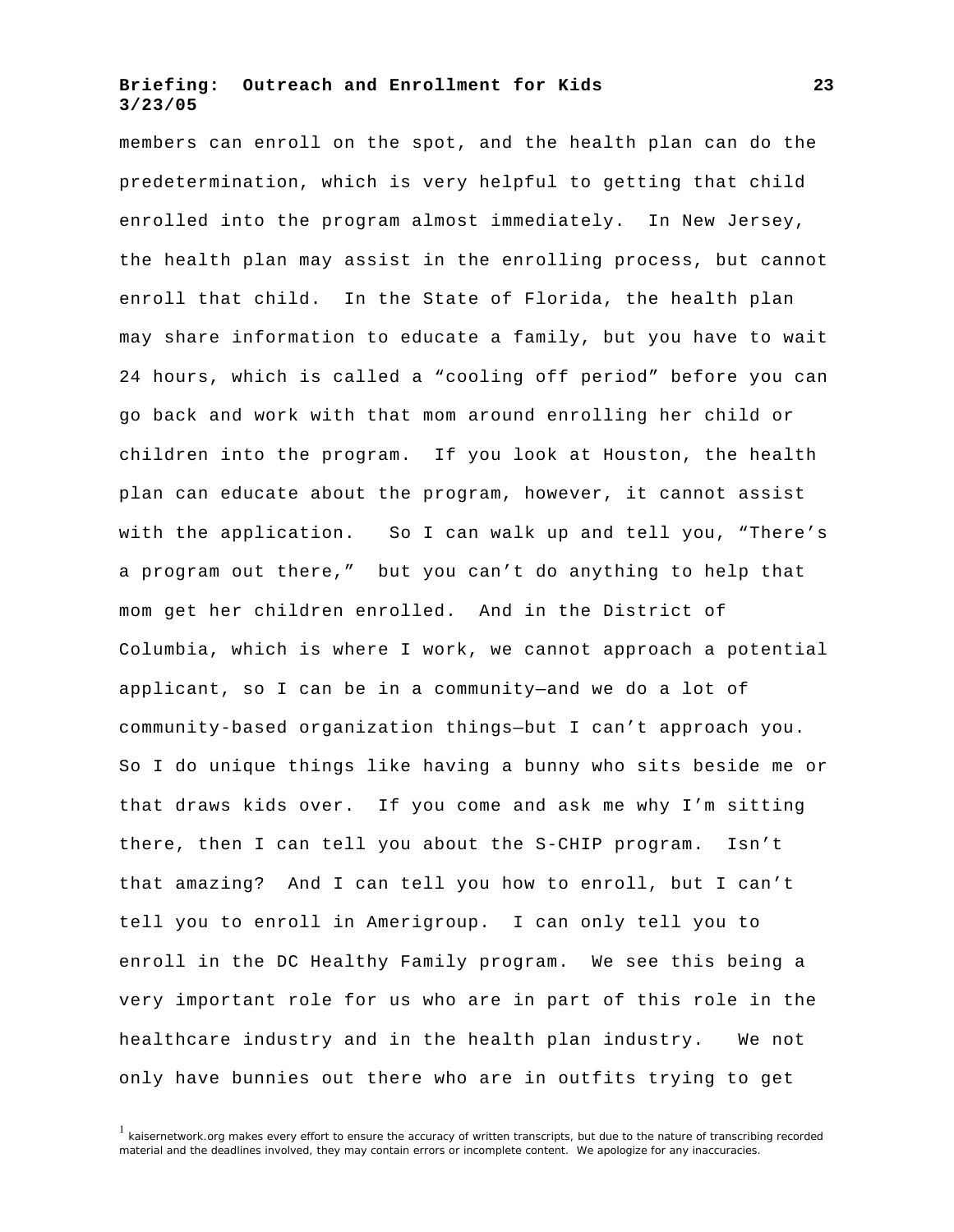the attention of families, we work with RVs in a lot of our communities where there are healthcare screenings occurring in these RVs.

By the way, we offer this service to all members in a community. It is not just explicit to one managed care organization. We are very close with DC community-based organizations, the faith-based organizations. We spend a lot of our time out interacting with those groups in order to make sure that they know that we're there, we're available and that S-CHIP is so important to that community. We've been known to give out food baskets and to have Christmas presents. I'll never forget one mom who was so thankful to get Christmas gifts for her 11 children and to have something to share with them, and they knew that they could come with us. We're a part of that community. We're available to try to meet some of the needs of that community, again, not just drawing attention to Amerigroup, but drawing attention to the fact that there's a managed care organization out there who cares, and there's a program called S-CHIP, and trying to make sure that those individuals that are eligible will enroll in those programs.

In addition to that, we have partnerships with schools and we give educational programs on health promotion, which are very important for that community. We also, in the District of Columbia, do things like trying to get our kids up and moving from a fitness perspective. We did a jamboree, which brought

 $1$  kaisernetwork.org makes every effort to ensure the accuracy of written transcripts, but due to the nature of transcribing recorded material and the deadlines involved, they may contain errors or incomplete content. We apologize for any inaccuracies.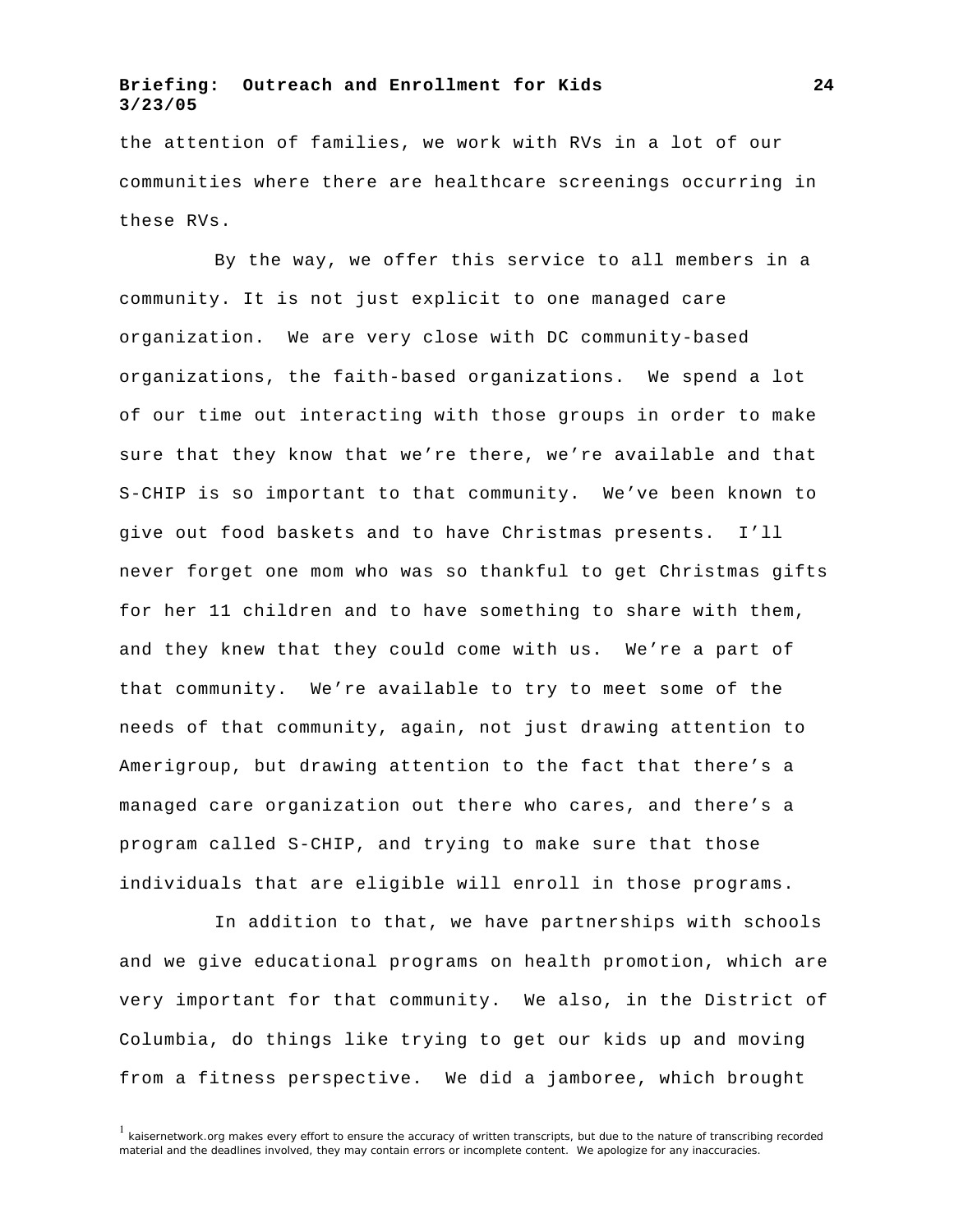us a lot of media attention because we taught the kids the techniques of cheerleading and football, and the techniques of getting out and moving, not just being in your home. Again, what we do with these programs is drawing the moms and the parents' attention to S-CHIP and looking at the fact that they could possibly be someone that could be eligible for S-CHIP. There are a number of studies out there that talk about the American families by the Urban Institution. One of them talks about all low-income uninsured children are eligible for coverage under Medicaid or CHIP. They're 80 percent of kids that are out there, but only 62 percent of those kids' parents know that they're eligible. And so in addition to doing a lot of community-based and faith-based things, we find ourselves interacting with business-to-business. There are a lot of businesses where they do not cover the families from an insurance perspective and those kids do qualify for S-CHIP, so we do find ourselves as a community partner with those businesses.

We also find very uniquely and very challenging sometimes the retention rate. I believe Donna's going to talk a little bit about the article she's written, but, from a retention perspective, one of the challenges we have in S-CHIP is that once you get these kids involved or get these parents enrolled, how do you keep them in the program? Amerigroup can boast of having a 6.4 percent national disenrollment rate. In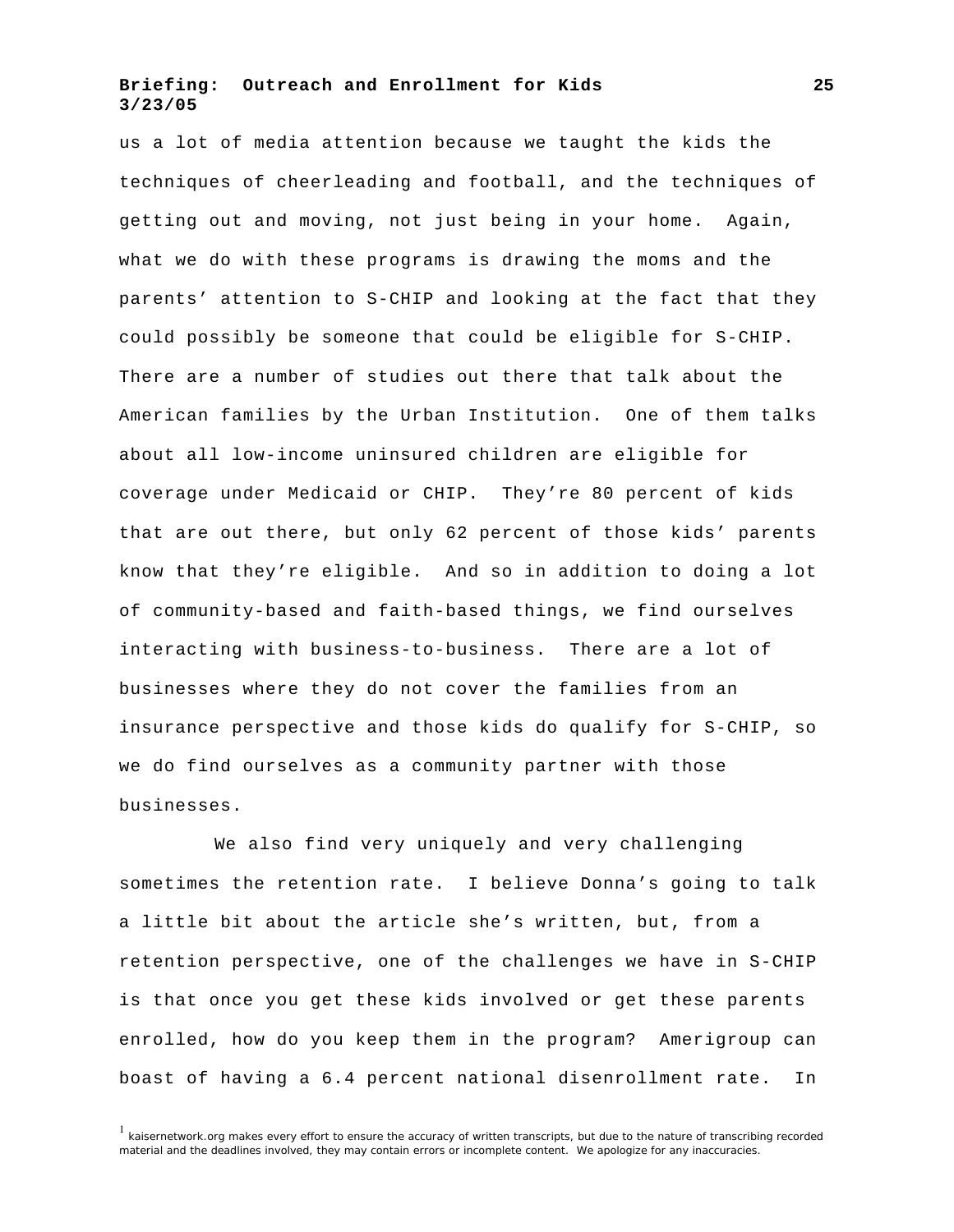the District of Columbia, we personally have a 3.4 percent. That's still too high when you look at the fact that these kids are no longer getting the services that are provided. So when we look at, basically, some of the disenrollment, we think some of the things we're looking at and some of the things that are occurring throughout the country, and particularly here in the District of Columbia, is looking at the renewal policy. What's happening around that renewal policy? Are there very complicated applications for our members? And yes, there has been in the past. I'm happy to say, in the District of Columbia, they've streamlined that application process. Are there premium charges? Should there be premium charges? There are some discussions around whether or not premium charges will be helpful in making sure that the folks who need to be retained or who are part of the program will stay in the program.

We also see that a couple of studies in the District continue to talk about streamlining additionally the recertification process, and one of the things that we're doing in Amerigroup that I think is another very good outreach program is that we're now beginning to do some things around looking at that application form. What happens in a lot of the states, or at least in the District of Columbia and a lot of states, they either mail or try to interact with those folks who are already presently enrolled in the program about 90 days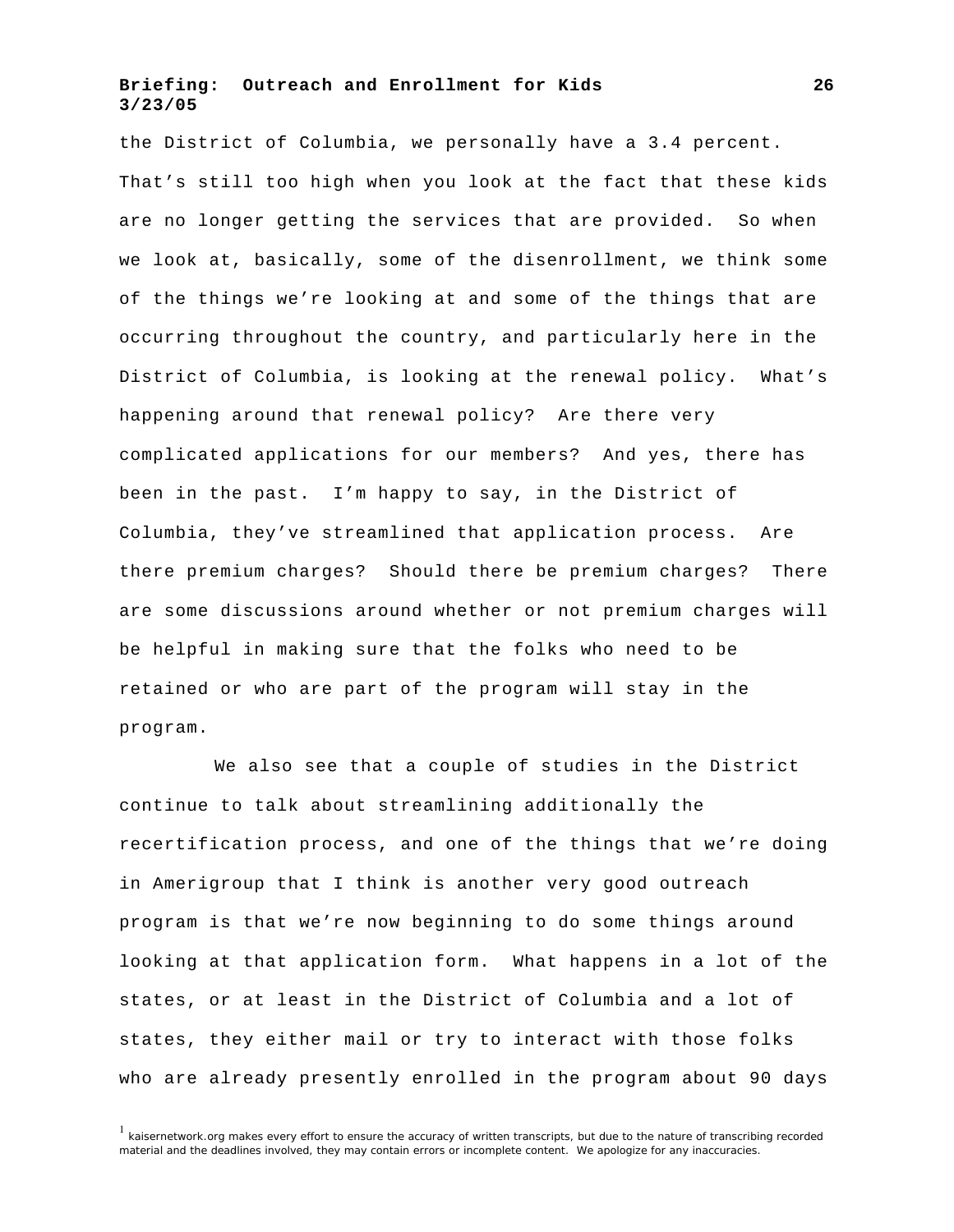before their eligibility is discontinued, but they'll send to that family a blank form and say to them, basically, "Fill out this form. It may be simple, but fill out this form so that we can reenroll you within the next 90 days." What we're doing with the District of Columbia Amerigroup, we are prepopulating that form, which means, we're putting in all the information that that mom will need to have, and we're writing it in for her, and we're saying to this mom or dad, "If this information isn't correct, strike through that information and put in the correct information." Within the District, they do not require for you to do income certification, but they do recommend that you put a pay stub with an application. And so we're looking at that and we follow up with the mom. We send an application out to them that's prepopulated, information filled in, and then we follow up with a phone call and say, "Mrs. Jones, Mary, whatever, have you filled out that form? Can we do anything to help you with this form? Do we need to come by and pick that up for you to get it over to where it needs to go?" We're seeing some success rates around that. We're seeing some folks who traditionally have not continued to have that form or have not recertified to go in for recertify. So the bottom line of that is to stay tuned. We're looking for opportunities to increase that membership from S-CHIP. We're looking for opportunities to continue to be partners, and we think the key to all of this is community and working very close with the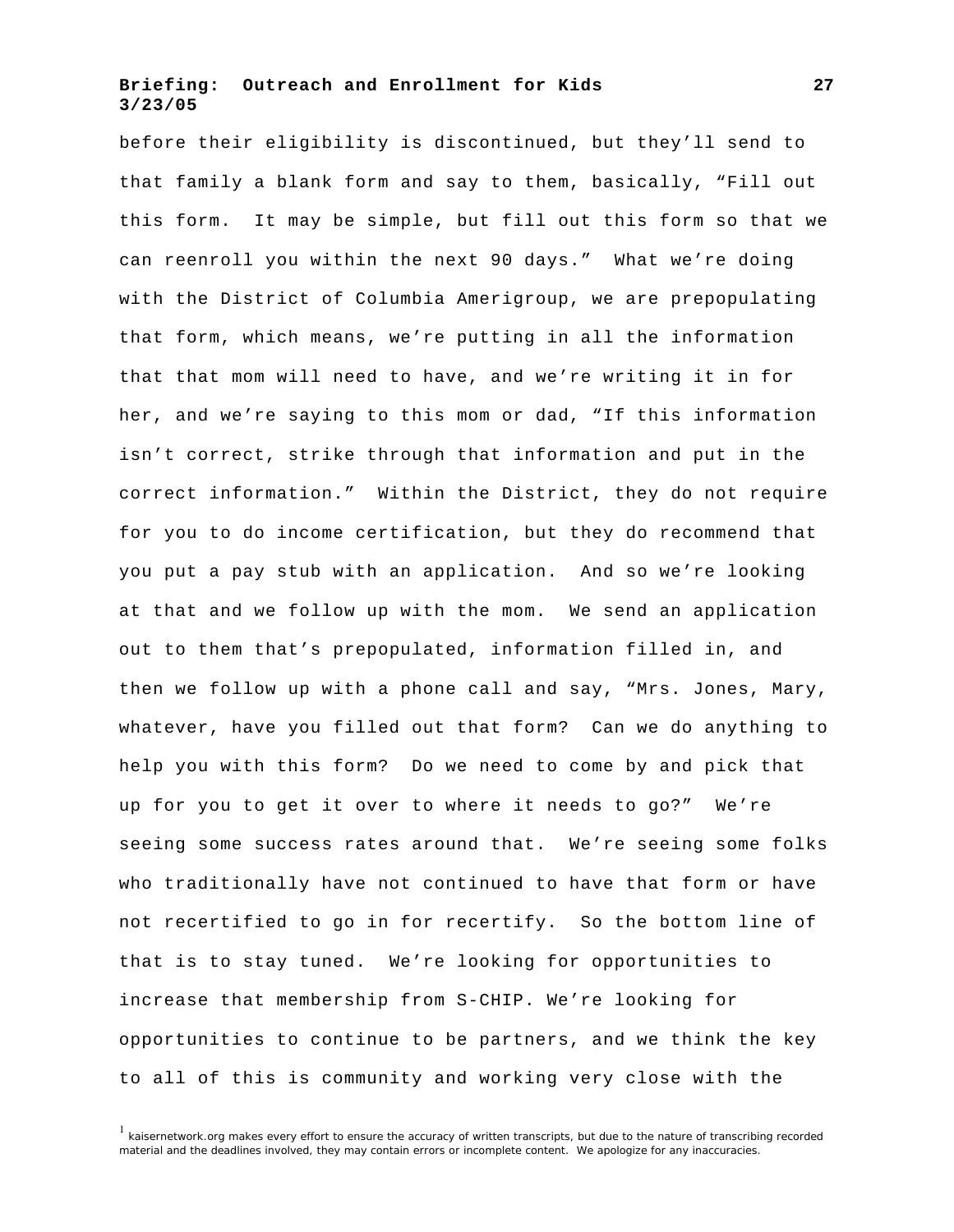community and faith-based organizations and being partners with the state as well as CMS in order to get these parents in so that they can keep care for their children, and we can prevent preventable disease, and we can make sure that good healthcare is occurring in our country. Thank you.

**ED HOWARD:** Thanks very much, Dr. Nichols. Our final speaker is Donna Cohen Ross. She's Director of Outreach at the Center for Budget on Policy—I'll say it right.

**DONNA COHEN ROSS:** It's a mouthful. I'm sorry.

**ED HOWARD:** Easy for me to say! The Center on Budget and Policy Priorities. She's directed that center's outreach efforts, not just on health insurance, but other issues, notably the Earned Income Tax Credit, for which they are vastly famous at succeeding in getting people enrolled who are entitled to that provision of the law, and to ensure that lowincome Americans generally actually benefit from the laws that are in place to help them. She's been directly involved in helping children for years, including efforts at the state and local level to improve early childhood education and healthcare, and we're very pleased, Donna, that you've cut short a business trip and got ready, and are here with us this afternoon.

**DONNA COHEN ROSS:** Thanks Ed. I'm very pleased to be here. I'd like to thank the Alliance and also Robert Wood Johnson. You mentioned earlier the Covering Kids Initiative,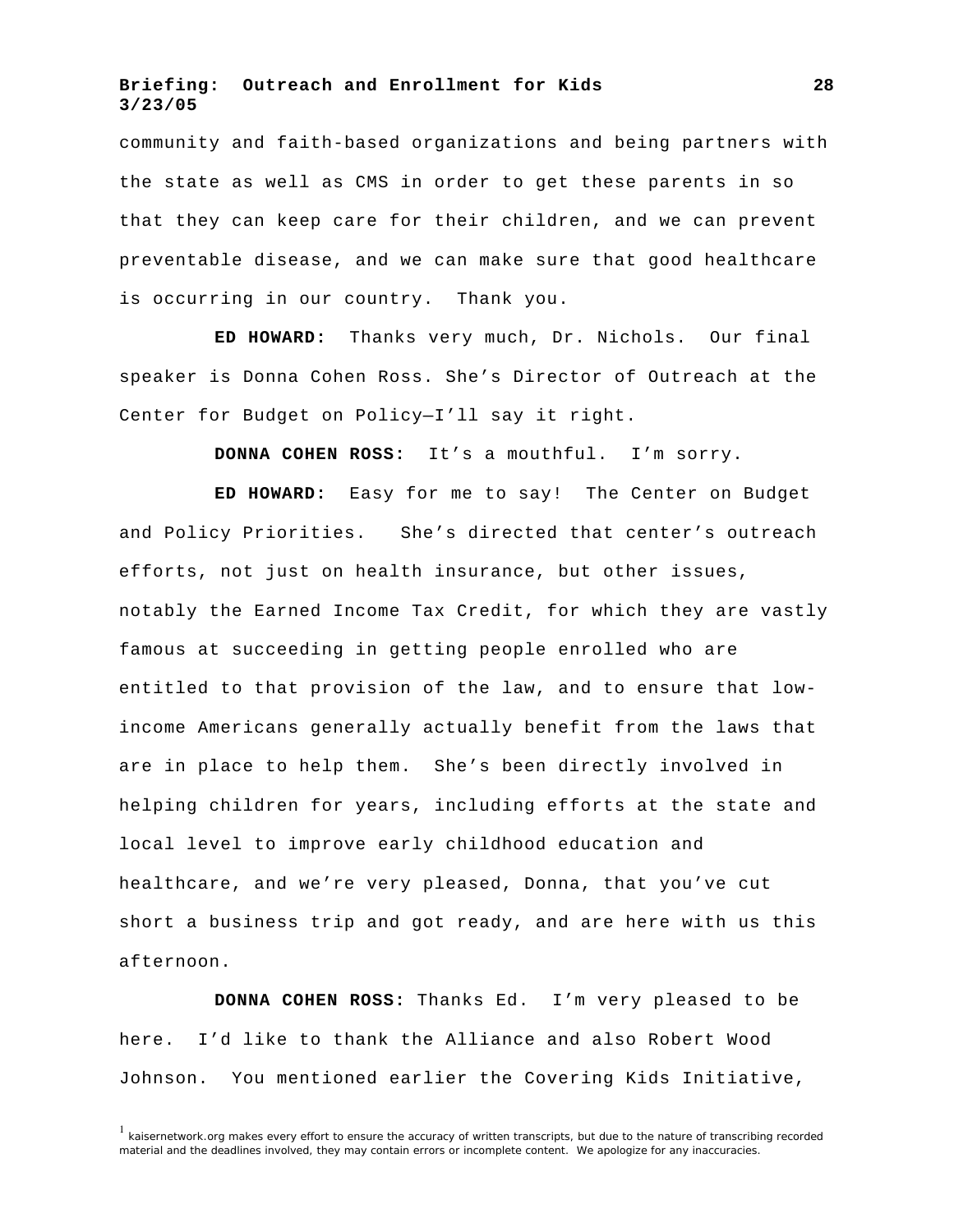and I've been privileged to work with the state and local groups involved in Covering Kids for some—gosh, I guess it's coming up on about eight years now. And I want to thank my fellow panelists, Dennis, Greg and Dr. Nichols. Your remarks have helped set me up for maybe building a little bit on what you've already said, but maybe I'll try to also summarize some of what we've heard.

I want to start by just bringing us back just a moment to talk about where we've come from, because I think it helps reiterate what Dennis described as the wild success of programs to cover children, to provide health insurance for children through Medicaid and CHIP. The strong support for reducing the number of uninsured children came from both the federal and state levels. The federal and state partnership, which is sort of the crux of both Medicaid and CHIP, was characterized by an enhanced federal matching arrangement for CHIP, and at the time that CHIP was enacted, of course there was a different economic picture than we see today. That robust economy made for very enthusiastic state participation in the program.

What I'm going to be focusing on, though, is the next point, and that there are really three ingredients that have made this enrollment boost so incredible in Medicaid and CHIP. The first part was expanding eligibility, but I think as everybody knows, if you expanded eligibility and didn't do anything else, some of the other things we've been talking

 $1$  kaisernetwork.org makes every effort to ensure the accuracy of written transcripts, but due to the nature of transcribing recorded material and the deadlines involved, they may contain errors or incomplete content. We apologize for any inaccuracies.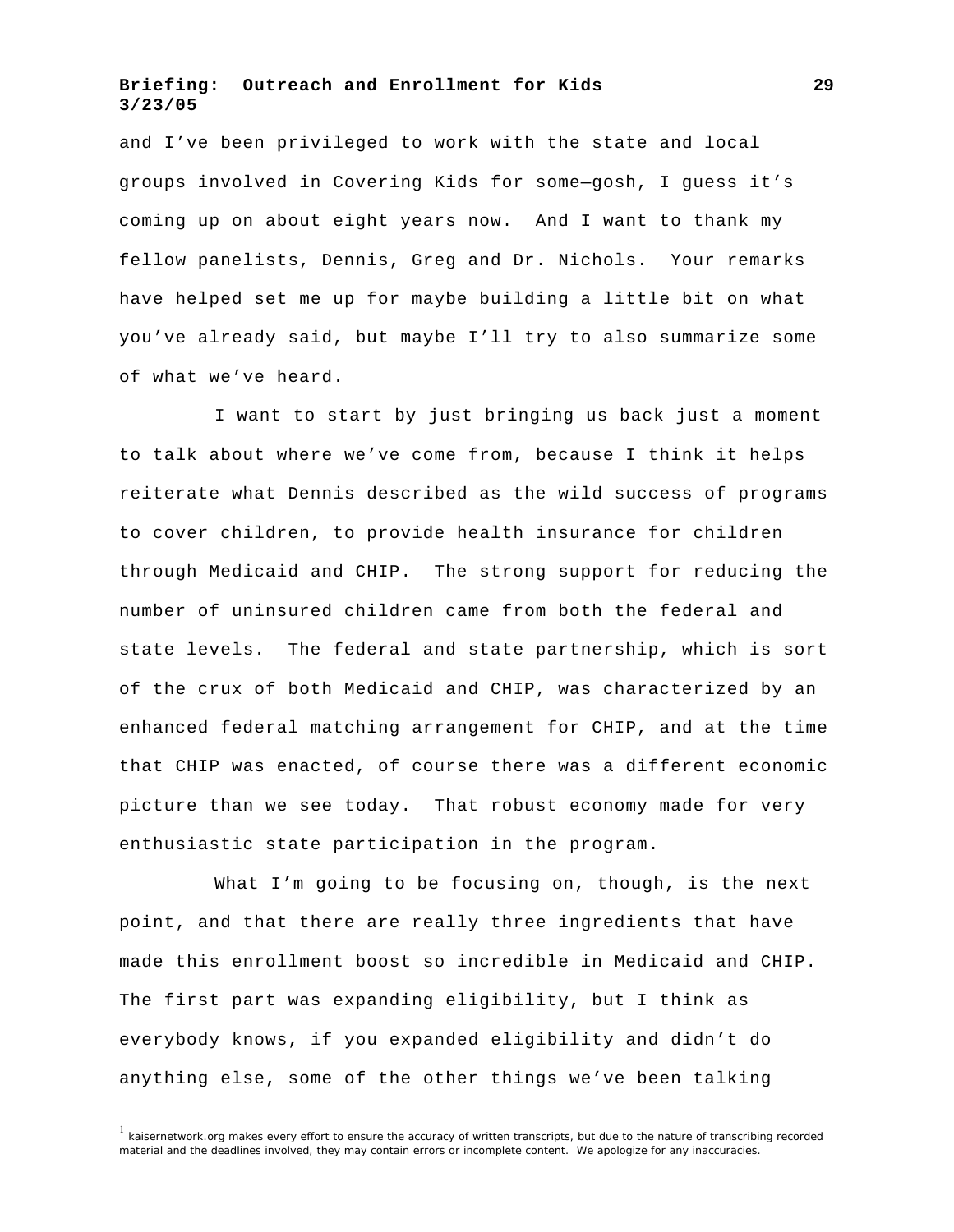about, you probably wouldn't get quite as far as you needed to be. The other ingredients are critically important as well. Simplifying enrollment and renewal procedures. Greg mentioned those a little bit, as did Dennis. I'm going to spend a little bit more time on those. And also conducting outreach. I will say that some of these activities began even before CHIP with the Medicaid program, particularly for younger kids, but in fact they really did jump start, so to speak, with the advent of CHIP, with states looking at designing and redesigning programs to make them simpler. The Medicaid program was, to a large extent, brought along, and I would say, quite improved with respect to procedures and such, because of that effort. States made steady progress on reducing the number of uninsured children since the late 1990s, and I think we can just really look at what we have before us and say, in fact, Medicaid and CHIP are working. Again, you know, Medicaid and CHIP are doing the job that they were designed to do. In robust times, they've been helpful in getting more uninsured children insured, but also during the recent weak economic times, Medicaid and CHIP actually prevented millions of children from becoming uninsured and also buffered the effects of the erosion of employer-sponsored health insurance. So, in terms of being there as an important piece when families are experiencing financial strain, when they might be losing income or jobs or the health insurance associated with their jobs, Medicaid and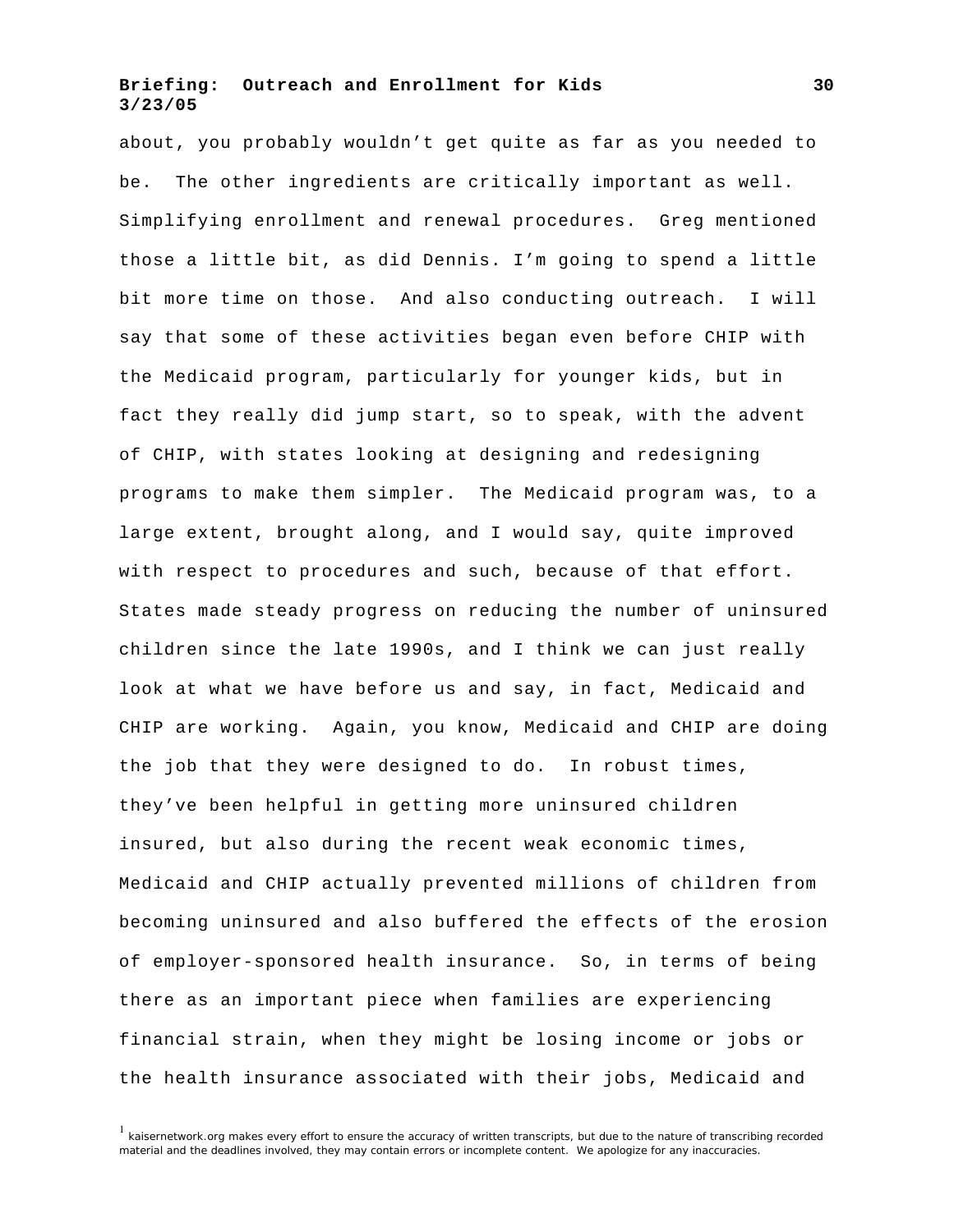CHIP are also working in that context. My pictures aren't as nice as Greg's, but this one really just demonstrates what I've just said. In fact, this chart is based on CPS data and on some similar data from the CDC. A national health interview survey shows a more dramatic effect and that the percentage of lowincome children without health insurance has fallen about onethird due to CHIP and Medicaid expansion. So again, we have a pretty successful program here.

I think we can see from our experience, certainly from the experience of the states and community groups that have been engaged in outreach, that the state and community efforts are both necessary to boost enrollment, that the simplification efforts and the outreach activities work in tandem to facilitate enrollment. Systems have to be simple and work smoothly in order for community-based outreach to even be feasible, and community-based outreach, especially application and renewal assistance, that direct assistance with families, is a very effective way to ensure applications are submitted and ready to be processed. Working together, states and community groups have created situations where getting into a program is easier for families, but also easier for the eligibility workers who are processing applications. I can give you many examples of where those two pieces have worked together quite effectively, and actually, community-based

<sup>&</sup>lt;sup>1</sup> kaisernetwork.org makes every effort to ensure the accuracy of written transcripts, but due to the nature of transcribing recorded material and the deadlines involved, they may contain errors or incomplete content. We apologize for any inaccuracies.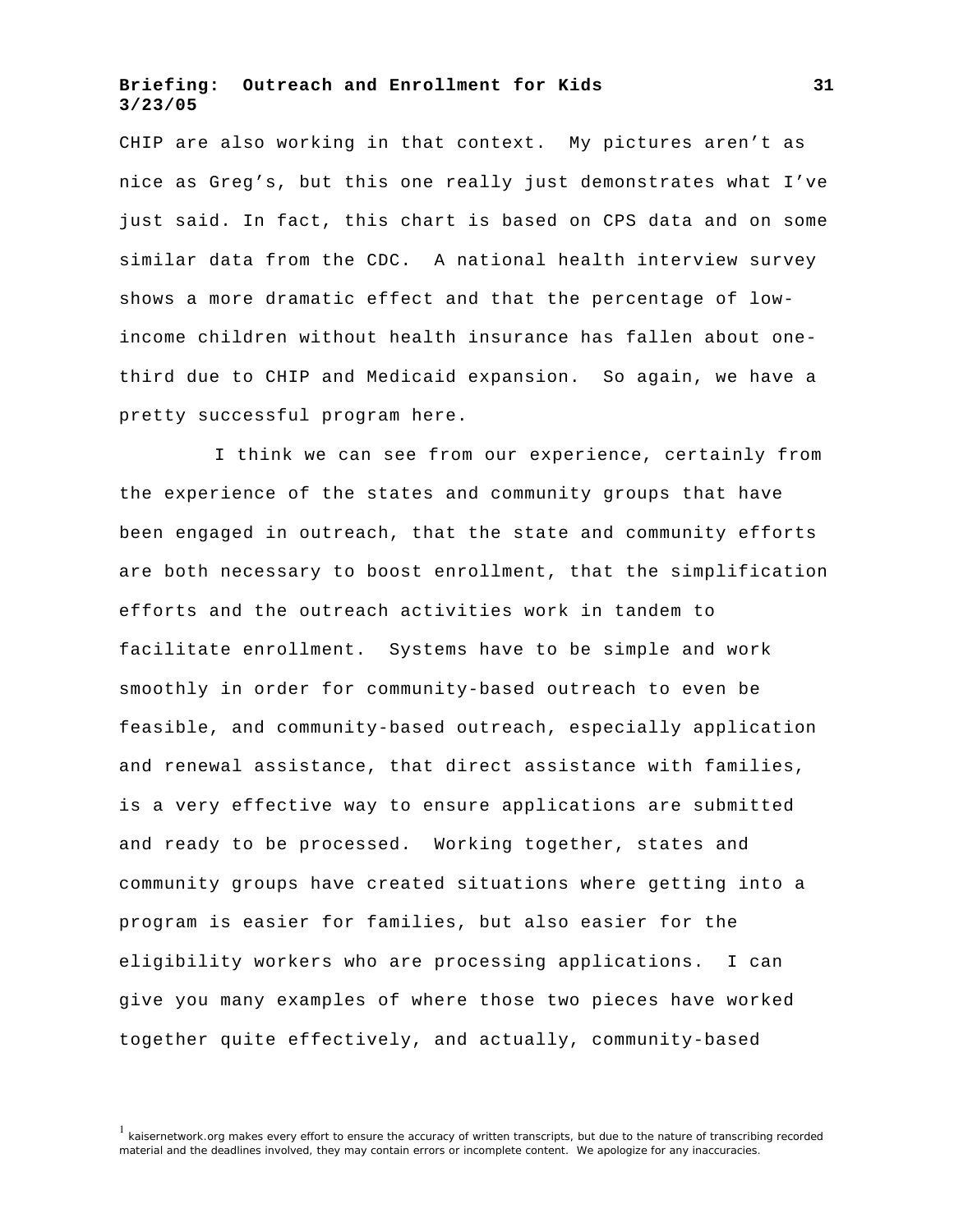organizations have helped to inform simplification efforts. So, the partnership is really very, very important.

The next two slides really just show you what happens when you have working together, those simplification efforts and also outreach. This was what we saw happen in Ohio. During June 1997 and June 2001 the state undertook various simplification efforts, also was conducting outreach, and you can see that enrollment improved. It's a very dramatic enrollment. The second picture is actually from Virginia, and looks at what had occurred in Virginia in terms of the boost in enrollment between September 2002 and June 2003. More recent data show that this is actually continued, but this is all that I could get my hands on for today. Some of the things that Virginia did had to do with reducing verification requirements, creating a "no wrong door" policy so whether a family submitted their application to the local social services agency or a central processing unit for CHIP, it didn't matter, the program was seamless, and a child could get into whichever coverage program was the appropriate for that child. The state continued to do additional simplification efforts, is now focusing a great deal of attention on that retention issue that we just heard about, so that once you have an eligible child enrolled, you do everything possible not to lose that child for continuity of care, certainly, but also so that you don't have this churning effect of kids being disenrolled and then coming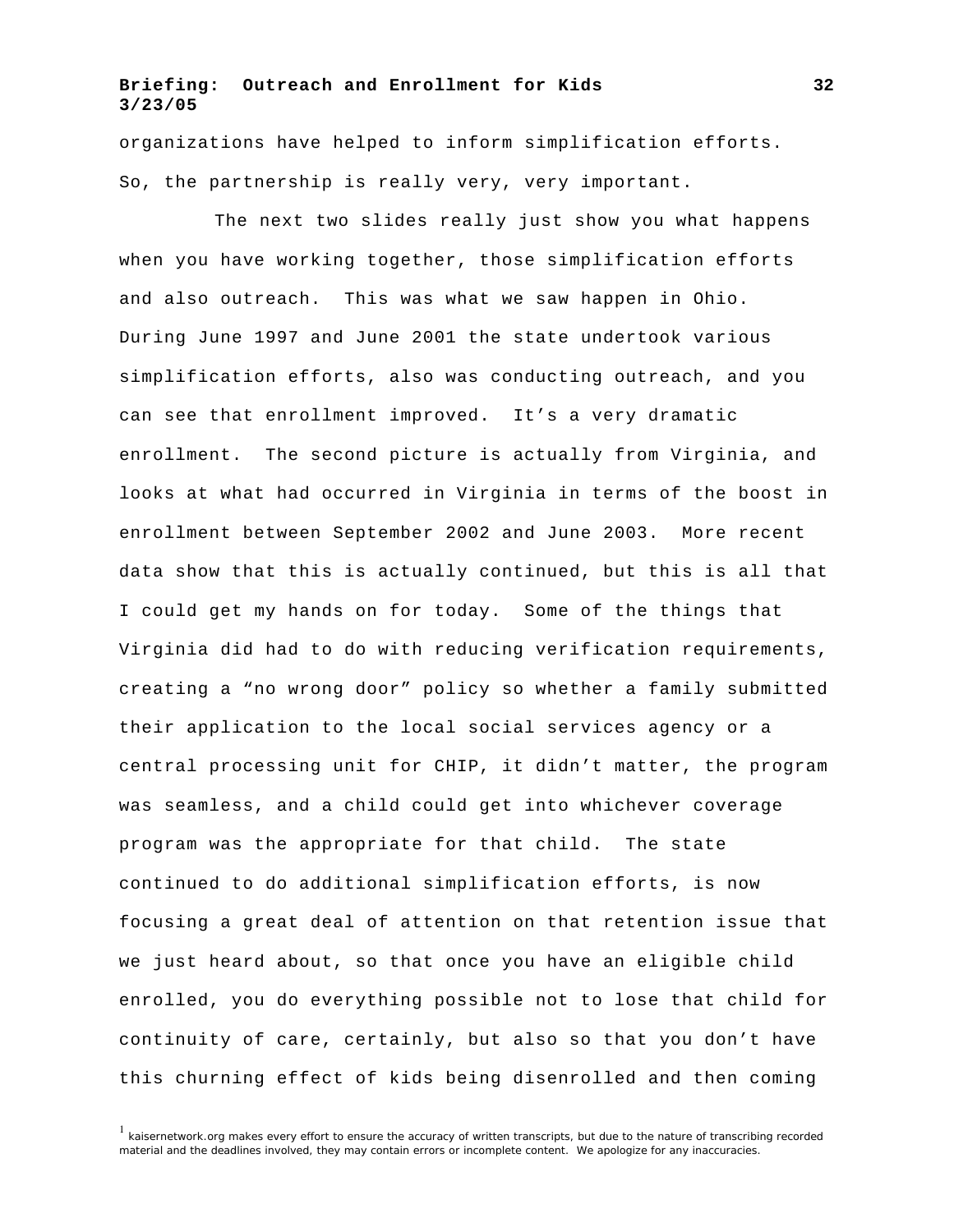back into the program, spending that time and effort on reenrolling the child.

Despite all of this, in 2003 and 2004 we began to see the trend toward further simplification and outreach showing some signs of reversing. As some of you may know, the Center on Budget and Policy Priorities each year conducts a survey of the 50 states and District of Columbia. We do this survey for the Kaiser Commission on Medicaid and the uninsured. We have done the fourth in a series. We're gonna be getting ready soon to do the fifth, but in 2003 and 2004 we started to identify some new tensions that weren't there before. We began to observe that state budget pressures began to lead to some retractions of some of the simplified procedures and outreach efforts that had made such a difference in prior years. We saw enrollment decline in several states, and some states, as you've already heard, froze enrollment in CHIP.

I want to talk a little bit about some of these. I look at these simplification efforts as more than tweaks to the system. They really are very integral to making the system work, and so when we see them retracted, it is quite worrisome. Our latest survey—and you have the full report in your packet, and I thank the Alliance for sharing that—we found that nearly half the states, between April 2003 and July 2004 actually made it more difficult for families to secure and retain health coverage for their children and sometimes themselves. And if

 $<sup>1</sup>$  kaisernetwork.org makes every effort to ensure the accuracy of written transcripts, but due to the nature of transcribing recorded</sup> material and the deadlines involved, they may contain errors or incomplete content. We apologize for any inaccuracies.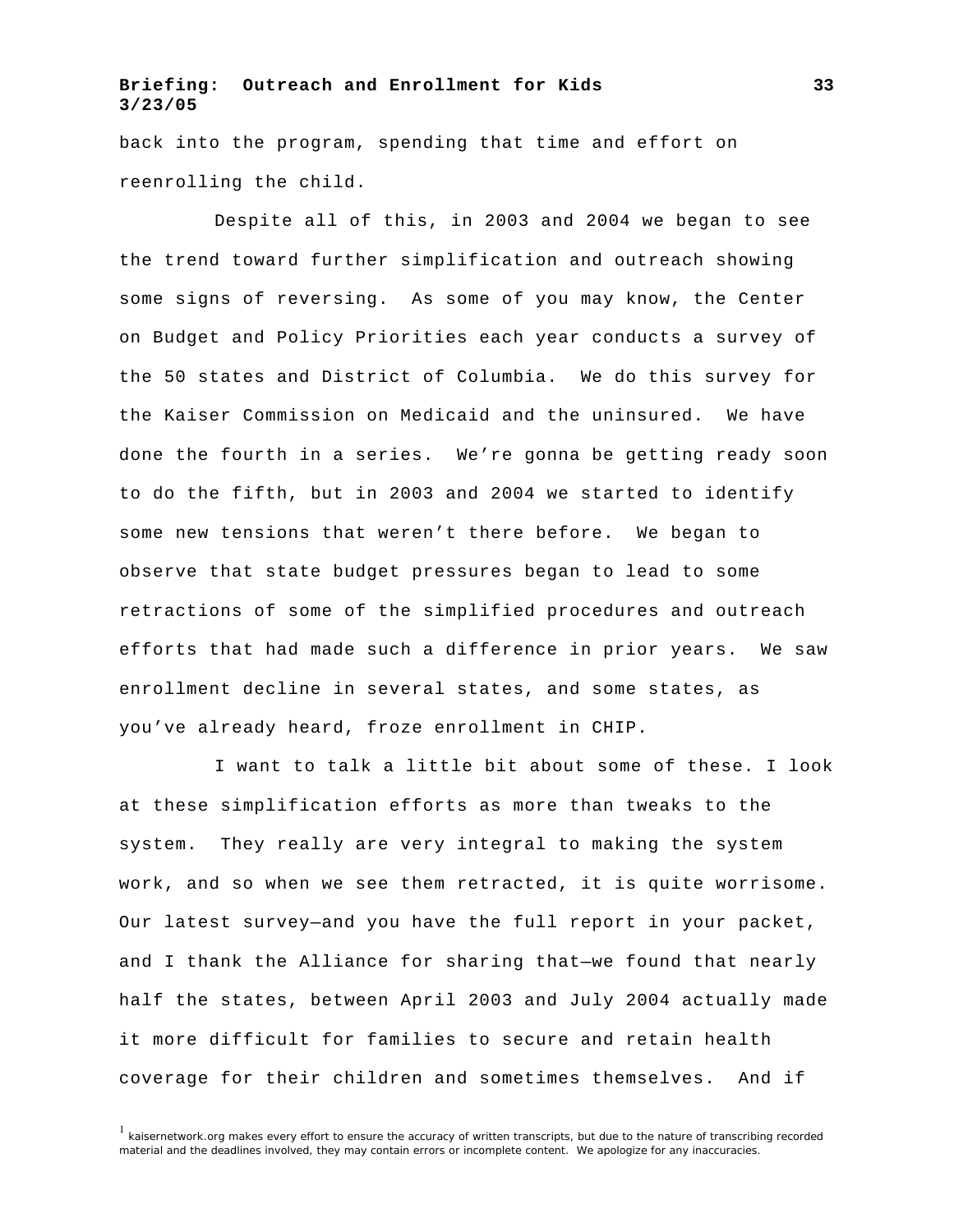you take a look at what they did, increasing premiums, reinstituting or creating procedural barriers, and also freezing children's enrollment. You see that a lot of these changes actually took place in the CHIP program, although the procedural barrier piece took place in both Medicaid and CHIP. One reason for that is that CHIP has the flexibility to do those kinds of retractions, whereas there are some beneficiary protections with Medicaid that made it not possible to do that. We also looked at over time what was happening, and found that in fact, when states had reverse simplifications, they stayed reversed. They didn't go back to where they had been, and that was troublesome as well. The map shows where states had frozen enrollment during this period of time. I will say that right now, we have a better picture than we're seeing right now in terms of most states having reopened enrollment. There are no longer eight states in this situation. In fact, only Florida and Utah are in this situation at this point, and in both states there are some efforts to open enrollment, and that's a good thing. But I will say that when a state closes CHIP enrollment, outreach becomes extremely tricky for them. First, attention needs to be paid to retention, because you don't want to lose a child during a frozen enrollment period, because then that child is locked out of coverage for a period of time, maybe indefinitely. Also, we can't forget that children eligible for Medicaid who are applying for the system can still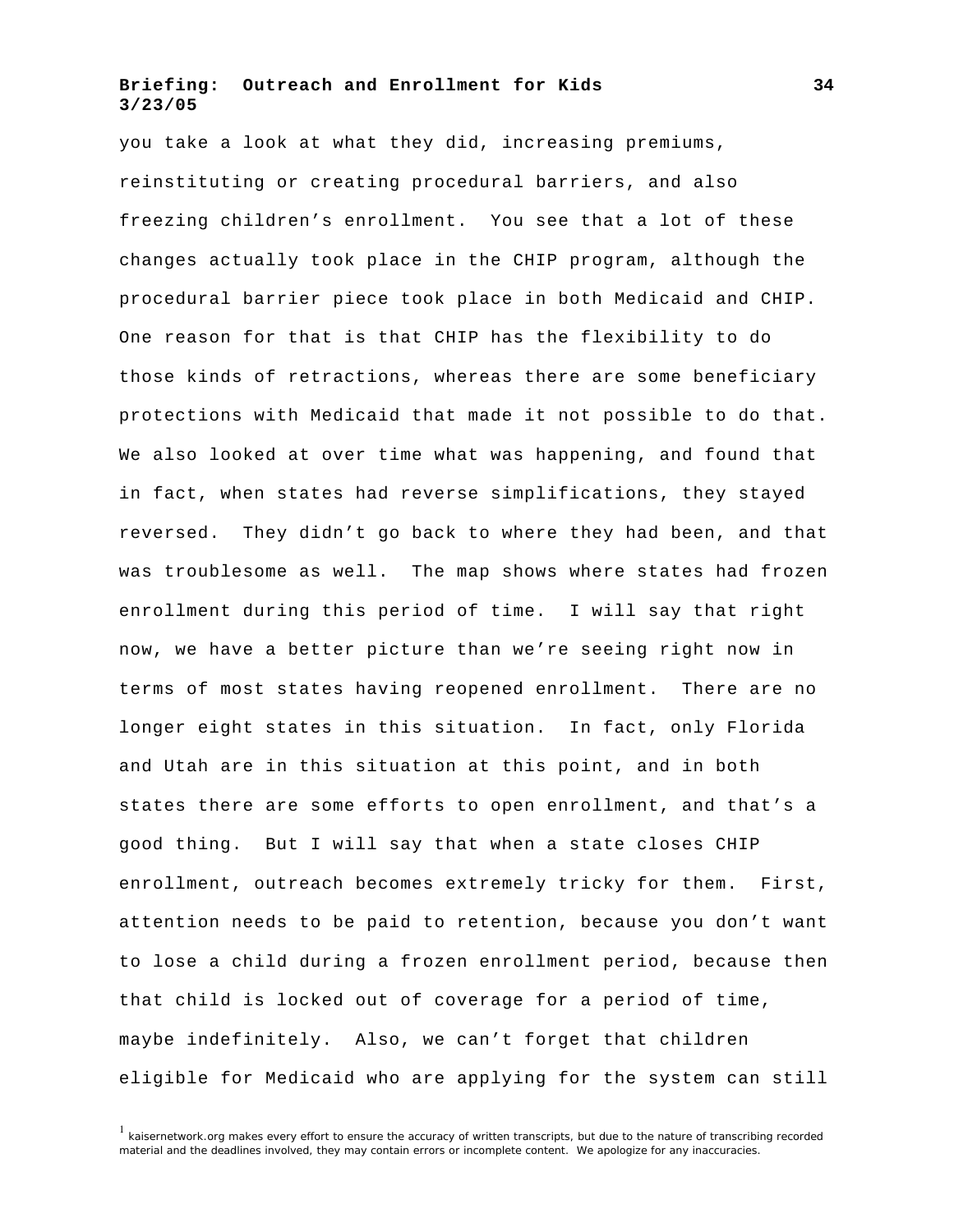get covered, but it becomes a very tricky message to the public when you have closed enrollment in CHIP, you're still accepting applications so that a child can be assessed for Medicaid enrollment. This becomes very confusing and sometimes demoralizing to families, and that's a huge problem. We also found in our survey that many states scaled back outreach considerably, and they cited state budget shortfalls as the reason. Very few states had been spending up to the limits allowed by law on outreach to begin with. Many had curtailed their outreach spending, and some had reduced their outreach budgets to zero, and they had attributed these retractions to state budget pressures. It's worth noting that some states, Illinois, Louisiana, and Virginia among them had actually moved forward in this period, but most states we saw really cutting back. When we interviewed state officials, you can see what they said. I won't read these quotes to you except to point out that they all talked about the cost of outreach not being a problem. What they were really worried about was, if they brought children into the program, would they have the funds to support the coverage for those children? One even described it sort of false advertising, to attract kids to your program, but not be able to serve them, to perhaps have to freeze enrollment because you couldn't accommodate everybody. They're very concerned about this. I should say that when we did this survey, the issue was really state funding shortfalls, but now

 $1$  kaisernetwork.org makes every effort to ensure the accuracy of written transcripts, but due to the nature of transcribing recorded material and the deadlines involved, they may contain errors or incomplete content. We apologize for any inaccuracies.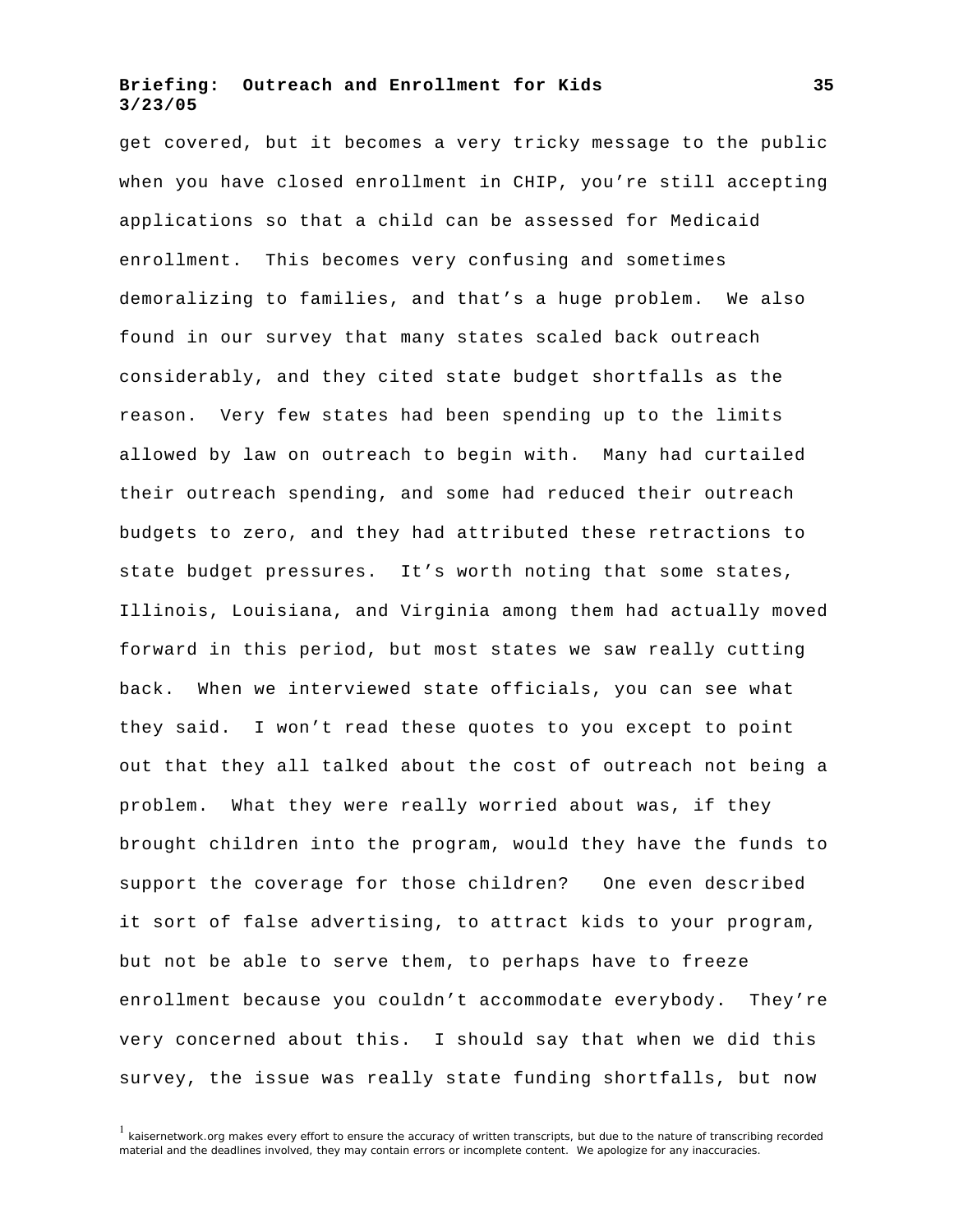some states are concerned about the adequacy of federal CHIP funding as well, and Greg talked about that. States are already reaching the limits of their federal CHIP allotments but by 2007, it looks like 19 states are projected to have federal funding shortfalls that could force them to reduce the number of children served, or cut CHIP spending in some other way. It appears that it will take new funds into the system to allow states to continue their programs and also to expand. At the same time, as Greg pointed out, there are budget proposals in the debate in Congress that make new outreach initiatives unlikely. The House Budget Resolution contains deep cuts in Medicaid, deeper in fact than those proposed by the Administration, and even if cuts were ultimately smaller than proposed, one would have to question where funds for new investments like children's outreach and coverage would come from. States are faced with a cost shift to the states. They're likely to cut back on coverage as a result, and so these are very tricky conditions to be talking about outreach and further enrollment. Again, just to reiterate, we're in this situation at a time when we can also say that we have programs like Medicaid and CHIP that have done a good job, and are working, and I think it does behoove us to find a way to make them work and to do what we have to do to make that happen.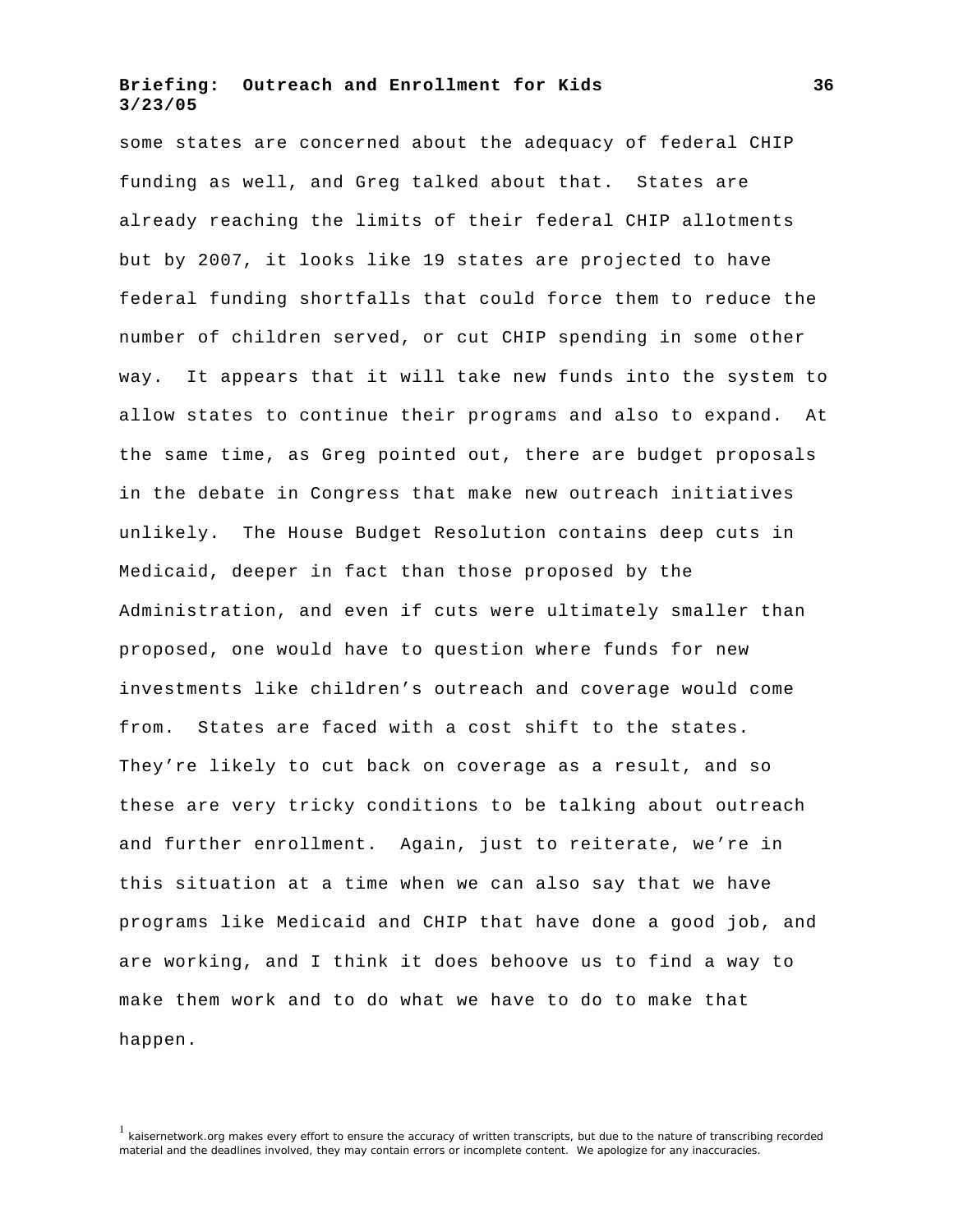**ED HOWARD:** Thank you, Donna. Now's your chance to get involved in this. I also invite our panelists to take this opportunity, while we're getting our act together to make any observations that might have been triggered by the things that they have heard. Dennis?

**DENNIS SMITH:** Oh, I might have a couple of things to say about what I heard, and I guess I would have to say I am a little bit surprised. I thought doing more outreach was something we could all agree upon. Let me go back a little bit in time and begin when we created S-CHIP and the issue of the 1.1 billion reverting to the Treasury, et cetera. One, S-CHIP was created in a legislative period. I believe we went to markup in Finance Committee in mid-June of '97, and we finished in early August in '97. We knew at the time that a number of decisions were made: How long should the allotments be the CHIP-dip itself, where funding was higher, and then it dipped down and then came back up again? Thankfully we are in the period where it has come back up again, et cetera. But one of the things—I think the Urban Institute actually did a report—we had actually put twice as much money into S–CHIP as what they had projected the demand would really be. But one of the complications that we were dealing with, again, trying to distribute funding among 50 states and the District of Columbia, trying to make assumptions about allotments based on uninsured kids, less than 200 percent of the poverty level, et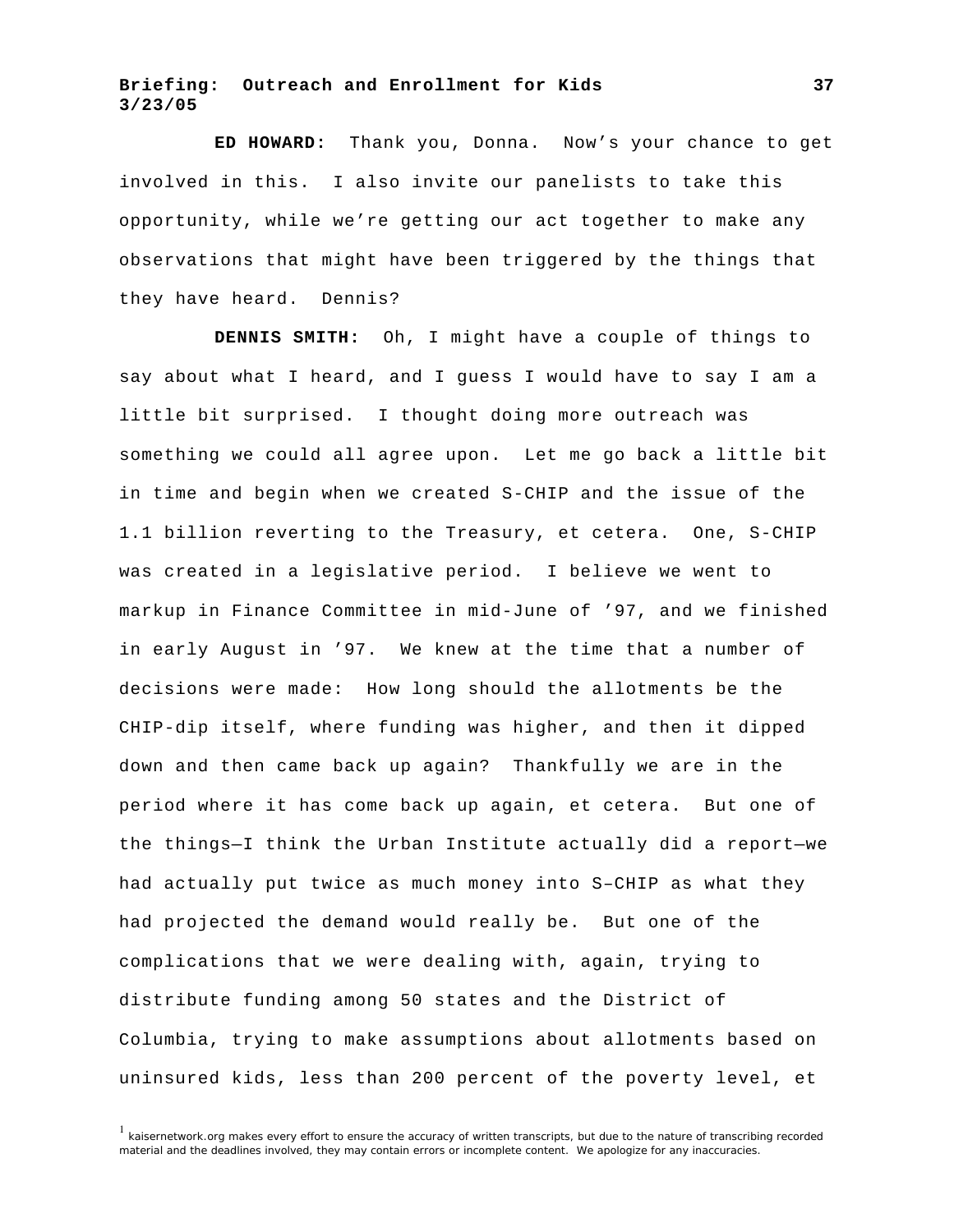cetera. I think one of the things that we did assume—at least I assumed at the time was, we're getting it started, we've got a lot of money out there, and Congress will come back with a better way to do the data, refine the data, to sort of help do a better job on the allotments. Instead, we kind of got into the retention/redistribution formulas that in some respects, again, have an impact on the dollars themselves, when you look on a state-by-state basis. The \$1.1 billion that went back to Treasury last year, it went back because Congress said it would go back, and the way we created the program in the first place, that a state would have three years to spend the allotment, some funds would be redistributed to other states, and if it wasn't used it would expire because it wasn't needed. Putting that \$1.1 billion back in for the present fiscal year, which it would have done would not have resulted in one more child being covered. The states going into this fiscal year and the states coming out of this fiscal year, that \$1.1 billion would have still been there. The formula that also, and again, people worked hard on it, and people of goodwill, trying to come up with a formula, but the formula itself didn't solve the problem for everybody either, in the short-term or the long-term, either. So, I do want to make sure we step back from any assumption that somehow if that had passed it would have solved all the problems. I don't think it would have.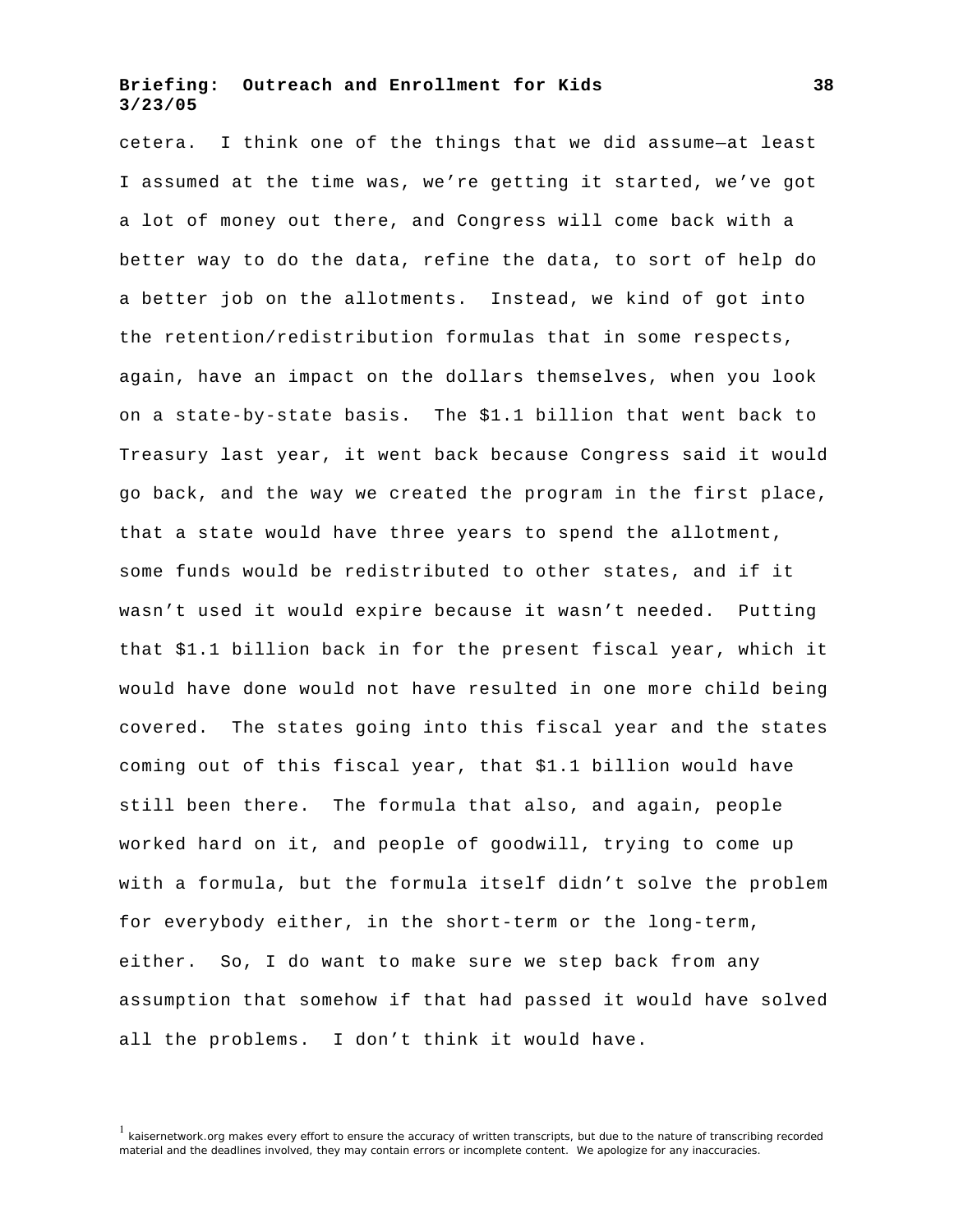In terms of the efforts that the states are facing now, again, we do have states that some are still building up surpluses while other states are facing pressures on their allotment. A number of the states that are facing pressures on the allotment have gone well above the 200 percent of poverty level. Some states that we actually helped as well have expanded to parents, expanded to other populations, as well. So there are different reasons why states are bumping up against allotments, and so, again, I want to caution about over-generalizing about what this issue is, and an approach to take. Again, as I said, I did want to step back and say, we knew that we were creating a great thing with S-CHIP. We didn't have any illusion that we were making it perfect in terms of the way the distribution and redistribution and the data that we were relying on was going to be perfect. I think efforts that we face, S-CHIP is a 70 percent match rate on a national basis, versus 57 percent on Medicaid. Again, it has still turned out to be a great deal for the states. Also, on the issue about what states have done, slowing down outreach or coming back again on doing twice-a-year enrollment periods or whatever, again, I don't want you to walk away with the mistaken idea that, as I said in my opening remarks, Medicaid in the not-to-distant past had 16-page application periods, asset tests, face-to-face interviews, all of which states could do again, if that's what they wanted to do. So, because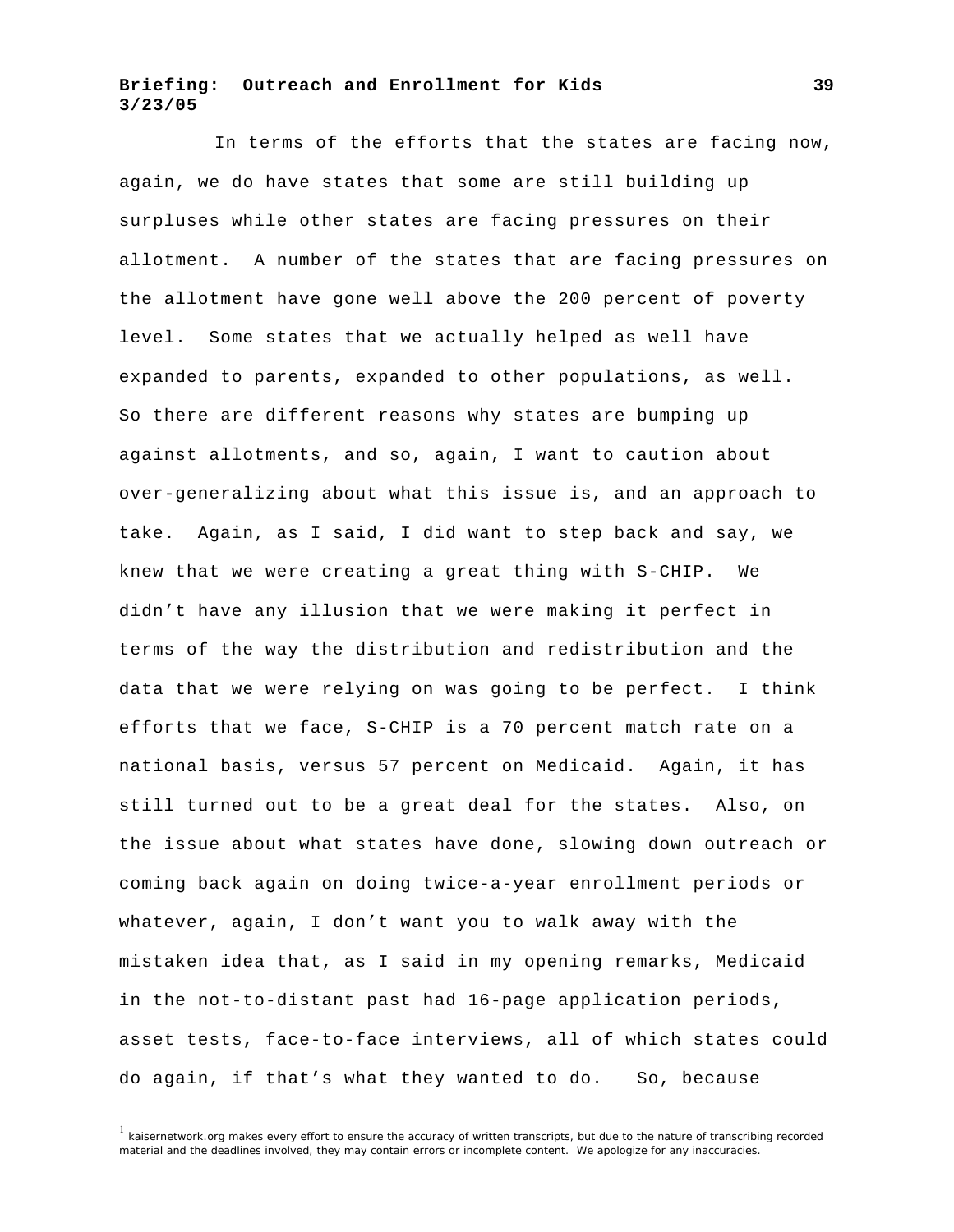states have taken some steps doesn't mean that somehow states couldn't do those things in the Medicaid program to make them difficult as well.

**ED HOWARD:** Can I just interject that the first program we ever did on S-CHIP, which back in 1998 featured a presentation by the program director from California, who brought in their new redesigned application form, which allowed not only application to Medicaid but S-CHIP on the same form. It was color-coded, heavy with graphics, it was big type, easy to read and it was 24 pages long [chuckles]. She was accompanied by a woman from the advisory committee who said she couldn't understand what was in this application. I think we've made a lot of progress in that regard.

Those of you who know the drill, I didn't repeat it, but you've already done it. If you have questions, write them on a card, come to a microphone and/or we'll go forward from there. And I believe we have a person standing at the microphone back there, or just someone waving a card? We've got a couple of cards and a couple of these questions are pretty straightforward. Is there a timeline—and I assume this is for you, Dennis—Is there a timeline for more details on Cover the Kids concept? You noted the existence of other legislation in your remarks.

**DENNIS SMITH:** I don't have a specific timeline. We again, are sort of anticipating the usual legislative cycle,

 $<sup>1</sup>$  kaisernetwork.org makes every effort to ensure the accuracy of written transcripts, but due to the nature of transcribing recorded</sup> material and the deadlines involved, they may contain errors or incomplete content. We apologize for any inaccuracies.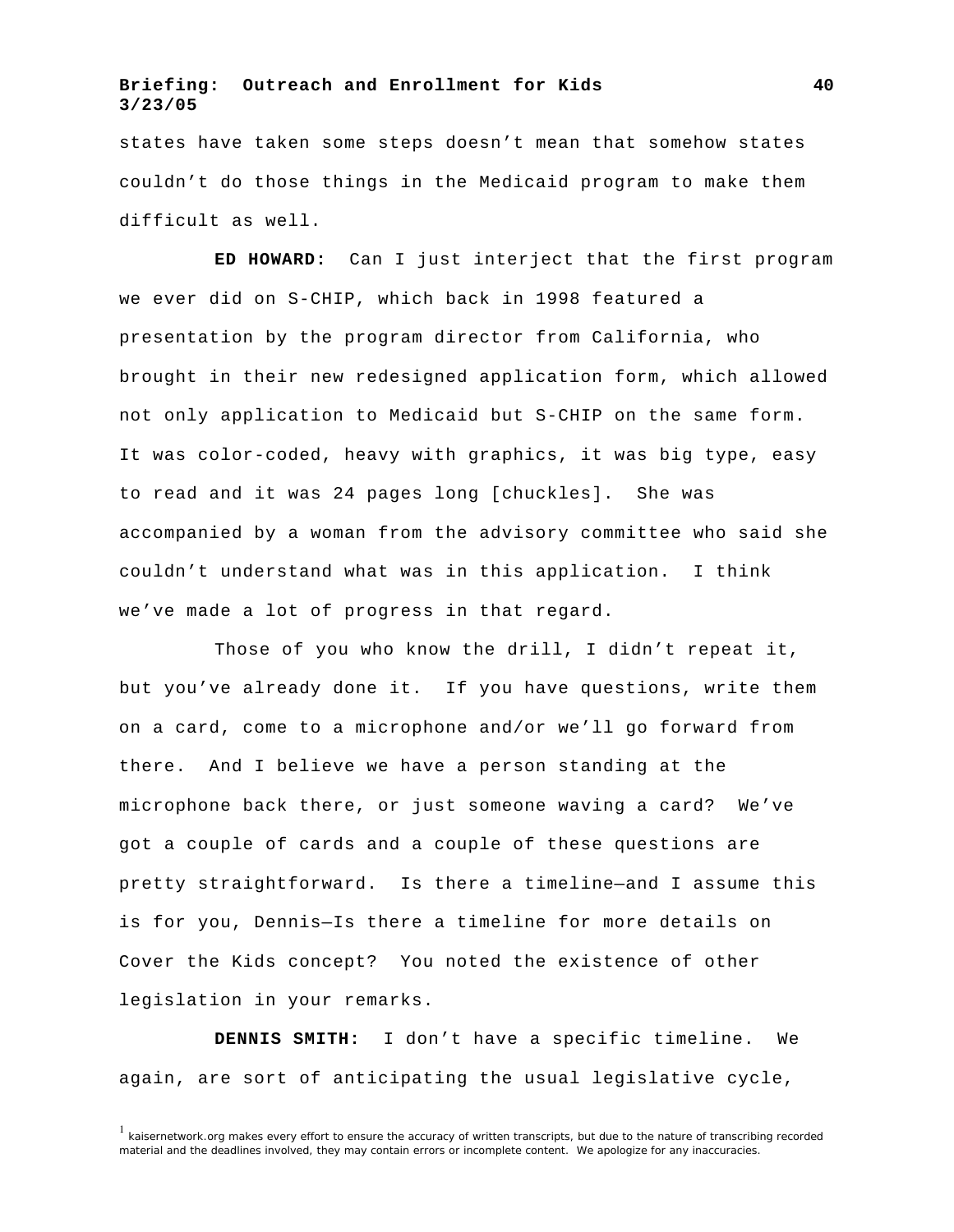committee hearings, et cetera. As I said, I think part of this is, we believe that this is something that would be broadly supported on a bipartisan basis, and we certainly would welcome the opportunity to work with folks to shape it.

**ED HOWARD:** To follow up with my own followup, is the Administration still expressing support for early reauthorization of the S-CHIP program itself, which runs through Fiscal '07?

**DENNIS SMITH:** Yes. Again, I think that that is taking this on this year, in a year that's not divisible by two. It's probably a good idea.

**ED HOWARD:** Very good. Thank you. I should have noted at the beginning of the Q and A session the presence of both Najaf Ahmad, who works with Stuart Schear at the Robert Wood Johnson Foundation, and Kim Callanan [misspelled?] from the firm GM&B, who also works with Stuart on the Covering Kids and Families Initiative that's been referred to a couple of times here, particularly their back-to-school campaign, so if you've got questions about that, we can draft Kim for an answer to that. Questions from the audience that I haven't had a chance to read yet? A couple came in also before we came up here. One was directed, at, I would say, probably Donna. Shouldn't advocates prefer waiting lists to no outreach, because that creates pressure to expand the program?

<sup>&</sup>lt;sup>1</sup> kaisernetwork.org makes every effort to ensure the accuracy of written transcripts, but due to the nature of transcribing recorded material and the deadlines involved, they may contain errors or incomplete content. We apologize for any inaccuracies.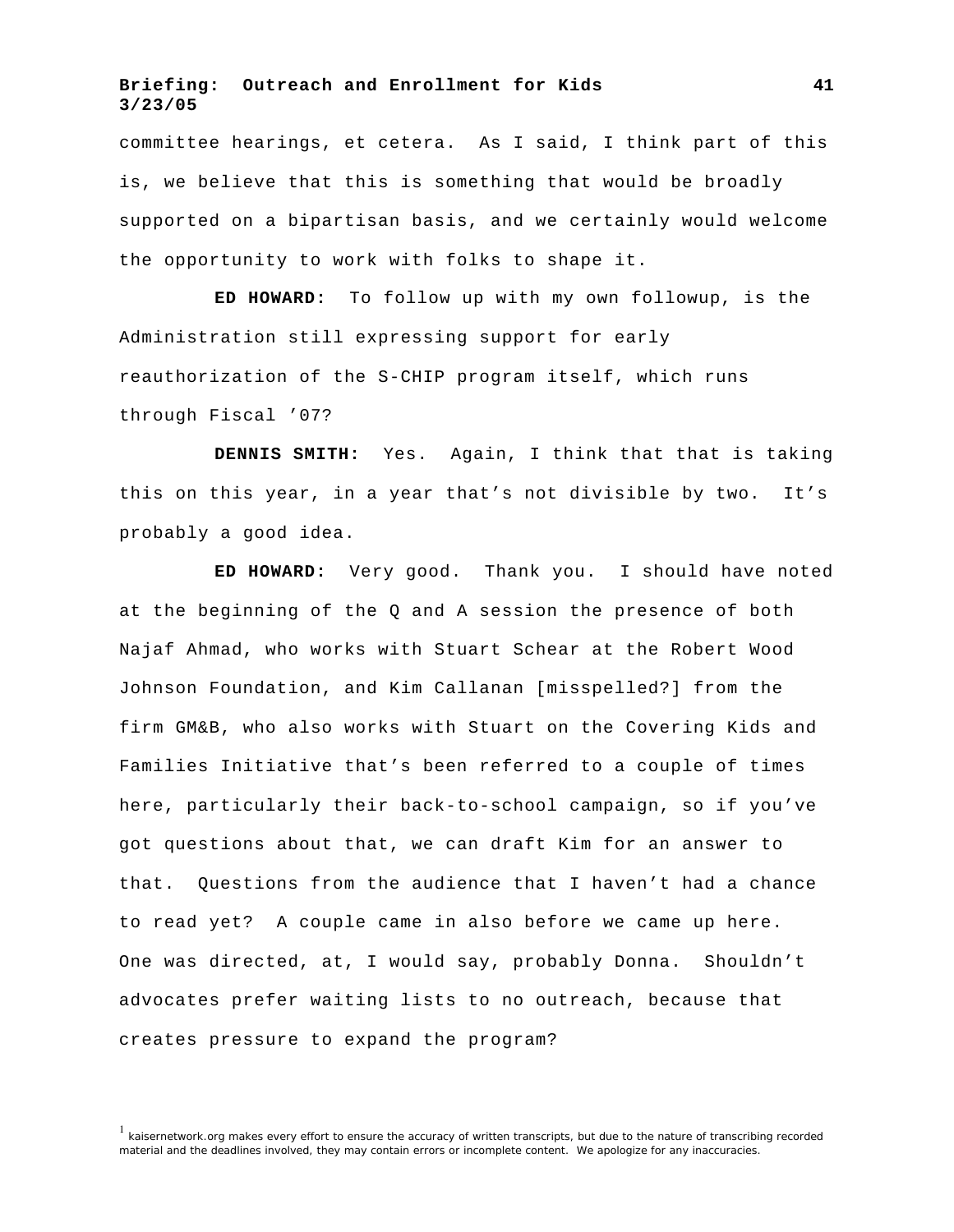**DONNA COHEN ROSS:** Thanks Greg. I think in a situation where a state has capped or frozen enrollment in CHIP, I quite agree that a waiting list is preferable to what we've seen in, for example, Utah and Florida, where, if someone wants to apply for the program, they're told, "We're very sorry, but enrollment is closed right now. Check back with us at some future time to see if enrollment is open." I think that is a very difficult situation for family, whereas the waiting list situation at least allows two things: One, you get a place in line, and also, as we saw in, for example, Alabama, when they had a CHIP freeze for a period of time, they communicated with families on the waiting list periodically to let them know sort of what the status was to remind them that their child might be eligible for Medicaid if their income changed during the period of time that they were on the waiting list, so that was actually very, very helpful. I think if you have a freeze situation, I would agree with the person posing the question. I think the challenge is for us to figure out how not to have a situation where enrollment is frozen when we still have uninsured children who need to be covered.

**ED HOWARD:** The questioner writes, is it important to keep CHIP as a dedicated funding source in order to continue increasing enrollment? Has the enhanced matched dedicated funding been critical to the five million kids enrolled as opposed to state flexibility being the most important driver?

 $1$  kaisernetwork.org makes every effort to ensure the accuracy of written transcripts, but due to the nature of transcribing recorded material and the deadlines involved, they may contain errors or incomplete content. We apologize for any inaccuracies.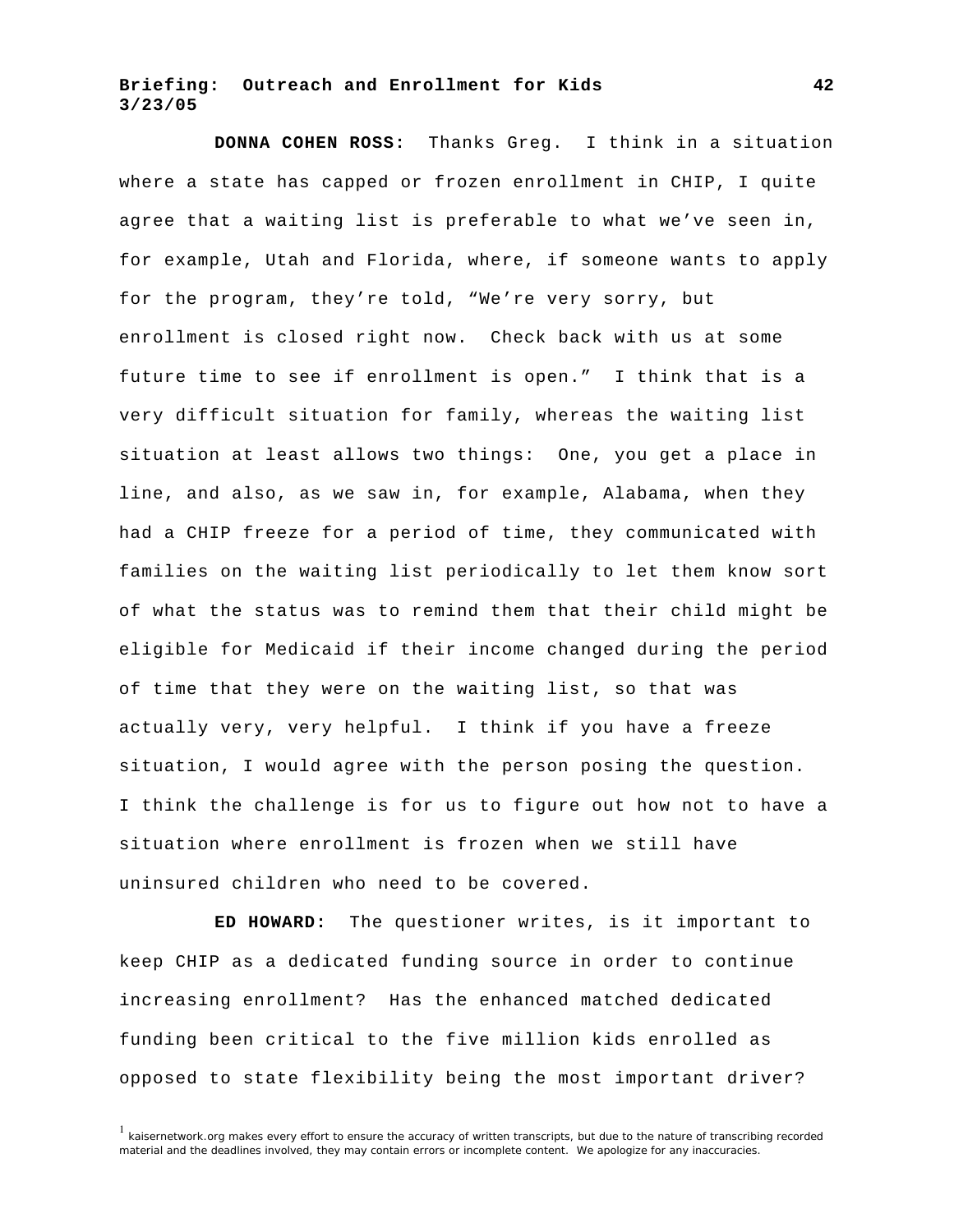And I might point out, in your materials there is a very good article by Debbie Chang and Genevieve Kenney of the Urban Institute pointing out some of the issues that are going to have to be dealt with in the reauthorization, both the strengths and the weaknesses and the tradeoffs that were involved in the original decisions in that legislation, and it embodies the same question, as a matter of fact, which you may have forgotten. Anybody want to take a crack at that? What's more important—state flexibility of continuing to increase enrollment?

**GREG MARTIN:** I would actually say that they're probably both important. In terms of the initial run of S-CHIP the first few years, having dedicated funds was incredibly important, and the front-loaded nature of it did provide a lot of flexibility for states and a lot of room for them to grow. But also having that flexibility in terms of how you can structure your program is what I think has helped the program weather all these state fiscal crises. Having the flexibility to just nudge it a little bit in either direction has helped the state keep from having to make drastic cuts, which is why it's been able to weather the storm and as Donna mentioned, help keep many kids from feeling the same effects their parents have as employer sponsored insurance has declined.

**ED HOWARD:** Greg, there's another question that actually is related, and the other aspect of state flexibility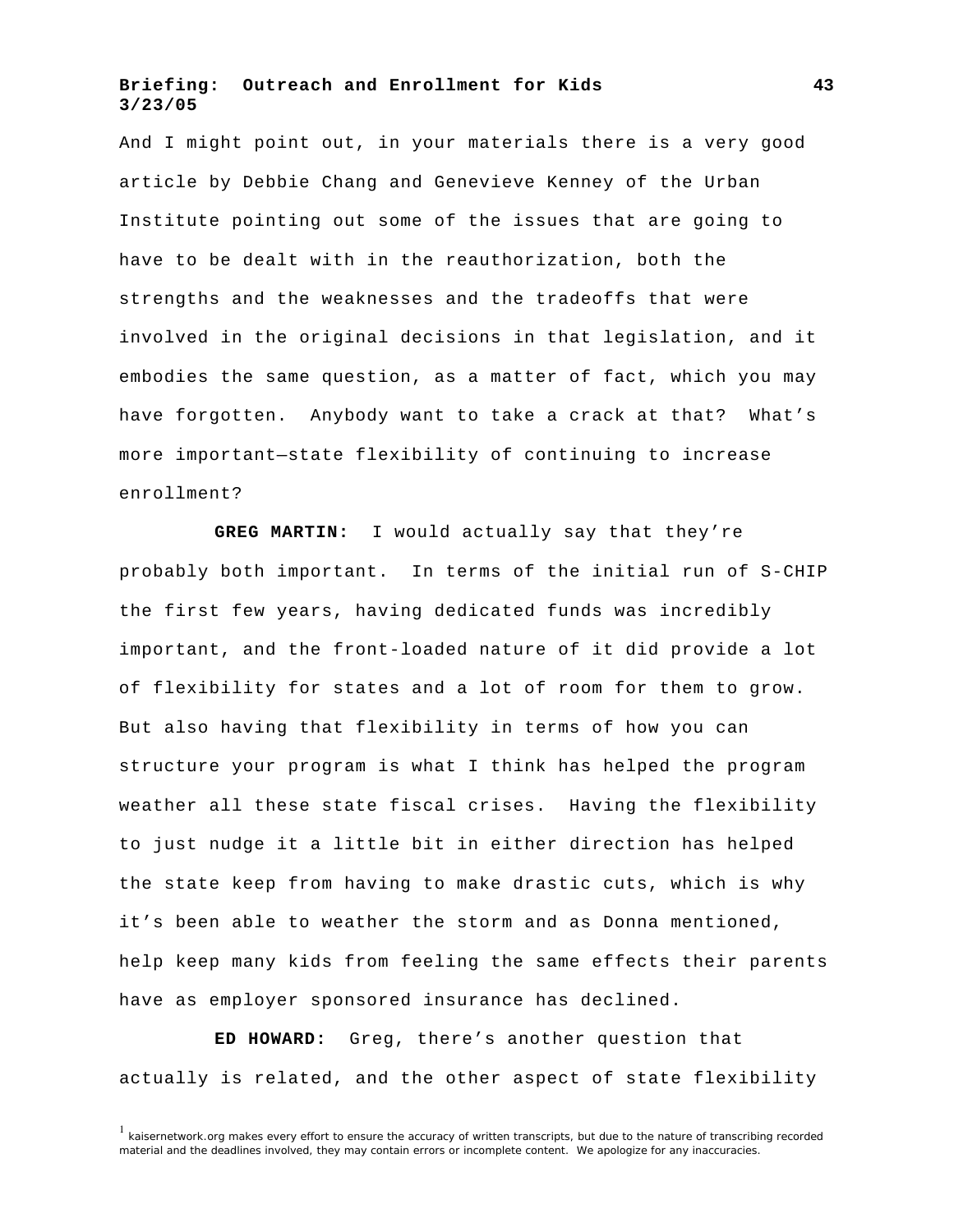is that the S-CHIP money is in effect an entitlement to states and not to people, so that when you get to your cap you can stop, whether it's a waiting list or a freeze or whatever. The questioner asks quite simply, what would be the consequences of doing away with that cap and making it more like Medicaid so that you have an unlimited amount of ability to sign people up, and have the enriched federal match available for those kids?

**GREG MARTIN:** I think if we started making it an entitlement program, we'd start seeing what we have already with Medicaid, just all over again now with S-CHIP. That would be the short and simple answer.

**ED HOWARD:** It's a question for Kim at GM&B. The person wants to get some additional details on some of the aspects of Covering Kids and Families that the Robert Wood Johnson Foundation will be doing as part of your back-to-school initiative. How is it different, it asks, from the President's initiative?

**KIM CALLANAN:** Well, Covering Kids and Families has been around now for the past five years. The overall program does three things: We simplify outreach, and it's much of what Donna and Dennis talked about early on, where you saw application forms that were really long and they got condensed to shorter things. We work with states to do that. We help to coordinate between state agencies to make sure that food stamps and the Medicaid program and all of the different programs that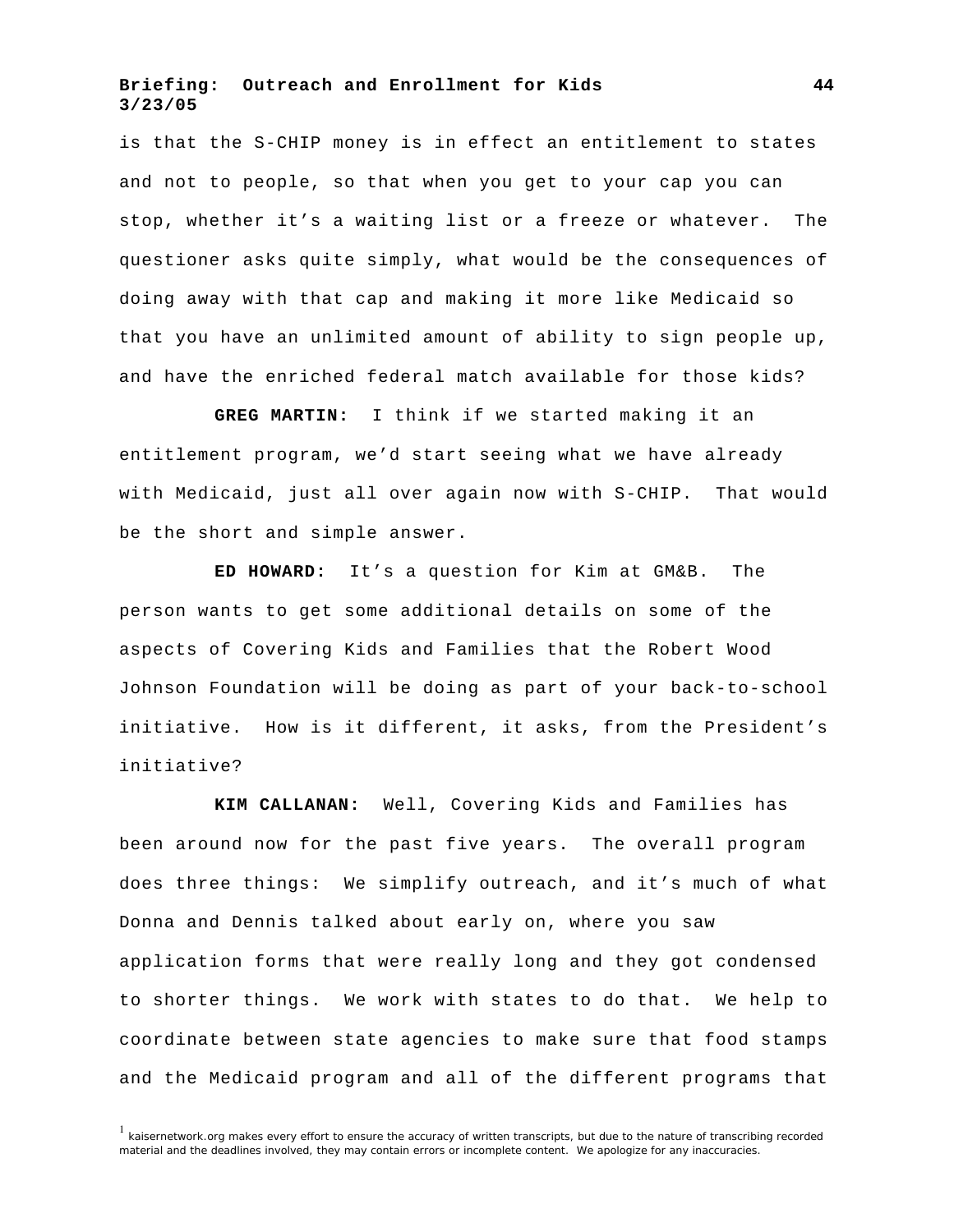are enrolling kids that might be eligible for cross programs, that those agencies are talking together. And we do outreach, and the outreach piece of it each year is focused around the back-to-school time period. We do a big national launch event, and then it's a fully integrated communications campaign that includes public service announcements, earned media outreach, where we're reaching out to the press. There are activities and events taking place in all 50 states, and this is a campaign that we will continue doing. We always work very, very closely with the Department of Health and Human Services on these efforts, but they are two very separate and independent things. And if Cover the Kids were to come about as a national campaign, I'm sure the foundation and Cover the Kids would work together, but right at this point they're separate, and have always been separate. Any other questions? Great.

**ED HOWARD:** Dennis, a question occurred to me as you were talking about the Administration's initiative and that has been expressed in a couple of different questions, sort of at the margin of them. I'm reminded of, by the comparison to the Covering Kids as opposed to Cover the Kids, is that one of the requirements as I understand it, of the Robert Wood Johnson program was that state governments be at the table at whatever the coalition was that was put together, even if the money went directly to some sort of non-profit umbrella group. The question is whether you're going to try to build in some sort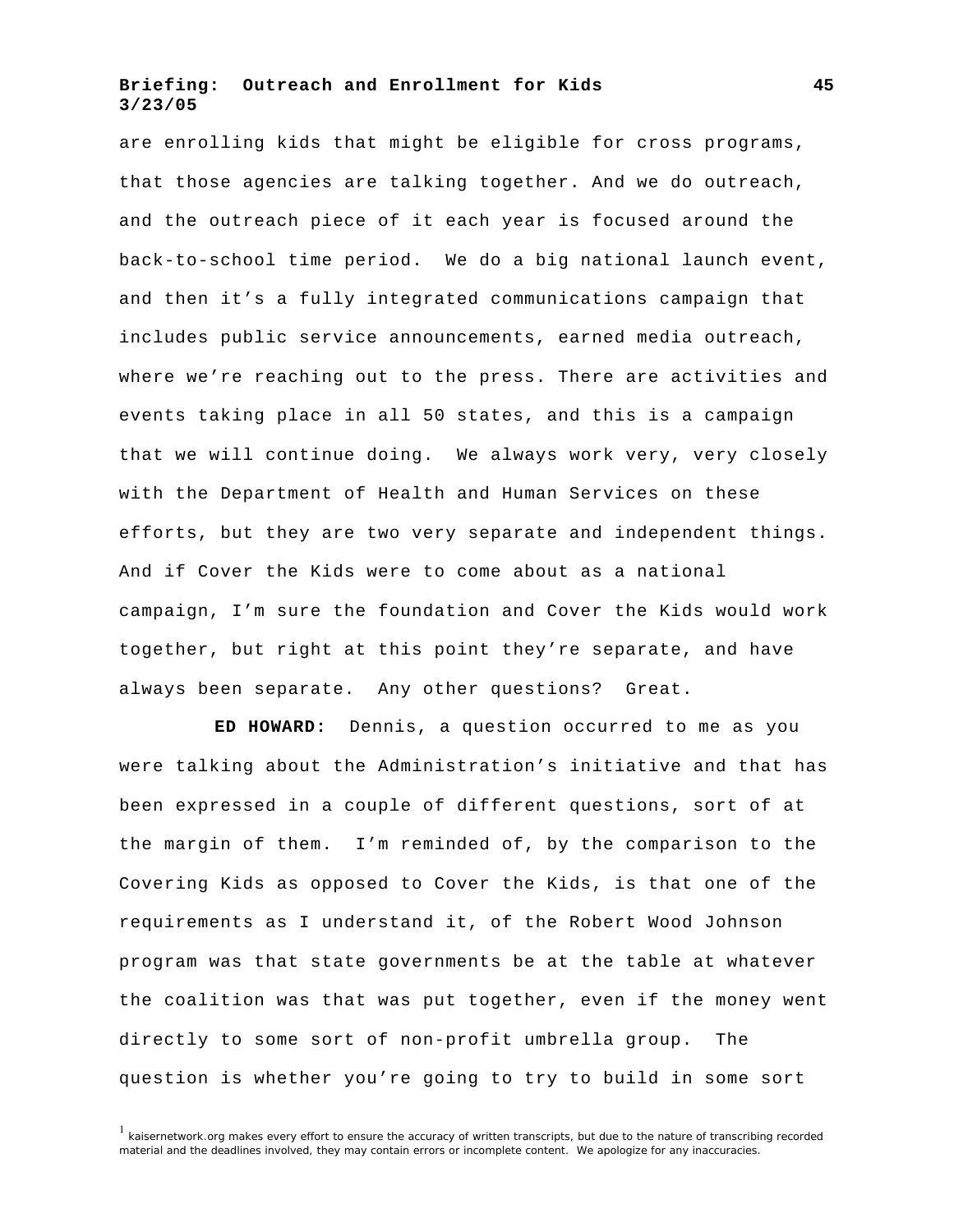of normative, or even require participation by state governments in whatever you put together for this new outreach initiative?

**DENNIS SMITH:** Thank you for the question, and again, I think that what we have been thinking about is to take a wide variety of approaches to get different partners involved in it, but certainly we want to, as it has been in the past, some support from the state government. We haven't gotten down into drafting those types of specifics to say exactly how it's going to work, but that partnership is very important across the board, and I think that that's one of the things that we need to continue to reinforce.

#### **ED HOWARD:** Donna?

**DONNA COHEN ROSS:** I just wanted to add my comment to that, and I think that's so right, Dennis. The experience of Covering Kids has really shown that partnership between the state administrators and the community-based organizations is so critical. In order for those simplifications to have happened to make outreach feasible for community groups to be able to use the mail in application, a simplified application, the state had to be involved. Where we've seen tremendous steps forward has been in states where they have used outreach money to do things like application assistance fees or small grants to organizations to enable them to help families directly with completing applications and renewal forms. That

 $1$  kaisernetwork.org makes every effort to ensure the accuracy of written transcripts, but due to the nature of transcribing recorded material and the deadlines involved, they may contain errors or incomplete content. We apologize for any inaccuracies.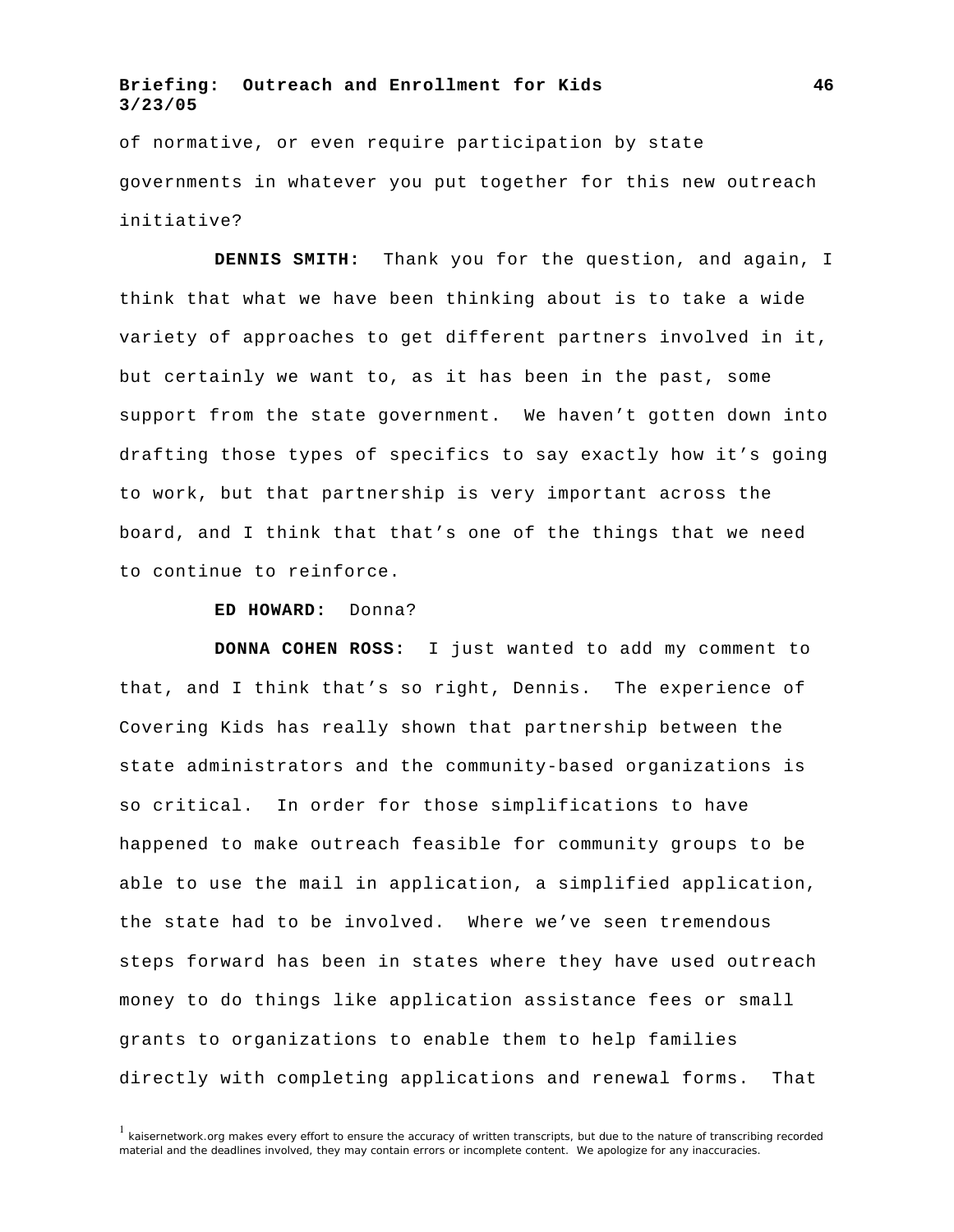doesn't happen without the state folks training the community groups on how those applications are to be done completely and correctly, and we see in states like California, Illinois and New York some very significant steps in terms of those applications that come through when the family has been helped by an application assister, they come through more often complete, correct and approvable. And so, it just seems to me, that connection between the two is so critical, and I hope that as this proposal goes forward that those experiences will be considered.

**DENNIS SMITH:** If I can add another thing that just occurred to me in part of the discussions as well, I know we've been talking about S-CHIP specifically, but outreach brings in Medicaid eligible kids, also, and we've enrolled 5.8 million kids, even enrolled, according to the latest statistics in S-CHIP, so if you think of 1999 as being basically zero for kids in S-CHIP, to 5.8, well, the number of kids in Medicaid has increased by almost nine million kids. Again, all of these efforts in Medicaid, and you're not talking about allotments, you're not talking about the other things, so all of these outreaches are bringing kids in whether they're eligible for either Medicaid or S-CHIP. I just wanted to make sure that I was clear that our goal is to reach a child to get them enrolled into whichever program they're eligible for.

<sup>&</sup>lt;sup>1</sup> kaisernetwork.org makes every effort to ensure the accuracy of written transcripts, but due to the nature of transcribing recorded material and the deadlines involved, they may contain errors or incomplete content. We apologize for any inaccuracies.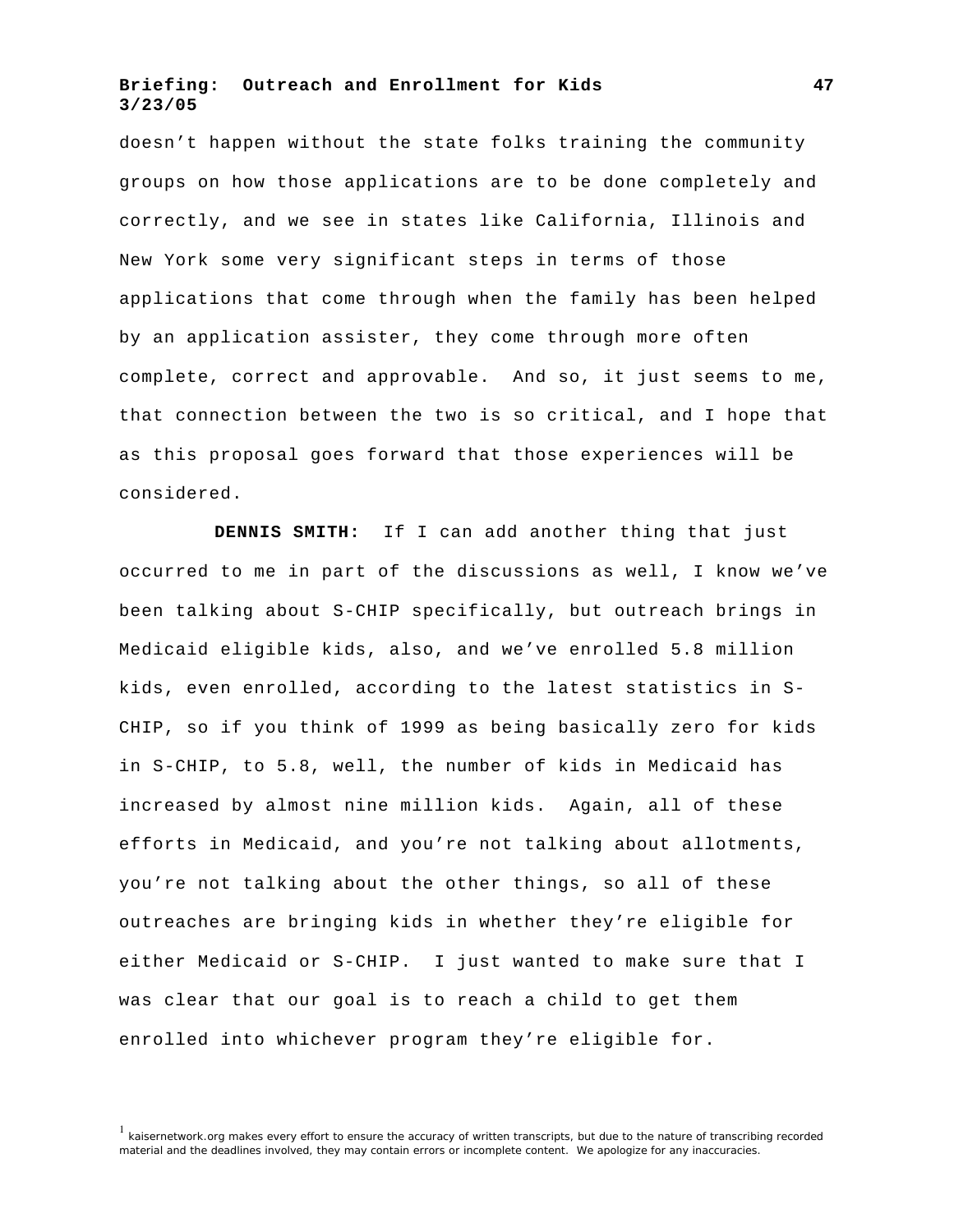**ED HOWARD:** And I remember when the Clinton Administration said they were going to enroll five million kids in S-CHIP and everybody laughed. Where'd you get that number? So, they relied on the Bush Administration to fulfill the promise for them. I apologize to the folks standing at the microphone. I knew there was a microphone here and one there. I didn't know there was one there, and I thought you were just stretching. Identify yourself, if you would please.

**CHRISTINA KEN** [misspelled?]: Christina Ken. I'm with State Health Notes. Looking at Greg's slides reminds me of an old PR campaign which asked, where's the beef, which I need to ask you, Mr. Smith, because I don't understand how the Administration can propose on the one hand cutting funding for Medicaid by 45 billion over ten years and then propose a billion dollars over two years to improve and increase outreach. I mean, I think the points that Donna and Greg were making were that the states and the people who run these programs are worried that they'll enroll more people only to find that they can't provide the services.

**DENNIS SMITH:** Thanks for that opportunity to respond. Again, I would invite you to look at not just what's in the Medicaid budget, but the entire President's budget, where the President is proposing \$125 billion to increase the number of people with health insurance. In terms of what's in the President's budget, again, the 45 is the net number between the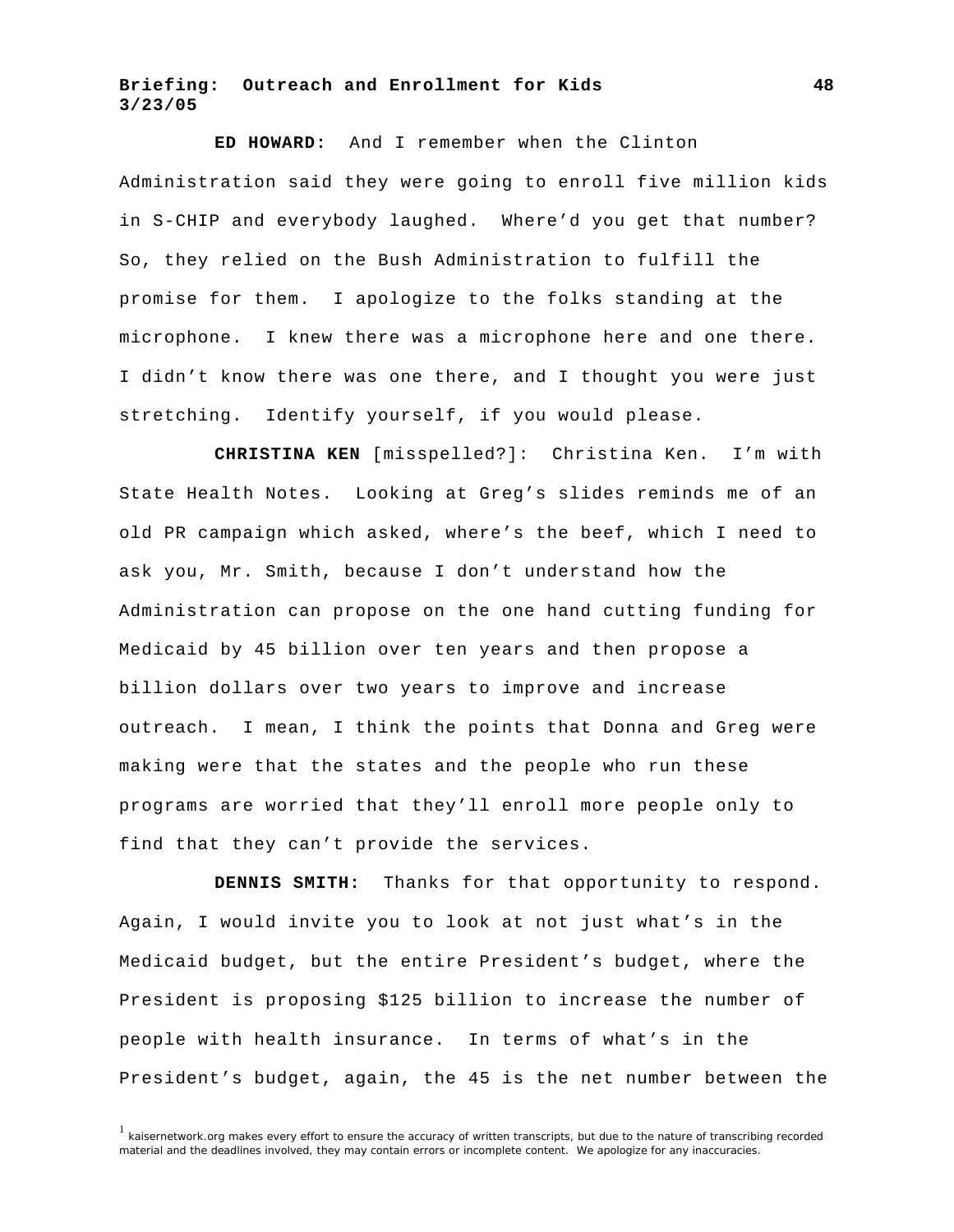overall proposals that save money. A third of those savings also to save the states money, so we believe that especially in our discussions with secretaries, discussions with governors, governors are supportive of the \$20 billion in proposals that save both the federal government and the states dollars. In terms of the other issues, again, to kind of put this into context, we're talking about over a ten-year period of time where Medicaid expenditures are going to be \$5 trillion, and two-thirds of the savings proposals come in the second fiveyear period, so the vast majority of this is not even in the first five years. Secondly, the way those savings proposals are, again, we're talking about slowing the rate of growth, we're not talking about reductions in spending. We're talking about slowing the rate of growth from 7.6 to 7.3 percent annual, and again our discussion with governors, most governors are telling us they can't afford 7.3. And where Greg's pressures are coming from is to say they need relief on their side of the program. And the savings proposals also impact states differently. In terms of what we have proposed on assuring that the states are putting up their share of the match, if a state is not recycling funds, then there's no impact on the state for those proposals. So, again, I think when you look at the entire budget about increasing spending, increase more Americans with health insurance, and in many respects, those proposals are helping take the pressure off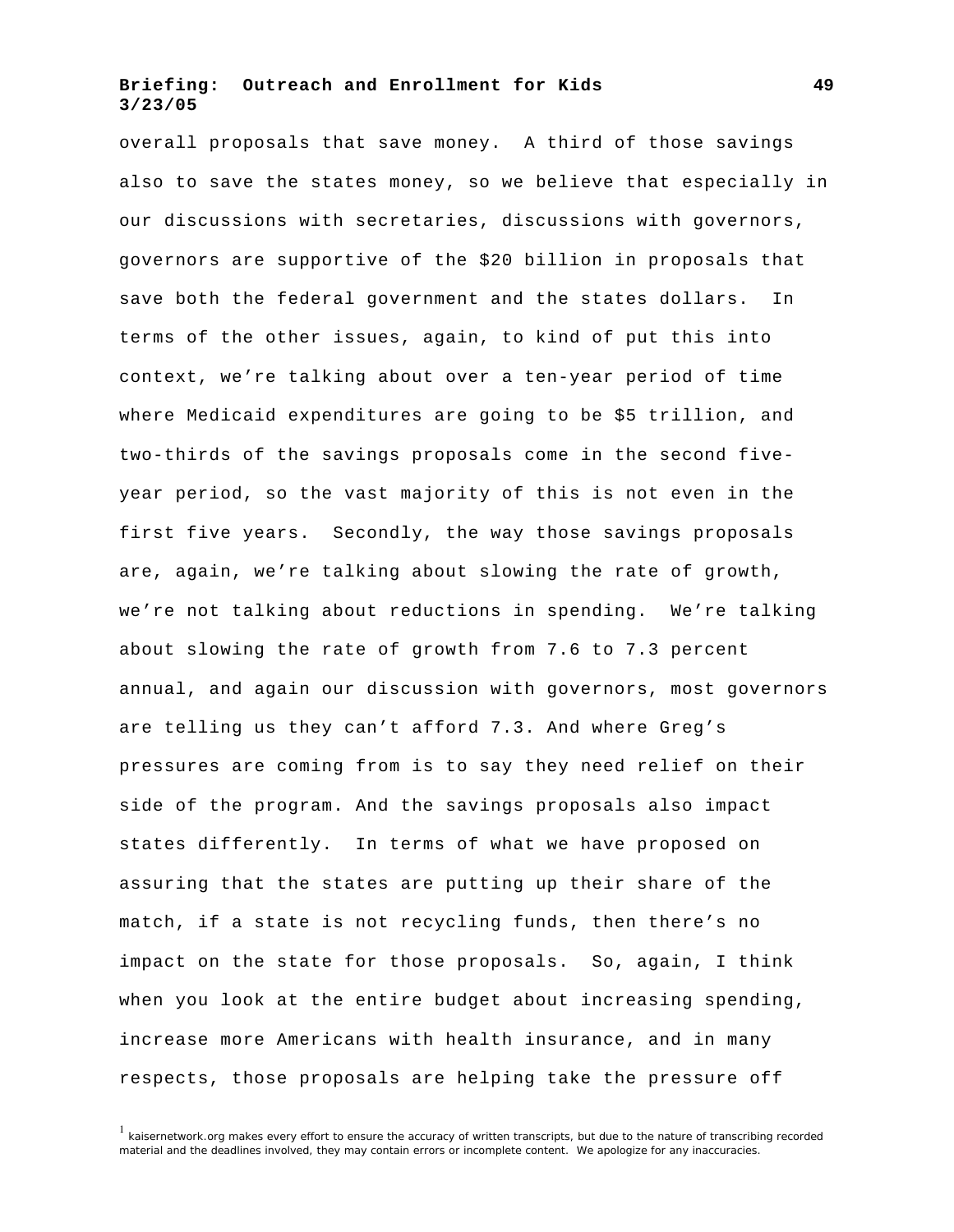states' Medicaid budgets, if we have expanded access to coverage in other ways.

**JOY KAUFFMAN:** My name is Joy Kauffman, and I'm formerly with HHS, and I guess this question is mostly directed to Mr. Smith, but, upon hearing of Governor Leavitt's confirmation to now be Secretary Leavitt, I had a flashback, and you may have to correct me if I'm wrong, but, I believe it was a waiver that was passed under your watch that allowed him as governor to disenroll approximately 20,000 disabled adults from Medicaid, reconstitute the program such that it eliminated hospitalization coverage and then open it up as if it were an expansion of Medicaid. I'm just wondering if these are the types of open-ended programs that can, I believe, completely compromise the integrity of the programs that are going to be considered modernizations?

**ED HOWARD:** Not exactly S-CHIP, but certainly on a lot of people's minds, if you don't mind answering.

**DENNIS SMITH:** I'd be happy to, and I think we are mixing a couple of different things. Let me say again at the outset, you don't need Medicaid modernization. You don't need that to reduce eligibility or reduce benefits, or to cut reimbursement to providers. You can do that now under Medicaid, and in terms of what we are trying to do, to give the states new tools to avoid making those decisions and trying to expand the tools that states would use to make decisions. In

 $<sup>1</sup>$  kaisernetwork.org makes every effort to ensure the accuracy of written transcripts, but due to the nature of transcribing recorded</sup> material and the deadlines involved, they may contain errors or incomplete content. We apologize for any inaccuracies.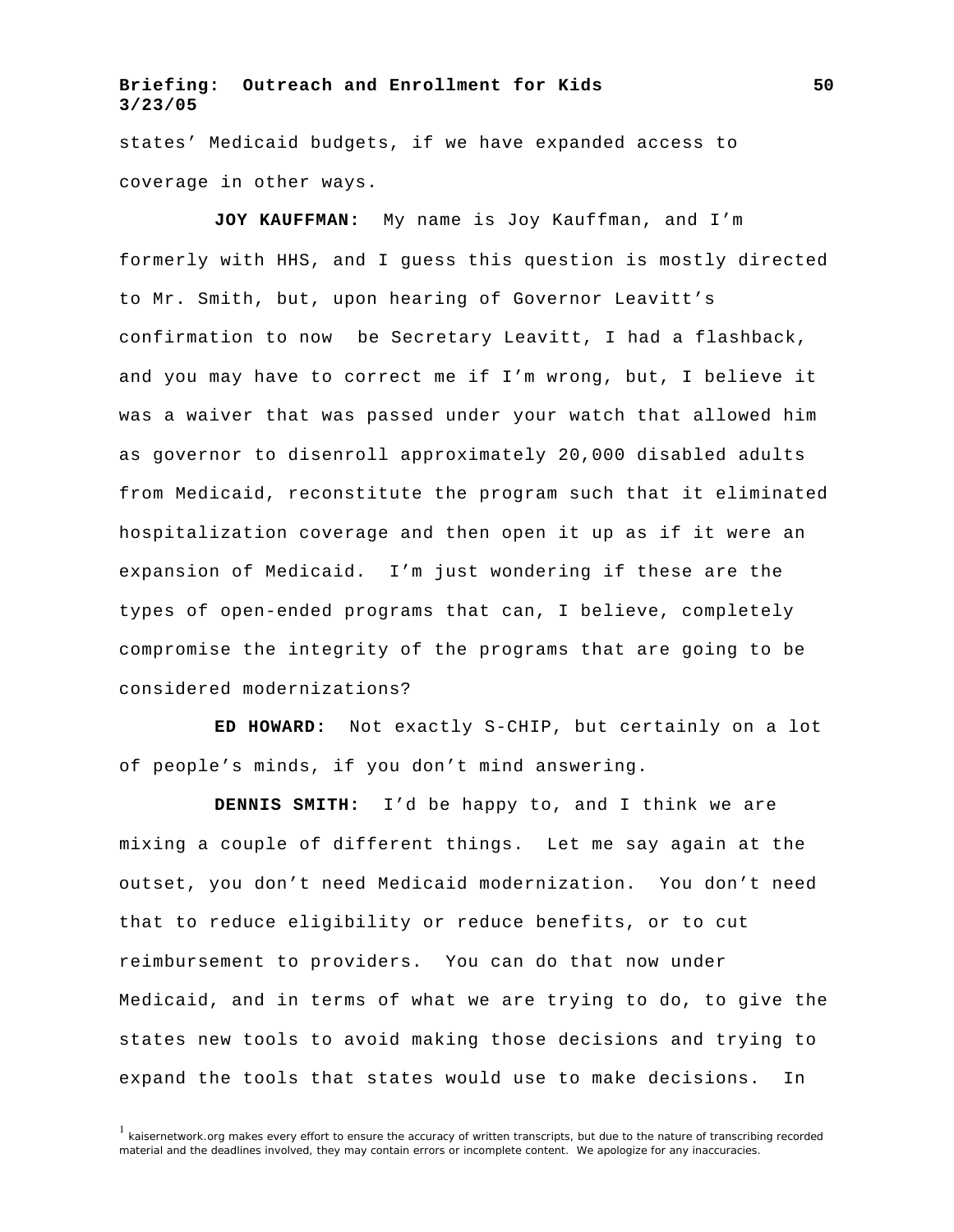terms of the Utah waiver, that was granting access to health insurance that people had nothing, and the state came forward with an idea of expanding coverage for physicians, prescription drugs. I don't remember what all was in the package of what they did. It was a limited benefit package for an expansion population that otherwise would not have received anything at all. Hospital care was not in the benefit package, but it was provided through agreement with the network of hospitals in the states that said that they would participate by providing individuals access to care. I think again, if you go back to when the state was developing the waiver at the time, you had seen broad support from a wide group of interested parties, including advocacy groups that participated in the development of that waiver, and were supportive, because you were giving access to a group of people that were otherwise uninsured.

I'm sorry. Before I call on Larry, let me just remind folks about the blue evaluation forms as we get near the end of this Q and A session. Yes, go ahead, Larry.

**LARRY GREEN:** Larry Green, physician in Denver, and work at a policy center here in DC. Another splendid program, Ed. Thank you very much. Do any of you know how much it costs us to enroll, reach out, reenroll, determine eligibility, redetermine eligibility over and over and over again per child enrolled? Secondly, help me understand why, as you have said, the policy objective is to cover the kids. You have said there

 $1$  kaisernetwork.org makes every effort to ensure the accuracy of written transcripts, but due to the nature of transcribing recorded material and the deadlines involved, they may contain errors or incomplete content. We apologize for any inaccuracies.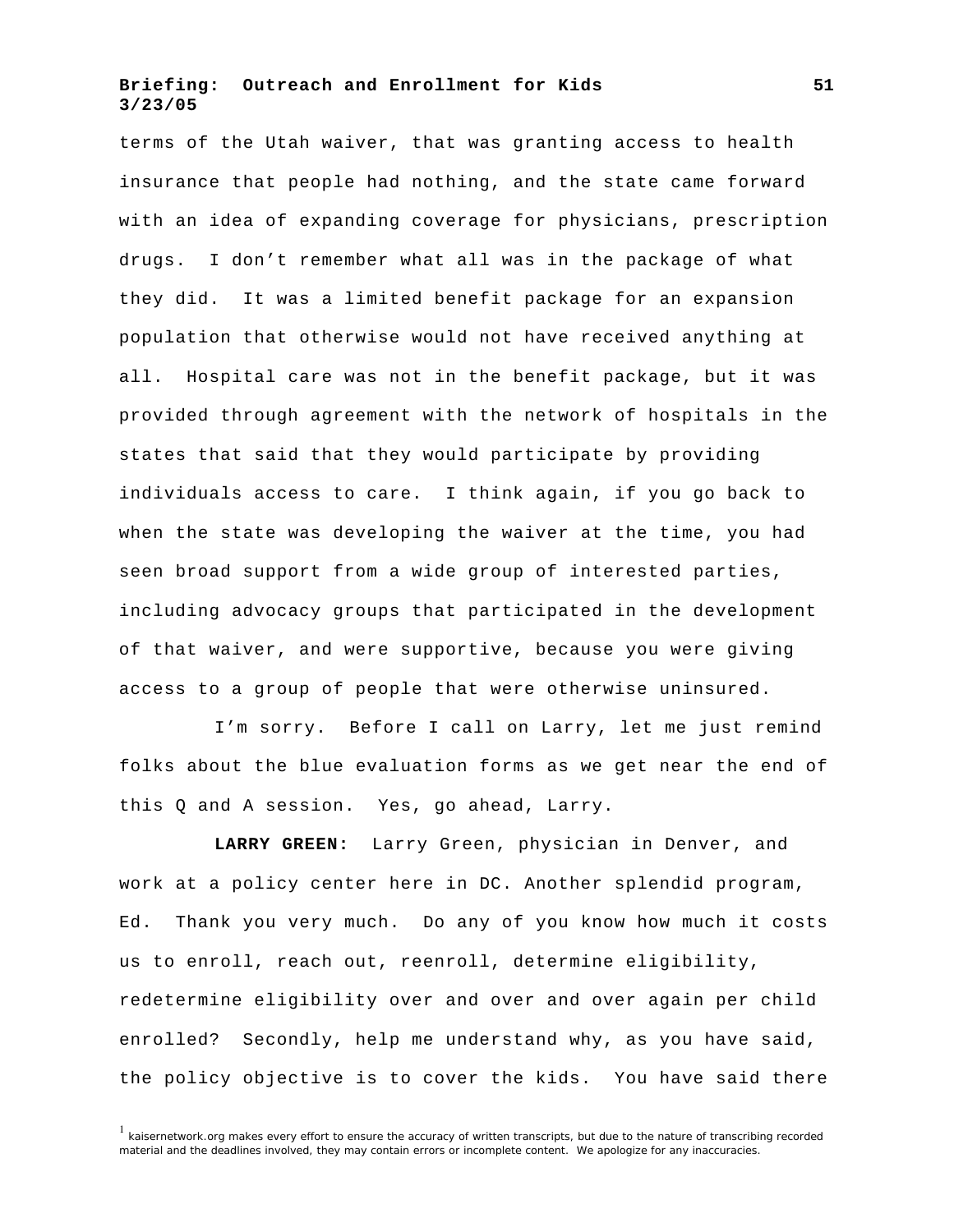is bipartisan support. You've said there is state and federal support. You've said that children are relatively cheap and easy to cover, and I know that we're going to spend more than \$6000 per capita this year on healthcare for everyone, whether they're a child and adult insured or not. Why are you not talking about automatic coverage for a child?

**ED HOWARD:** Larry, can I just ask you to take 20 seconds to clarify what you mean by automatic? Do you mean automatic enrollment, or do you mean automatic eligibility for every child?

**LARRY GREEN:** The latter. That's the policy objective, right? Did I miss-hear it? Is that not the policy objective?

**DENNIS SMITH:** I think you did hear the policy objective of insuring kids. Again, I think, where almost every state is now up to 200 percent of the federal poverty level, when you look at Medicaid and S-CHIP combined, I guess I'm not quite certain what you mean about being beyond that, in that I think the rate of uninsurance among children, although it is not as low as our senior citizens, who have Medicare, it is now in the single digits nationally. I'm not certain what else you mean of the efforts that we're making. I mean, are you suggesting they should be eligible for Medicaid or S-CHIP, that they should drop their private insurance coverage? I'm not quite certain what you mean.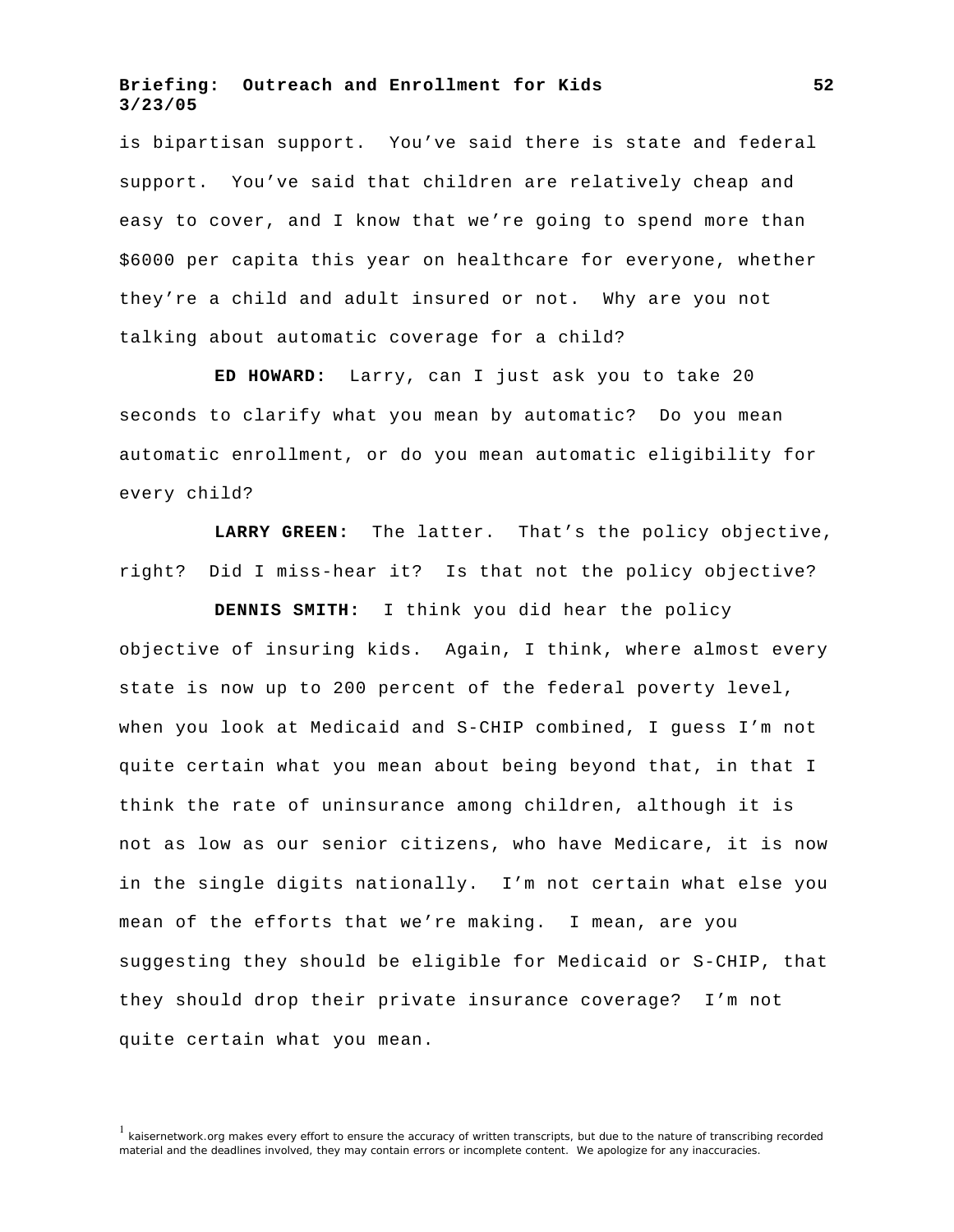**LARRY GREEN:** Does anyone know what it costs us to determine eligibility, enroll, reach out?

**DENNIS SMITH:** Well, nationally, it costs about \$16 billion to administer the Medicaid program. About nine billion of that is basically for eligibility determination. Seventy five percent of that is for kids or parents in terms of what they are as a percentage of the Medicaid population. Disabled are about eight million people, elderly about four and a half. Generally the eligibility has been simplified for the kids and non-disabled adults. I haven't done the math real quickly, but that's a ballpark figure of what you're looking at on eligibility. Again, states themselves are the ones determining within federal guidelines how often a child or an individual is redetermined for eligibility, et cetera.

**ED HOWARD:** Donna your center does a lot of things with numbers. Have you done any calculations like that?

**DONNA COHEN ROSS:** [Laughing] I'm not the one who does. Actually, Sir, I don't have the specific answer to that, although I could point you to some local studies. For example, one in New York, some others that have looked at this question of enrollment and reenrollment, this phenomenon that sometimes is referred to as churning, where you have an eligible child who comes off the program and very quickly comes back on. What I will say about it, though, is that this phenomenon, which is arguably very wasteful and potentially harmful to a child,

 $1$  kaisernetwork.org makes every effort to ensure the accuracy of written transcripts, but due to the nature of transcribing recorded material and the deadlines involved, they may contain errors or incomplete content. We apologize for any inaccuracies.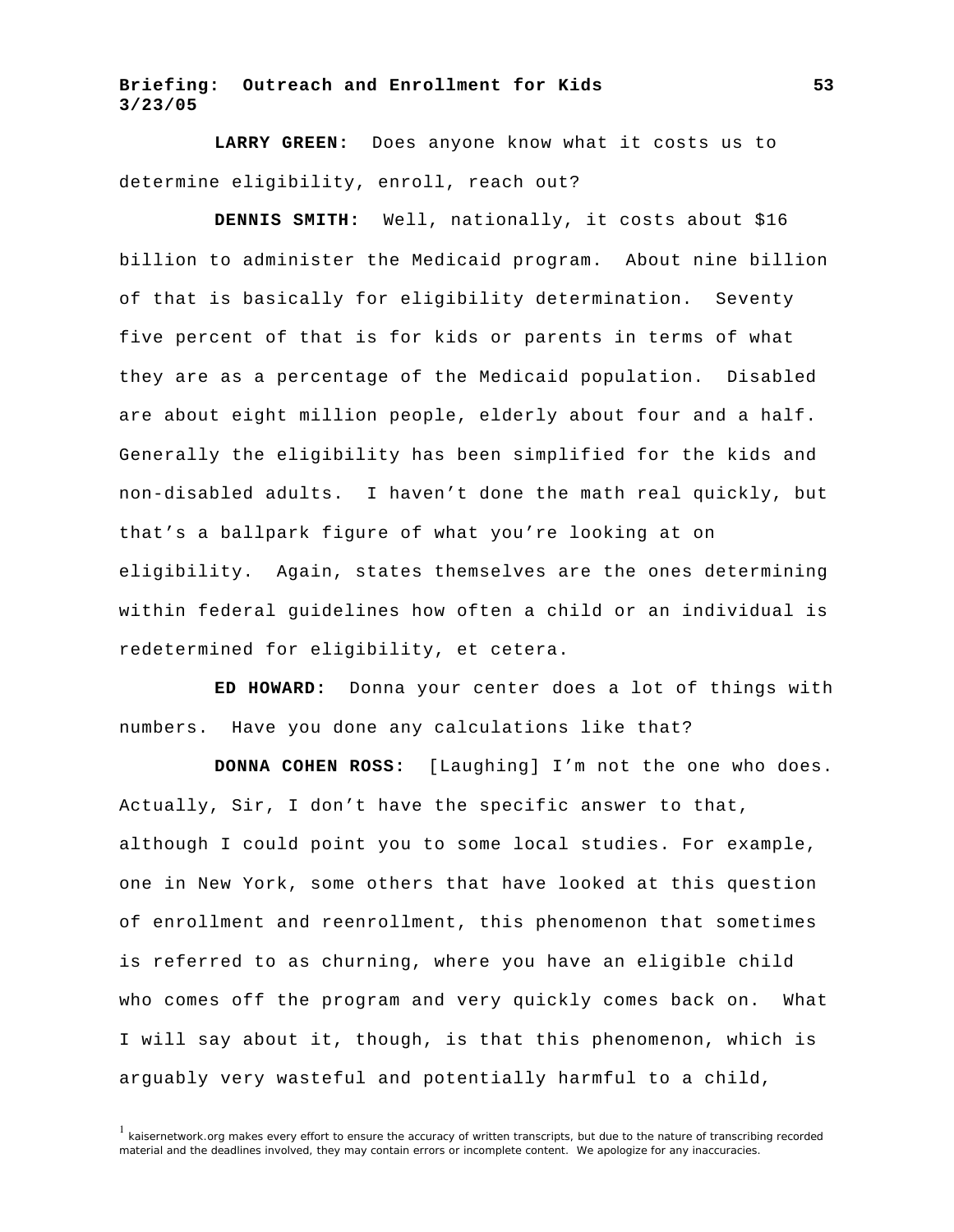particularly one with ongoing healthcare needs, this has been really a focus of efforts to get states to adopt options that they have, for example, 12-month continuous eligibility in Medicaid and CHIP for children so that you can guarantee coverage to a child for year. Regardless of fluctuations in the family circumstances you would be able to offer coverage to the child for the full year, and you wouldn't have that onagain, off-again situation, which again, is exacerbated by states sort of going back on some of the simplification efforts, which as we talked about earlier, states can retract simplifications that they've put in place. We've seen them do it, and we've seen, over the past year or so, where that's happened, very startling declines in enrollment, when it's just a matter of making a change like going from 12-month eligibility to six-month. In Washington State, for example, there was a dramatic drop in coverage because of that change pretty much on its own. We are already seeing some of that retraction, which can be quite disturbing.

#### **ED HOWARD:** Sandra?

**DR. SANDRA NICHOLS:** One thing we've seen, just wanted to add from the medical cost of that is, looking at the fact that that child was off services so, depending on the age of a child, they're not getting the preventive services that they need, EPS-DT immunization, dental screening. We're seeing those kids going back into the Emergency Room to get services

 $1$  kaisernetwork.org makes every effort to ensure the accuracy of written transcripts, but due to the nature of transcribing recorded material and the deadlines involved, they may contain errors or incomplete content. We apologize for any inaccuracies.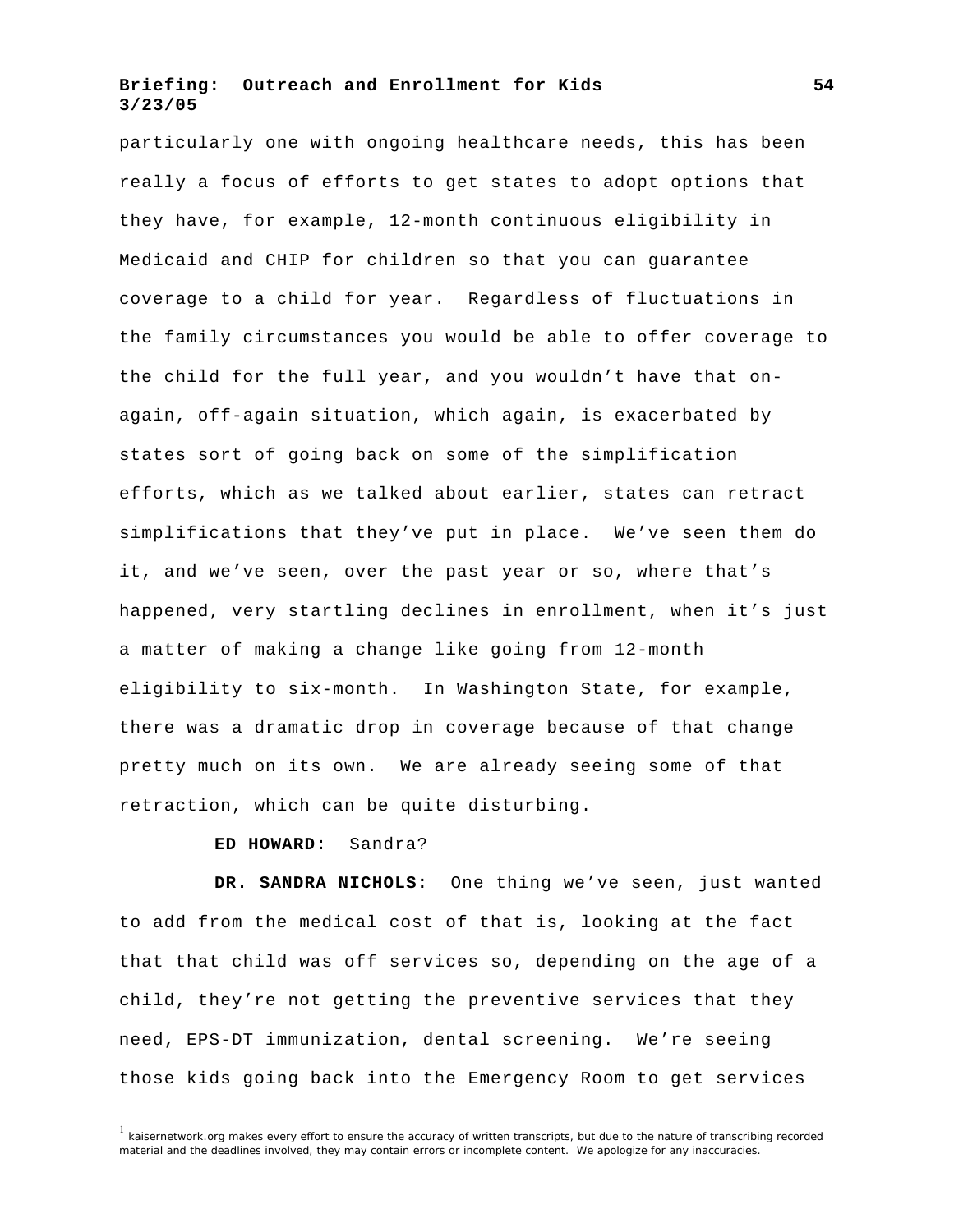for chronic care in the District, asthmatic kids across the country, the chronic diseases that they have. So they're not getting preventive services, they're getting Emergency Room care, hence leading to higher hospitalization and certainly, we can't even begin to look at the cost of missing schools, et cetera. So certainly, their recertification from the medical impact on those children is very severe and very expensive, and just a poor way of managing preventive care for the children the program serves.

**DENNIS SMITH:** If I may, again, I think that far and away, the families who are participating in S-CHIP think it's a wonderful deal. It's great coverage. It's low-cost. It's affordable, et cetera, so again, in terms of the other end of it, in determining eligibility, the cost of doing that, again, states have lowered the cost of determining eligibility, when you're going to a two-page application over a 16-page application. You've lowered the cost of determining eligibility when you do it over the computer rather than requiring a face-to-face interview. I mean, again, I think that Congress and the American people would always expect us to make certain there's integrity in the program, that only people who are eligible for the program are actually being served, so there is a certain cost that is always going to be there. Any program has administrative costs. I think overall, if you compared the administrative costs to Medicaid and S-CHIP,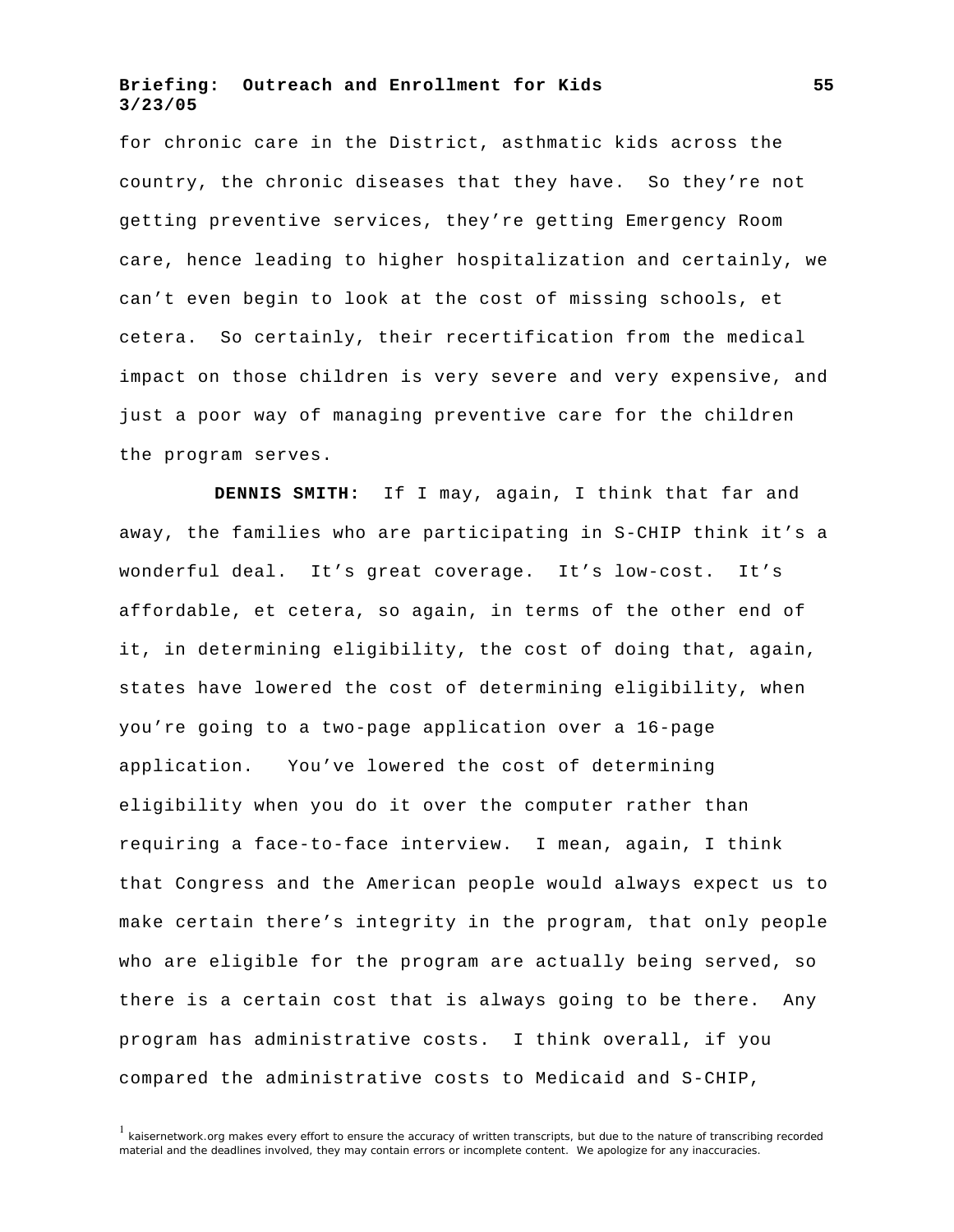you're gonna find it a pretty good bargain when you compare it to a private plan as well. Again, everything is going to have costs to it in terms of administering eligibility. But I think we're getting a very good bargain.

**ED HOWARD:** Greg, you have a final comment?

**GREG MARTIN:** I guess I'd like to just go ahead and say that as Dennis pointed out, S-CHIP is indeed a small program compared to Medicaid, but it is also a very good program, a very popular program, and when you look at it, a very successful program. State legislators like this program. They want to keep this program. It's been a good program for them. To kind of just wrap things up a bit, it's good to remember also that state budgets are still stretched pretty thin. While revenues are on the up-tick, it's still not swimming in cash out there. They're still having to look at their budgets and having to watch where they're spending. When you take that into account with current budget proposals that are out there from the federal government, from the House, the Senate, the President, a lot of costs are being shifted to the states across the board, and these are things that they're going to have to look at and have to negotiate and have to hammer out in the coming year and on into the future.

To kind of respond to Dennis's point at the beginning of the question and answer period, taking one billion dollars out of a pot of money that was originally allotted to the

 $1$  kaisernetwork.org makes every effort to ensure the accuracy of written transcripts, but due to the nature of transcribing recorded material and the deadlines involved, they may contain errors or incomplete content. We apologize for any inaccuracies.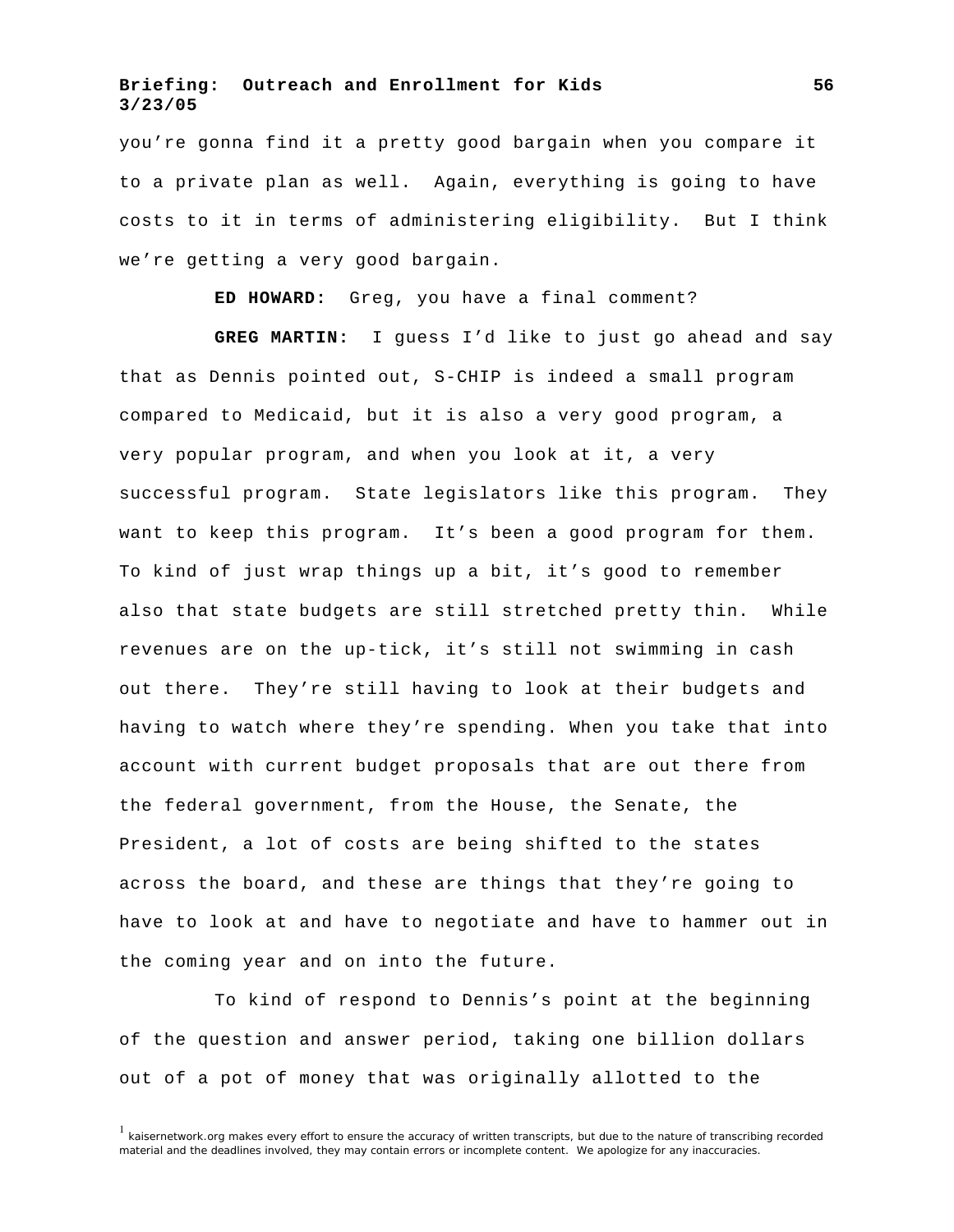state, he mentioned that it wouldn't cover one extra child. I think I might agree with that. I think state legislators, given the flexibility with that money would be able to cover many more than one child with that money, and in terms of expanding Medicaid enrollment, I think we're also at a point where we're looking at a program that you've said is too expensive and growing too fast, and needs to have money cut out of it, and yet we're talking about adding more people into it. I think that's going to be putting states in a very tough position without extra funds available to them to help them provide this coverage, so that way they can keep their promise to the kids.

**ED HOWARD:** Go ahead, Donna.

**DONNA COHEN ROSS:** I would just want to end up my remarks by just again, reiterating as we heard from all of the speakers to remember that Medicaid and CHIP have been doing the job that they set out to do. They've been extremely successful programs, and I think certainly the people who have the coverage do want to be able to continue. As Dennis has said, families think that they're getting a pretty good package from Medicaid and CHIP. I would just say, you know, earlier, we talked about some pretty big numbers that are hard to wrap your head around. You know, our concern is, when you look at the House budget resolution that contains such deep cuts that the worry is that if that leads to further discussion of capping the program, the flexibility that states will have left is

 $<sup>1</sup>$  kaisernetwork.org makes every effort to ensure the accuracy of written transcripts, but due to the nature of transcribing recorded</sup> material and the deadlines involved, they may contain errors or incomplete content. We apologize for any inaccuracies.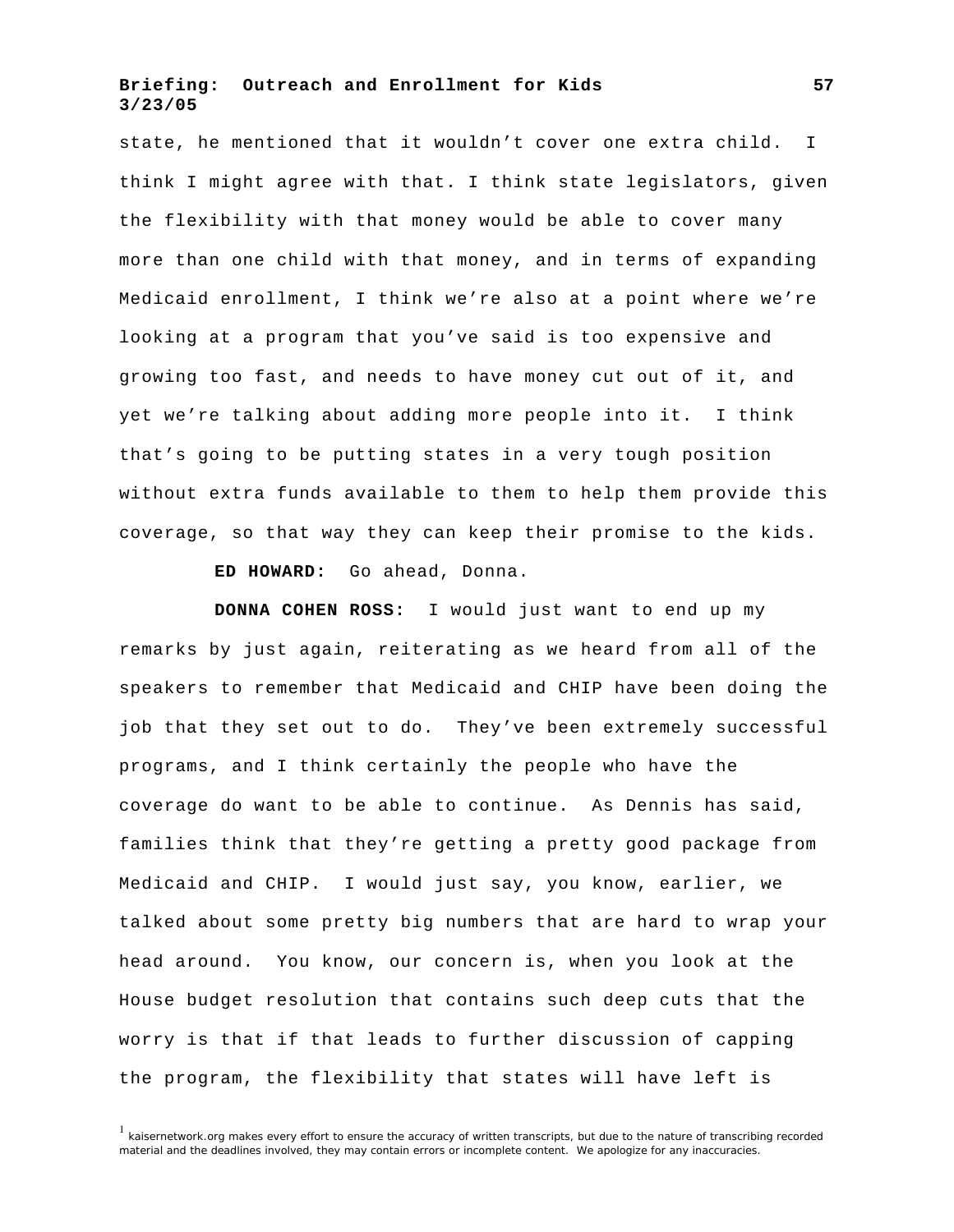flexibility to make the kind of cuts that could really be detrimental to the survival of the program and to people having those benefits that they need. So, as things go forward, I would just think that we need to be thinking about that.

**ED HOWARD:** Let me just clarify that the program you're talking about it Medicaid, and not necessarily S-CHIP.

**DONNA COHEN ROSS:** CHIP. I think that both are at risk.

**ED HOWARD:** Okay. Well.

**DENNIS SMITH:** If I may again, and back to this point, the states will end this fiscal year with still \$5 billion in their allotments. And when you start the next fiscal year, you're going to add another \$5 billion again, so my point was that it is where the money is in the aggregate versus the state specific, and simply putting another billion on top of nine nor ten billion wouldn't result in additional kids, was my point. In terms, again, of the budget resolution, et cetera, one of the things that we are missing here is the states themselves saying, "A rate of growth in excess of 7 percent is exceeding our revenue growth, is crowding out other items in state budgets, like education, et cetera," and people need to come together and start working on this and come up with solutions rather than just saying that it's an issue that people are unwilling to take on because of a budget number, et cetera. I think that there are lots of folks who can say we need to get

 $1$  kaisernetwork.org makes every effort to ensure the accuracy of written transcripts, but due to the nature of transcribing recorded material and the deadlines involved, they may contain errors or incomplete content. We apologize for any inaccuracies.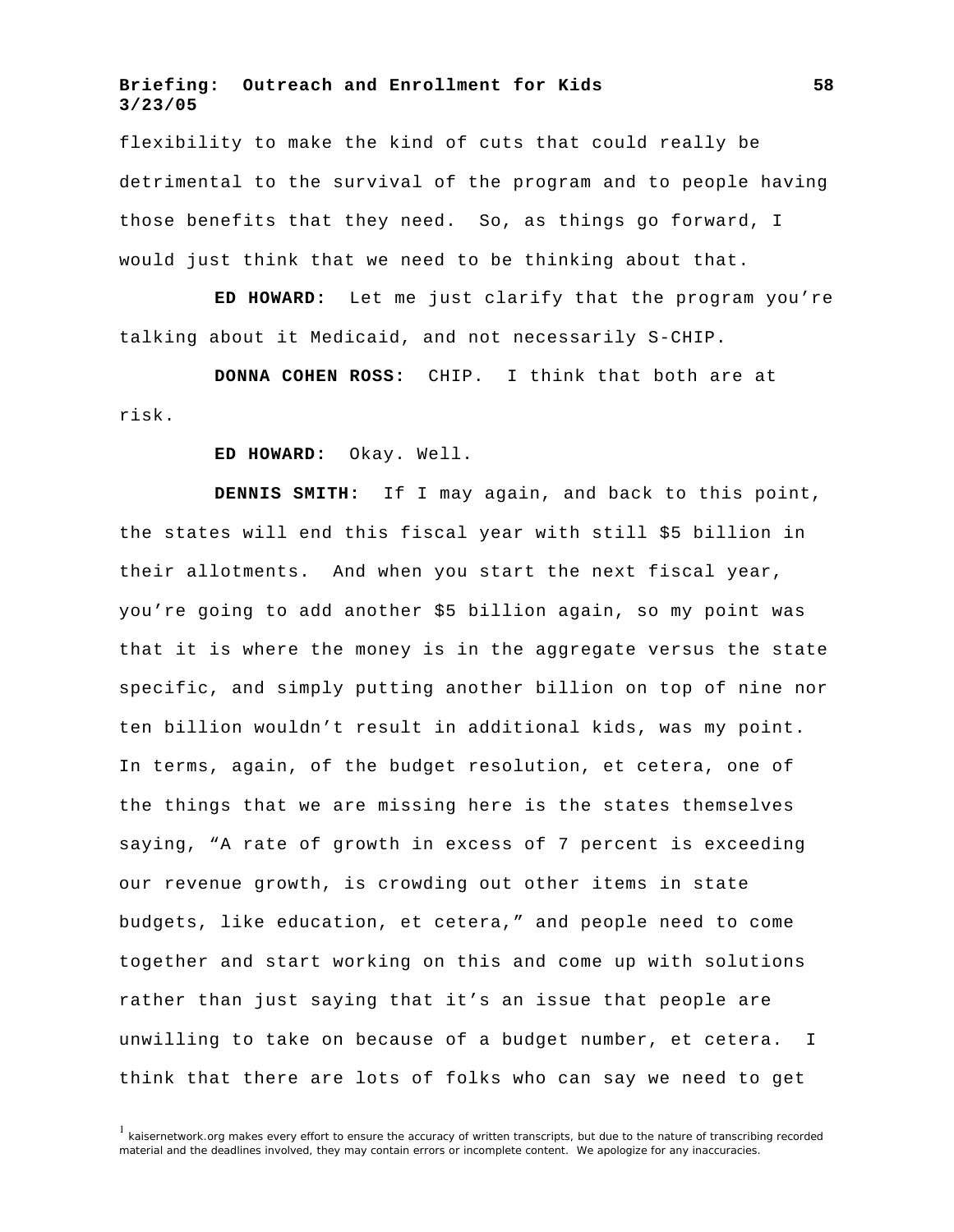the growth of the Medicaid program to be more sustainable. I mean, we're hearing that from governors; we're hearing that from state legislators; we're hearing that from local government as well, and the sooner that folks are working on a solution rather than to say it's not a problem, then the sooner we'll find that solution and that's what we're all here for.

Just one final comment, and just reminding the panel and all of us, the partnership with the managed care organizations. Clearly that has brought some stability to the amount of budget funding that's being spent by the states because that is a negotiated arrangement, which allows for more children to be served, so again, as being partners at the table, we think we bring some solutions to some of the challenges we face around the budgetary constraints.

**ED HOWARD:** Quite good. Thank you all. I think despite some clear differences that are evident on some of these policy issues, there is, as Dennis had predicted, a whole lot of agreement on the need to keep S-CHIP working, to make it work better, and to get to the goal of covering all kids as quickly as we can.

By the way, we skirted several times on the underlying cause of the 7.7 or 7.2 or 7.5, whatever the growth rate might be, into the future, which is the growth in healthcare costs generally, not just in Medicaid, certainly not just in Medicare. Those of you who filled out our online survey told

 $1$  kaisernetwork.org makes every effort to ensure the accuracy of written transcripts, but due to the nature of transcribing recorded material and the deadlines involved, they may contain errors or incomplete content. We apologize for any inaccuracies.